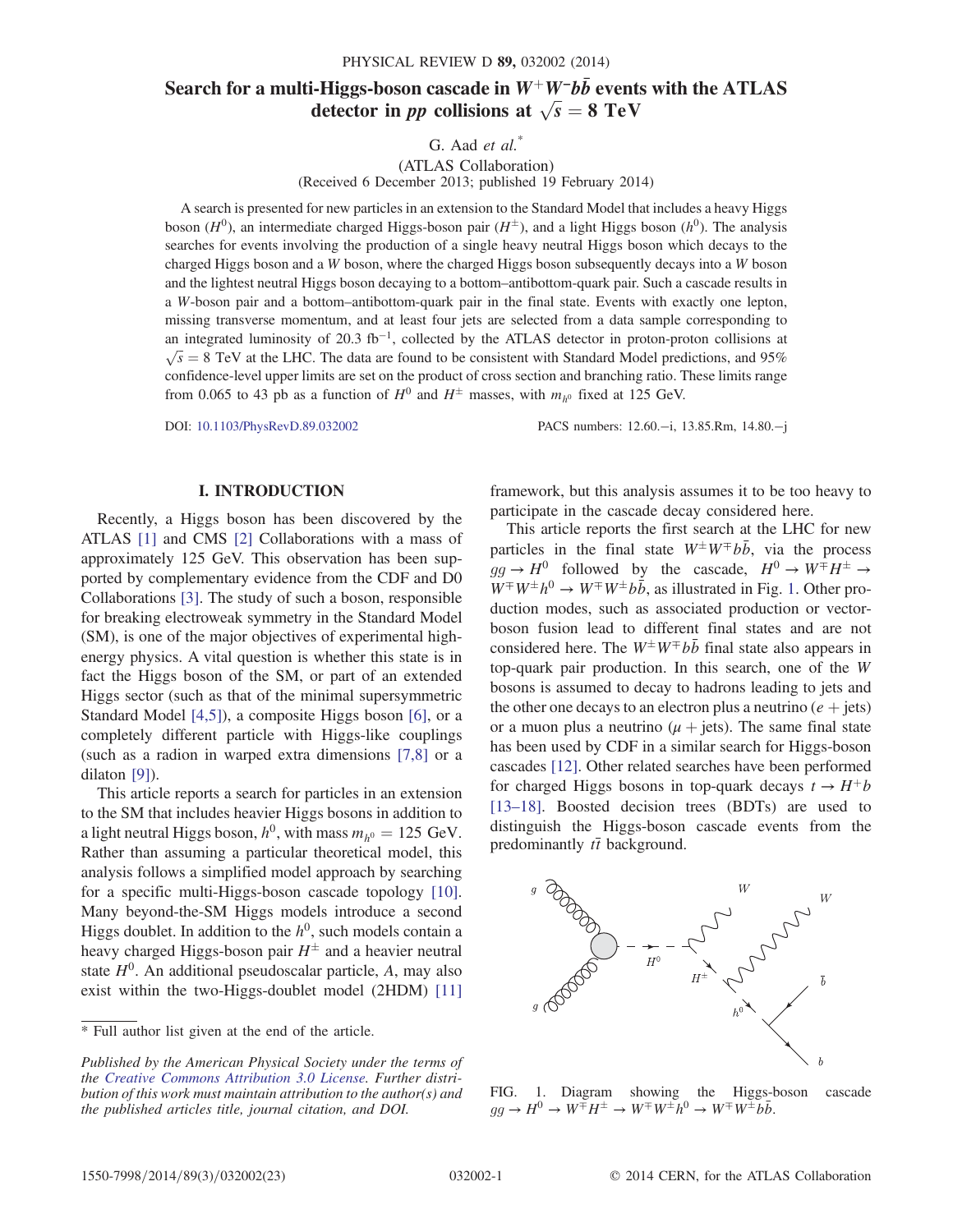# II. ATLAS DETECTOR AND DATA SAMPLE

The ATLAS experiment [\[19\]](#page-9-11) at the LHC is a multipurpose particle physics detector with approximately forwardbackward symmetric cylindrical geometry [\[20\]](#page-9-12). It consists of an inner tracking detector surrounded by a thin superconducting solenoid, electromagnetic and hadronic calorimeters, and a muon spectrometer incorporating three large superconducting toroid magnet assemblies.

The data used in this analysis were collected during 2012 from pp collisions at a center-of-mass energy of 8 TeV using triggers designed to select high transverse momentum  $(p_T$  [\[20\]\)](#page-9-12) electrons or muons. The data sample corresponds to an integrated luminosity of 20.3  $fb^{-1}$ .

## III. SIGNAL AND BACKGROUND SIMULATION

The production of  $H^0$  bosons via gluon fusion with  $m_{H^0} = 325-1025$  GeV and subsequent decays  $H^0 \rightarrow$  $W^{\pm}H^{\pm}$  with  $m_{H^{\pm}} = 225-925$  GeV and  $H^{\pm} \rightarrow W^{\pm}h^0$  with  $m_{h^0} = 125$  GeV, is modeled using the MADGRAPH [\[21\]](#page-9-13) Monte Carlo (MC) event generator with an effective vertex to model the fermion loop and a narrow natural width of 50 MeV. Additional radiation, hadronization, and showering are described by PYTHIA v6.4 [\[22\].](#page-9-14) Thirty-six different mass pairs are tested for the Higgs-boson cascade signal within the above  $m_{H^{\pm}}$  and  $m_{H^0}$  mass ranges.

The dominant SM background to this signature is topquark pair production. This background is modeled using simulated events from the MC@NLO v4.01 [\[23\]](#page-9-15) event generator with the CT10 [\[24\]](#page-9-16) parton distribution functions (PDFs). The parton shower and the underlying event simulation are performed with HERWIG v6.520 [\[25\]](#page-9-17) and JIMMY v4.31 [\[26\],](#page-9-18) respectively, using the AUET2 tune [\[27\].](#page-9-19) The  $t\bar{t}$  cross section for pp collisions at a centerof-mass energy of  $\sqrt{s} = 8$  TeV is assumed to be  $\sigma_{t\bar{t}} =$  $253^{+13}_{-15}$  pb for a top-quark mass of 172.5 GeV. It has been calculated at next-to-next-to-leading order (NNLO) in QCD including resummation of next-to-next-to-leadinglogarithmic soft-gluon terms with  $Top + +2.0$  [\[28](#page-9-20)–33]. The PDF and  $\alpha_s$  uncertainties are calculated using the PDF4LHC prescription [\[34\]](#page-10-0) with the 68% C.L. of the MSTW2008 NNLO [\[35,36\]](#page-10-1), CT10 NNLO [\[24,37\]](#page-9-16) and NNPDF2.3 5f FFN [\[38\]](#page-10-2) PDF sets, added in quadrature to obtain the normalization and factorization scale uncertainties. Additional  $t\bar{t}$  samples used to estimate various systematic effects are generated with POWHEG [\[39](#page-10-3)–41] interfaced to HERWIG/JIMMY, POWHEG interfaced to PYTHIA, and AcerMC v3.8 [\[42\]](#page-10-4) interfaced to PYTHIA. The  $t\bar{t}$  modeling is also checked with samples generated by ALPGEN [\[43\]](#page-10-5) interfaced with HERWIG.

Other backgrounds are expected to originate from vectorboson production with associated jets  $(W\text{-}boson + \text{jets}$  and  $Z$ -boson/ $\gamma^*$  + jets), as well as single top-quark, diboson (WW, WZ, ZZ), and multijet production. All background predictions, except that for multijet production, are obtained from simulated events.

The  $W/Z$ -boson + jets contribution is simulated using ALPGEN interfaced to HERWIG/JIMMY, and is normalized to NNLO theoretical cross sections [\[44,45\]](#page-10-6). The contribution from single top-quark production is simulated using MC@NLO interfaced to HERWIG/JIMMY for the s-channel top-quark production and  $Wt$  production, and with AcerMC interfaced to PYTHIA for the  $t$  channel, and normalized to approximate NNLO theoretical cross sections [46–[48\].](#page-10-7) Finally, diboson production is simulated with HERWIG and normalized to next-to-leading order (NLO) theoretical cross sections [\[49\]](#page-10-8).

All generated events are passed through the detailed ATLAS detector simulation [\[50\]](#page-10-9) based on GEANT4 [\[51\]](#page-10-10), with the exception of the additional samples used to account for systematic effects in  $t\bar{t}$  production, for which a parametrized simulation [\[50\]](#page-10-9) of the calorimeter response is used. The events are then processed with the same reconstruction software as the data. MC events are overlaid with additional minimum bias events generated with PYTHIA to simulate the effect of pileup (additional  $pp$  interactions in either the same or close by bunch crossings as the primary interaction); the number of overlaid proton-proton interactions is chosen to match the distribution of the number of additional interactions observed in the data.

Multijet production may mimic the presence of a lepton, but the contribution from these processes is found to be small. It is estimated from the data by the matrix method [\[52\]](#page-10-11) in the  $\mu$  + jets and  $e$  + jets channels. The matrix method is a technique to estimate the number of events with a fake, isolated lepton in the signal selection, and uses loose and tight isolation definitions for leptons. The tight isolation definitions are those used in this analysis, and tight leptons are a subset of the loose leptons. In a selection dominated by real leptons, the efficiency ( $\epsilon_{\text{real}}$ ) of a loose lepton to also pass the tight isolation requirements is measured. The rate  $(\epsilon_{\text{fake}})$  of loose leptons passing the tight requirements is measured in a multijet-dominated selection. These rates,  $\epsilon_{\text{real}}$  and  $\epsilon_{\text{fake}}$ , are used to estimate the multijet contribution to the analysis selection.

#### IV. EVENT SELECTION

This analysis relies on the measurement of jets, electrons, muons and the missing transverse momentum  $(E_{\text{T}}^{\text{Miss}})$  [\[53\].](#page-10-12) Since this analysis investigates a final state dominated by top-quark pair production, a selection similar to the top-quark cross-section measurement by the ATLAS Collaboration [\[54\]](#page-10-13) is used.

Jets are reconstructed using the anti- $k_t$  algorithm [\[55\]](#page-10-14) with a radius parameter  $R = 0.4$ , and are calibrated at the energy cluster level [\[56\]](#page-10-15) to compensate for differing calorimeter response to hadronic and electromagnetic showers. A correction for pileup is applied to the jet energy [\[57\]](#page-10-16). Jets are required to have  $p_T > 25$  GeV and  $|\eta| < 2.5$ .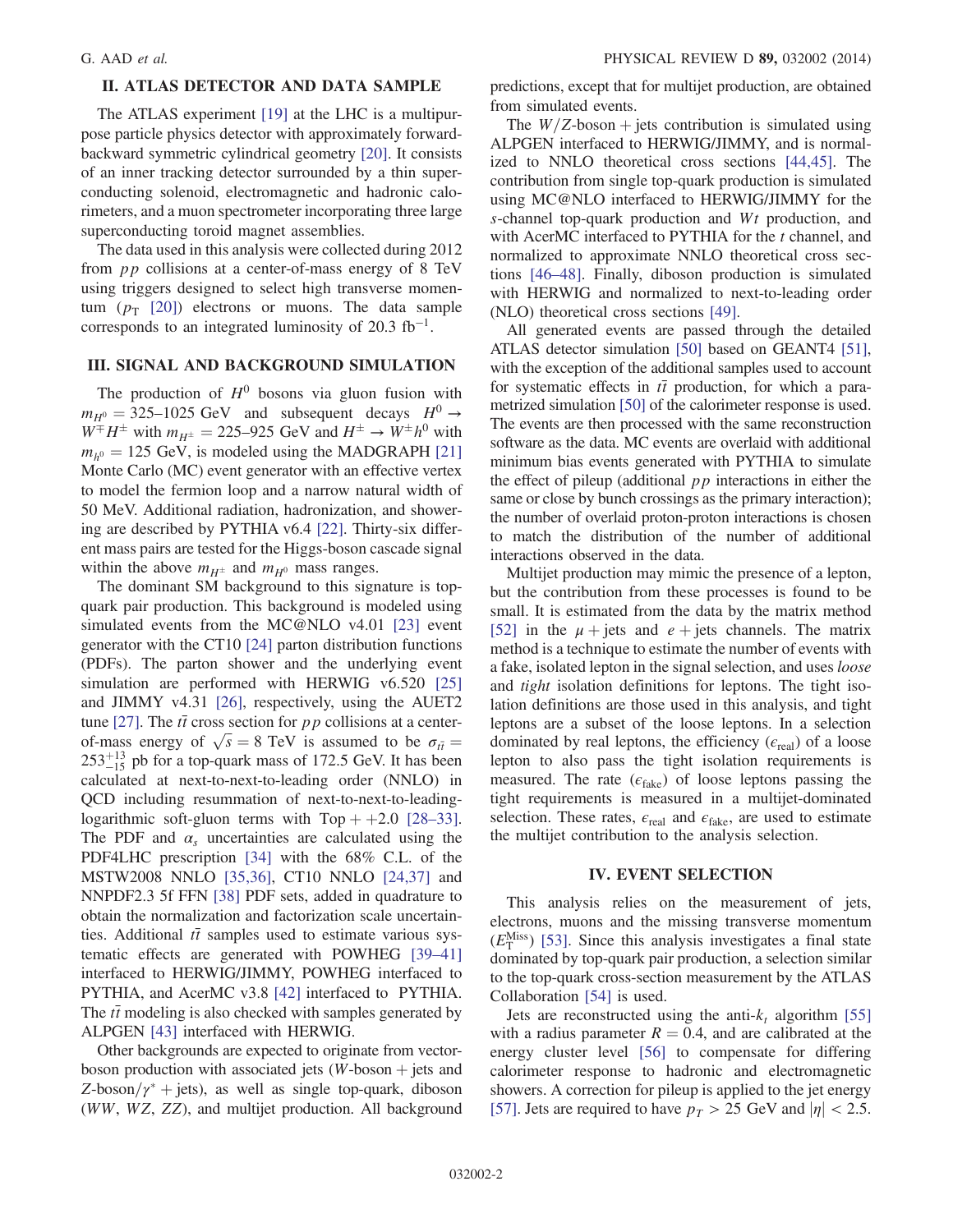Jets from additional  $pp$  interactions are suppressed by requiring the jet vertex fraction (JVF) to be larger than 0.5 for jets with  $p_T < 50$  GeV and  $|\eta| < 2.4$ . The JVF variable is defined as the transverse momentum weighted fraction of tracks associated with the jet that are compatible with originating from the primary vertex. The primary vertex is defined as the vertex with the largest  $\sum p_T^2$  of associated tracks. Jets are b tagged (identified as the product of a b quark) using the MV1 tagger [\[58\]](#page-10-17), which combines several tagging algorithms [\[59\]](#page-10-18) using an artificial neural network. A 70% tagging efficiency is achieved in identifying  $b$  jets with  $p_T > 20$  GeV and  $|\eta| < 2.5$  in simulated  $t\bar{t}$  events, while the light-jet rejection factor is 130. Additional corrections to the tagging efficiency and mistagging rate are derived from data and applied to all simulated samples [\[58,60](#page-10-17)–62].

Electrons are identified [\[63\]](#page-10-19) as energy clusters in the electromagnetic calorimeter matched to reconstructed tracks in the inner detector. Selected electrons are required to pass stringent selection requirements that provide good discrimination between isolated electrons and jets. Isolation requirements are imposed in cones of calorimeter energy deposits  $[\Delta R(e, \text{deposit})] < 0.2$ ] and inner-detector tracks  $[\Delta R(e, \text{track})]$  < 0.3] around the electrons direction where  $\Delta R = \sqrt{(\Delta \eta)^2 + (\Delta \phi)^2}$ . The calorimeter isolation is corrected for leakage of the energy of the electron into the isolation cone and for energy deposits from pileup events. Both the calorimeter and the inner-detector isolation requirements are chosen to give 90% efficiency. Selected electrons are required to have transverse momentum  $p_T > 25 \,\text{GeV}$  and pseudorapidity in the range  $|\eta| < 2.47$ , excluding the calorimeter barrel/end-cap transition region  $1.37 < |\eta| < 1.52$ .

Muons are reconstructed [\[64\]](#page-10-20) using information from the muon spectrometer and the inner detector and are required to fulfill isolation requirements. Muons are required to have transverse momentum  $p_T > 25$  GeV and  $|\eta| < 2.5$ . The isolation variable [\[65,66\]](#page-10-21) for muons is defined as  $I_{\mu} = \sum p_{\rm T}^{\rm track}/p_{\rm T}^{\mu}$ , where the sum runs over all tracks (except the one matched to the muon) that pass quality requirements and have  $p_T^{\text{track}} > 1 \text{ GeV}$  and  $\Delta R(\mu, \text{track}) <$ 10 GeV/ $p_T^{\mu}$ . Muons with  $I_{\mu} < 0.05$  are selected.

The transverse momentum of neutrinos is inferred from the magnitude of the missing transverse momentum in the event. The missing transverse momentum is constructed from the negative vector sum of the reconstructed jets, the topological calorimeter energy deposits outside of jets, and the muon momenta, all projected onto the transverse plane.

Overlapping objects are subject to a removal procedure. The jet closest to a selected electron is removed, if it is within  $\Delta R(e, \text{jet}) < 0.2$ . Electrons with  $\Delta R(e, \text{jet}) < 0.4$  to any remaining jets and muons with  $\Delta R(\mu, \text{jet}) < 0.4$ between the muon and nearest jet are removed since their likely origin is hadron decays.

<span id="page-2-0"></span>TABLE I. Expected background contributions with their total (systematic and statistical) uncertainties and the observed number of events with exactly one lepton and at least four jets, and in the SPR region, which additionally requires at least two b-tagged jets. In the table, contributions from processes with light-flavor (LF)  $u$ ,  $d$ ,  $s$  quarks and heavy-flavor (HF)  $c$ ,  $b$  quarks are distinguished.

| Source               | $e/\mu + \geq 4$ jets              | SPR yields                         |
|----------------------|------------------------------------|------------------------------------|
| $t\bar{t}$           | $36.0^{+3.7}_{-3.8} \times 10^4$   | $14.0^{+2.1}_{-2.0}\times10^4$     |
| $W$ -boson + jets LF | $16.0^{+8.2}_{-8.3}\times 10^4$    | $6.0^{+4.2}_{-4.1}\times 10^{2}$   |
| $W$ -boson + jets HF | $8.6^{+4.4}_{-4.4} \times 10^4$    | $4.6^{+2.5}_{-2.4} \times 10^3$    |
| $Z$ -boson + jets LF | $26.0^{+6.3}_{-6.4} \times 10^3$   | $11.0^{+8.3}_{-7.7}\times10^{1}$   |
| $Z$ -boson + jets HF | $4.9^{+1.1}_{-1.0} \times 10^3$    | $6.7^{+1.7}_{-1.6} \times 10^{2}$  |
| Single top-quark     | $16.0^{+2.0}_{-2.1} \times 10^3$   | $46.0^{+7.6}_{-7.3} \times 10^{2}$ |
| WW, WZ, ZZ           | $26.0^{+5.4}_{-5.5} \times 10^{2}$ | $6.9^{+1.9}_{-2.0}\times10^{1}$    |
| Fake leptons         | $1.8^{+1.8}_{-1.8}\times10^4$      | $8.6^{+8.6}_{-8.6}\times10^{2}$    |
| Total                | $68.0^{+14.0}_{-18.0}\times 10^4$  | $15.1^{+2.2}_{-2.4} \times 10^4$   |
| Observed             | 664876                             | 151123                             |

Events are selected using single-lepton triggers with  $p<sub>T</sub>$ thresholds of 24 or 36 GeV for muons and 24 or 60 GeV for electrons (the lower momentum triggers also apply isolation requirements). Events are required to have exactly one reconstructed isolated electron or muon matching the corresponding trigger object and a primary vertex reconstructed from at least five tracks, each with  $p_T > 400$  MeV. At least four jets with  $p_T > 25$  GeV and  $|\eta| < 2.5$  are required, of which at least two must be identified as  $b$  jets. Additional requirements to reduce the multijet background are applied:

- (i) in the  $e + \text{jets}$  channel:  $E_{\text{T}}^{\text{miss}} > 30 \text{ GeV}$  and  $m_T^W > 30$  GeV,
- (ii) in the  $\mu$  + jets channel:  $E_{\rm T}^{\rm miss} > 20$  GeV and  $m_T^W + E_{\rm T}^{\rm miss} > 60$  GeV.

The transverse W-boson mass is defined as  $m_T^W = \sqrt{2p_T^e p_T^{\nu}(1 - \cos(\varphi^e - \varphi^{\nu}))}$ , where  $p_T$  is the transverse momentum,  $\varphi$  is the azimuthal angle, and  $\ell$  and  $\nu$ refer to the charged lepton and the neutrino, respectively. Different requirements are used for the muon and electron channels due to different levels of multijet background contamination. The signal preregion (SPR) is defined to contain events that pass these requirements. Table [I](#page-2-0) illustrates the expected yields of the background and the observed number of events in this region.

# V. EVENT RECONSTRUCTION AND MULTIVARIATE ANALYSIS

#### A. Event reconstruction

The Higgs-boson cascade event reconstruction begins with identification of the leptonically decaying W boson. It is assumed that the missing transverse momentum is due to the resulting neutrino. The neutrino pseudorapidity is set to the value which results in an invariant mass of the lepton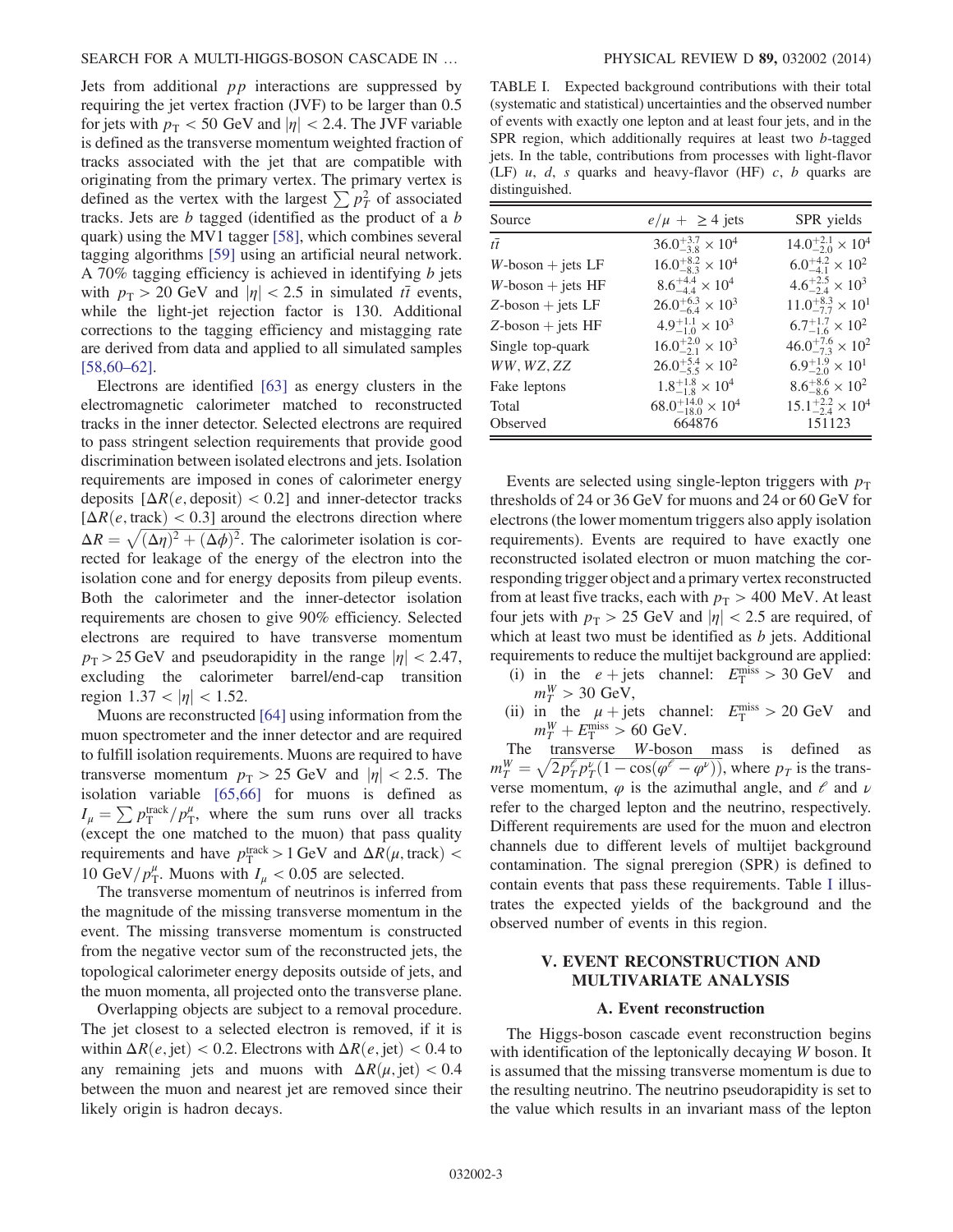<span id="page-3-0"></span>

FIG. 2 (color online). Distributions of reconstructed masses in simulation for the three Higgs bosons in the cascade; the lightest Higgs boson,  $h^0$  (left, as  $m_{b\bar{b}}$ ), the charged Higgs boson,  $H^{\pm}$  (middle, as  $m_{b\bar{b}W}$ ), and the heavy Higgs boson,  $H^0$  (right, as  $m_{b\bar{b}WW}$ ), shown for three example mass hypotheses.

and neutrino closest to the nominal W-boson mass [\[67\]](#page-10-22); in the case of degenerate solutions, the smallest magnitude of pseudorapidity is chosen. Next, the two b-tagged jets are used to reconstruct the lightest Higgs-boson candidate,  $h^0$ ; if there are more than two b-tagged jets, the two jets with the highest b-tagging scores [\[58\]](#page-10-17) are used. The hadronically decaying W boson is identified from the remaining jets as the pair with reconstructed dijet mass closest to the nominal W-boson mass. The charged Higgs-boson candidate  $H^{\pm}$  is constructed from the light  $h^0$  and the W-boson candidate which gives the larger value of  $m_{H^{\pm}}$ . The heavy neutral Higgs-boson candidate  $H^0$  is then formed as  $bbWW$ . Figure [2](#page-3-0) illustrates the reconstructed mass distributions for the  $h^0$ ,  $H^{\pm}$ , and  $H^0$  in simulation for selected mass values. Note that incorrect choice of neutrino rapidity or incorrect assignment of jets to the W-boson or Higgsboson candidates will lead to a broadening of the reconstructed mass distributions, rather than a systematic bias.

Since the dominant background is top-quark pair production, the two  $b$  quarks and two  $W$  bosons are combined in Wb pairs to give top-quark candidates. The combination which minimizes the sum of the absolute value of their differences from the nominal top-quark mass [\[67\]](#page-10-22) for both pairs is chosen. The invariant masses of the top-quark candidates are useful to discriminate  $t\bar{t}$  events from the Higgs-boson signal. The masses  $(m_t, m_{\overline{t}})$  of the two top-quark candidates and the absolute values of their differences ( $|m_t - m_{\overline{t}}|$ ) are calculated.

#### B. Multivariate analysis

A multivariate analysis is performed to distinguish the Higgs-boson cascade from  $t\bar{t}$  events. Several reconstructed kinematic quantities, including the invariant masses of the Higgs-boson candidates as described above, are used as inputs to a BDT classifier, provided in the TMVA [\[68\]](#page-10-23) package. TMVA provides a ranking for the input variables, which is derived by counting how often an input variable is used to split decision tree nodes, and by weighting each split occurrence by the square of the gain in signal-tobackground separation it has achieved and by the number of events in that node. Several combinations of input variables are tested in training the BDTs. The inputs for the BDTs are optimized for the best expected cross-section limits while avoiding overtraining, and the variable rankings of TMVA are used as heuristics in choosing the BDT inputs. Seven kinematic variables are chosen to achieve the best expected result across the entire signal mass grid:

- (i)  $m_{b\bar{b}}$ ,  $m_{b\bar{b}W}$  and  $m_{b\bar{b}WW}$ , as described above;
- (ii)  $\Delta R(b, \bar{b})$ , the angular distance between the pair of b-tagged jets used to reconstruct the light Higgsboson candidate;
- (iii) leptonic  $m_t$ , the top-quark mass reconstructed using the leptonically decaying W boson;
- (iv) hadronic  $m_t$ , the top-quark mass reconstructed using the hadronically decaying W boson;
- (v)  $|m_t m_{\bar{t}}|$ .

For cascades originating from a high-mass Higgs boson, the reconstructed top-quark masses along with  $m_{WWb\bar{b}}$  are the highest-ranked input variables. For the low-mass Higgsboson cascades,  $m_{b\bar{b}}$  and  $\Delta R(b,\bar{b})$  have the highest rank. Since the kinematics of the Higgs-boson cascade vary greatly with the masses of the heavy and intermediate Higgs bosons, a different BDT is trained for each signal mass hypothesis.

Only MC events that pass the SPR requirements are used in the training of the BDTs. Each BDT is constructed as a forest with 750 decision trees, and is trained against simulated background event samples. The stochastic gradient boosting method [\[68\]](#page-10-23) is used to improve classification accuracy and its robustness against statistical fluctuations. Each BDT is checked for overtraining with a statistically independent test sample.

For each of the 36 signal mass points, a final threshold is chosen for its respective BDT output which gives the best expected sensitivity, measured using the same confidencelevel calculations as applied to the data and described below. A counting experiment is then performed using events that pass those BDT output thresholds. In this way, the BDT thresholds divide the SPR into 36 nonorthogonal signal regions, one for each signal mass point.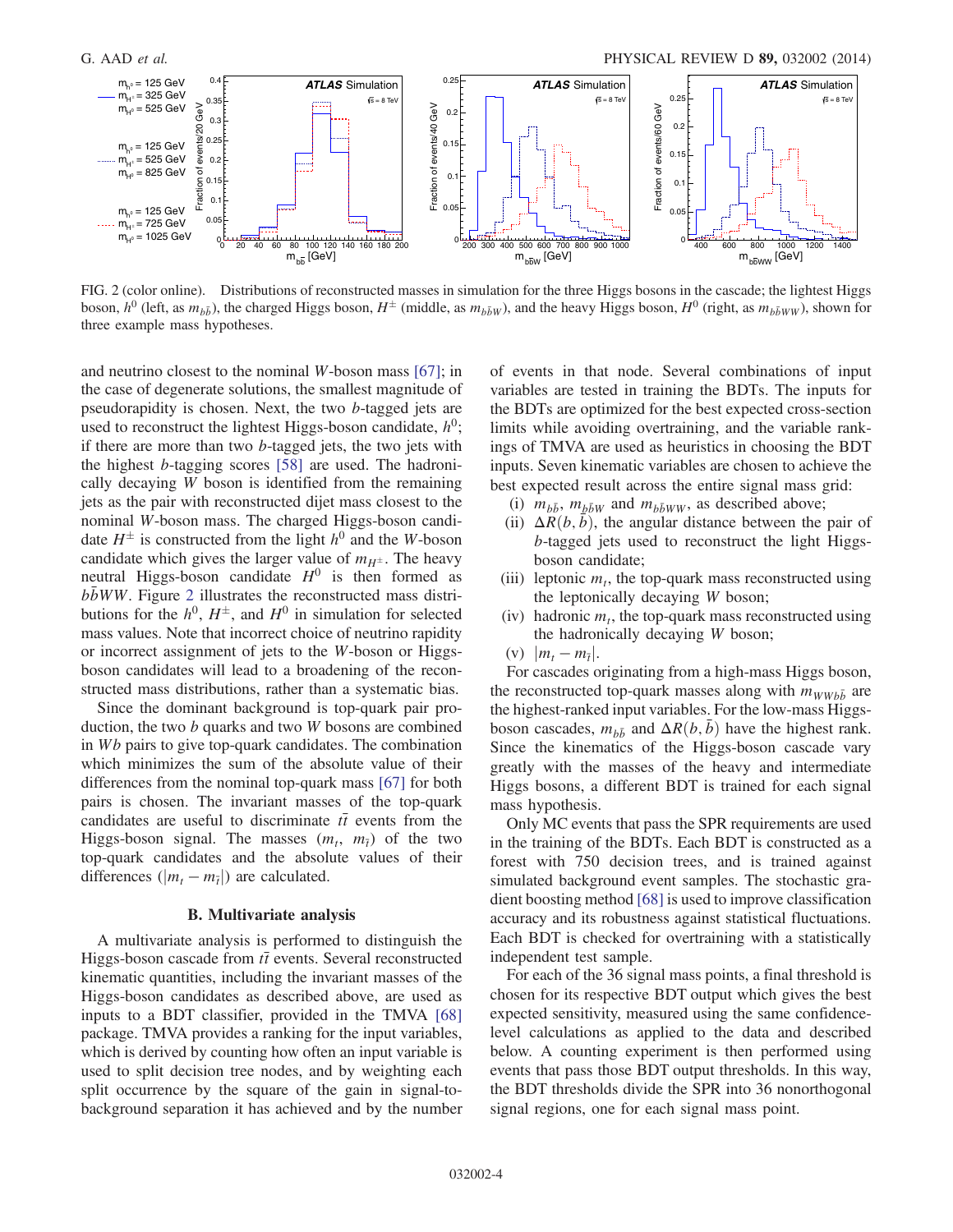# VI. BACKGROUND VALIDATION IN CONTROL REGIONS

The modeling of the SM backgrounds is validated in three background-dominated control regions. The control regions retain the requirements of one lepton and at least four jets, and each region has additional requirements. In control regions with fewer than two b-tagged jets, the two jets with the highest b-tagging scores are used to reconstruct the lightest Higgs boson,  $h^0$ . The following control regions are used:

- (i) Control Region 1 (CR1): at least four jets, exactly one lepton and no b-tagged jets. This region validates primarily the  $W$ -boson  $+$  jets modeling. This region is background enriched relative to the hypothetical signal due to the b-tag veto.
- (ii) Control Region 2 (CR2): at least four jets, exactly one lepton and exactly one b-tagged jet. This region validates primarily the modeling of the  $t\bar{t}$  background.

<span id="page-4-0"></span>

This background is fractionally larger, compared to a hypothetical signal, here than in the signal region due to the b-tagging cut, which preferentially selects the higher  $p_T b$  quarks from top-quark decay. Although a potential signal would not be absent in this control region, the different levels of signal and  $t\bar{t}$  contributions allow a test of  $t\bar{t}$  modeling by comparing levels of agreement between data and prediction in the signal and CR2 regions.

(iii) Control Region 3 (CR3): at least four jets, exactly one lepton, at least two b-tagged jets, and  $m_{h\bar{h}} > 150$  GeV. This region focuses primarily on validation of the modeling of the  $t\bar{t}$  background with kinematics similar to the hypothetical signal, but is background enriched due to the  $m_{b\bar{b}} > 150 \text{ GeV}$ requirement.

Figures [3](#page-4-0) and [4](#page-4-1) illustrate the modeling of the Higgs-boson mass reconstruction in CR1, CR2 and CR3. The data and simulation agree within total uncertainties over the entire phase space. This is important, as the BDT may utilize any part of this phase space to build a powerful discriminant. In

<span id="page-4-1"></span>

FIG. 3 (color online). Distributions of  $m_{b\bar{b}}$  with uncertainties in the control regions CR1 (top) and CR2 (bottom). The data (black points) are compared to the background model (stacked histogram). In control regions with fewer than two b-tagged jets, the two jets with the highest b-tagging scores are used. The final bin contains any overflow events. Two choices of signal hypotheses are also shown.

FIG. 4 (color online). Distributions of  $m_{b\bar{b}}$  (top) and  $m_{b\bar{b}WW}$ (bottom) with uncertainties in the control region CR3. The data (black points) are compared to the background model (stacked histogram). The final bin contains any overflow events. Two choices of signal hypotheses are also shown.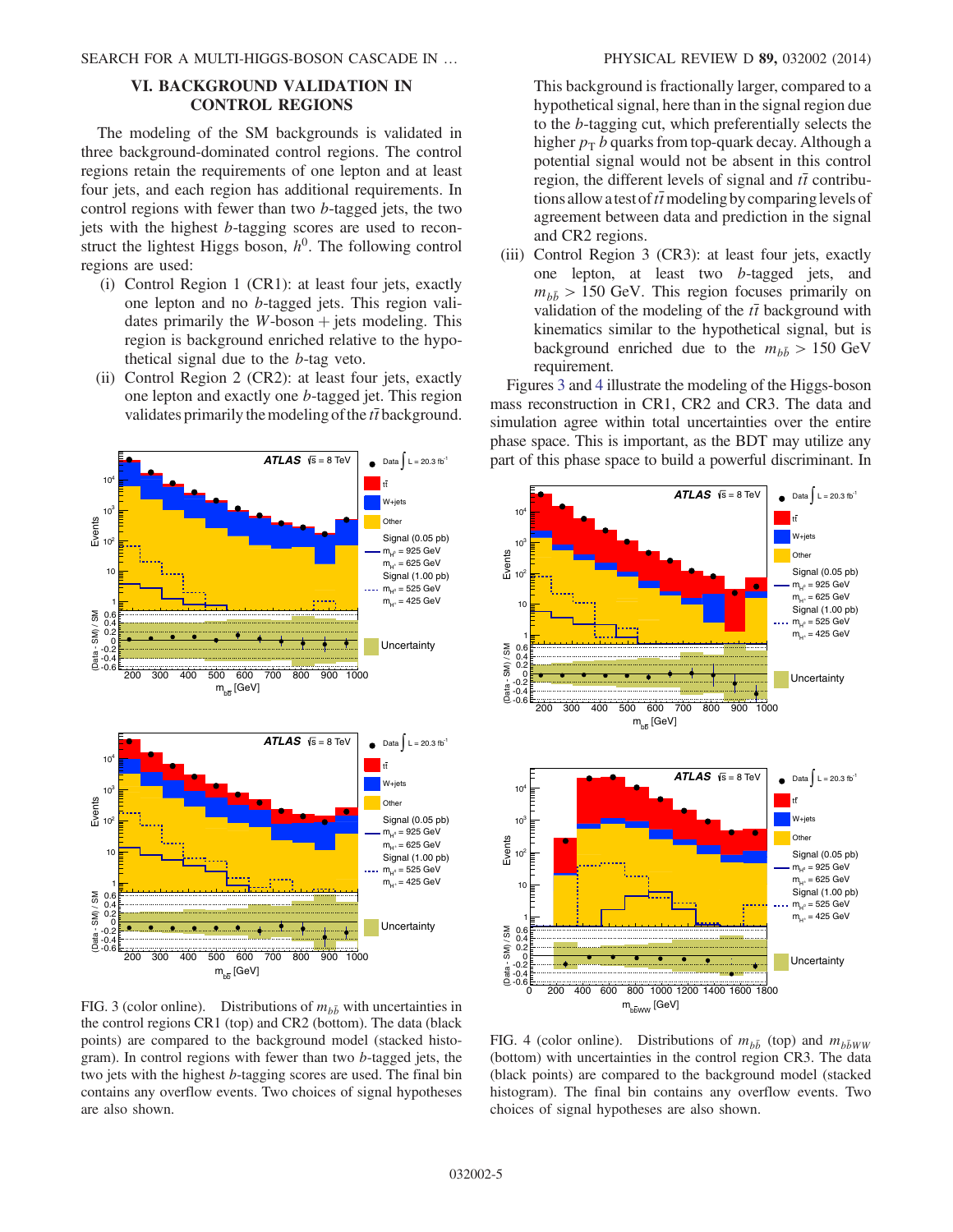addition, the BDT output in each of the three control regions is compared to the predicted output and found to agree within statistical and systematic uncertainties.

### VII. SYSTEMATIC UNCERTAINTIES

Several sources of systematic uncertainties are relevant to this analysis.

Instrumental systematic uncertainties are related to the reconstruction of physics objects. For jets, systematic uncertainties on the jet energy scale, energy resolution, and reconstruction efficiency are included. For leptons, the systematic uncertainties from the momentum or energy scale and resolution, trigger efficiency, reconstruction, and identification efficiency are incorporated. Systematic uncertainties related to the performances of the  $b$  tagging and JVF requirements are also included.

Due to the presence of multiple  $(\geq 4)$  jets and the dominant  $t\bar{t}$  background (roughly 90% in the signal region), significant systematic uncertainties are associated with jets and the modeling of the  $t\bar{t}$  background. Table [II](#page-5-0) lists the impact of these uncertainties on the background estimates and signal efficiency for an example signal region given by the BDT threshold for a signal with  $m_{H^0}$ ,  $m_{H^{\pm}} = 425$ , 225 GeV.

Several sources of uncertainty on the jet energy scale calibration are considered, such as uncertainties due to pileup and the light-quark and gluon composition. These

<span id="page-5-0"></span>TABLE II. Details of the systematic uncertainties relative to the total expected background and the signal efficiency in the signal region for a Higgs-boson cascade signal with  $m_{H^0}$ ,  $m_{H^{\pm}} = 425$ , 225 GeV. The signal region for this mass point is defined as the events that pass the BDT threshold for this mass sample. The positive and negative relative shifts have been averaged for compactness.

| Uncertainty                         | Background<br>Yields | Signal<br>efficiency $(\% )$<br>$m_{H^0} = 425 \,\text{GeV}$<br>$m_{H^{\pm}} = 225 \,\text{GeV}$ |
|-------------------------------------|----------------------|--------------------------------------------------------------------------------------------------|
| Jet vertex fraction                 | $\pm 1.6$            | $\pm 2.1$                                                                                        |
| <i>b</i> -tagging efficiency        | $\pm 8.8$            | ±14                                                                                              |
| Jet energy scale                    | $\pm 3.9$            | $+7$                                                                                             |
| Jet energy resolution               | $\pm 1.1$            | $\pm$ 11                                                                                         |
| Jet reconstruction efficiency       | $\pm$ < 1.0          | $\pm$ < 1.0                                                                                      |
| $\mu$ momentum                      | $\pm$ < 1.0          | $\pm$ < 1.0                                                                                      |
| $e$ energy                          | $\pm$ < 1.0          | $\pm$ < 1.0                                                                                      |
| Lepton trigger efficiency           | $\pm$ < 1.0          | $\pm 1.8$                                                                                        |
| Lepton identification<br>efficiency | $\pm 1.5$            | $\pm 2.1$                                                                                        |
| Lepton reconstruction<br>efficiency | $\pm$ < 1.0          | $\pm$ < 1.0                                                                                      |
| $W$ -boson + jets shape             | $\pm$ < 1.0          | .                                                                                                |
| Quark/gluon radiation               | $\pm$ < 1.0          | $\pm 2.8$                                                                                        |
| $t\bar{t}$ modeling                 | $\pm 2.7$            | .                                                                                                |
| Background normalization            | $\pm$ 5.5            | .                                                                                                |
| Luminosity                          | $\pm 2.8$            | $\pm 2.8$                                                                                        |
| Total uncertainty                   | $\pm 12$             | $\pm 20$                                                                                         |

sources are added in quadrature and listed as one systematic uncertainty in Table [II](#page-5-0). As a further uncertainty, the jet energy is smeared to cover any disagreements in the jet energy resolution measured in data and in simulated event samples. A jet reconstruction efficiency [\[69\]](#page-10-24) systematic uncertainty is applied by randomly discarding a fraction of low- $p_T$  jets in the simulated events. The jet b-tagging efficiencies are evaluated in data and MC [\[58\].](#page-10-17) The difference is corrected with a scale factor, the uncertainty of which is treated as a systematic uncertainty. A small discrepancy in the efficiency of the JVF requirement has been observed between data and MC simulation. The JVF requirement is varied to cover this observed discrepancy, and the resulting change in the expected background is taken as a systematic uncertainty.

Systematic uncertainties associated with leptons are found to have a small effect, typically less than 1% relative to background estimates and signal efficiency. For muons, the uncertainty in the momentum scale and resolution is accounted for. For electrons, the uncertainties in the energy scale and resolution are included. For both leptons, uncertainties on the trigger, identification, and reconstruction efficiencies are incorporated.

The uncertainty due to the modeling of initial- and finalstate quark and gluon radiation (ISR/FSR) is estimated using  $t\bar{t}$  events produced with the AcerMC generator interfaced with PYTHIA, where the parameters controlling ISR/FSR are varied in a range suggested by the data in the analysis of Ref. [\[70\]](#page-10-25). For the signal, events generated with varied ISR/ FSR parameters in PYTHIA are compared to the nominal simulation; the differences in background yields and signal efficiency estimates are taken as a systematic uncertainty.

The systematic uncertainty due to the modeling of  $t\bar{t}$ production is estimated by comparing results obtained with MC@NLO, POWHEG, and ALPGEN signal samples. An uncertainty due to the theoretical  $t\bar{t}$  cross section [\[71\]](#page-10-26) is applied to the overall  $t\bar{t}$  normalization. Since this is the dominant background the effect on the total background uncertainty is substantial (about 5% relative to the background estimate); the total normalization uncertainty on the background is 5.5%.

Since non- $t\bar{t}$  processes account for less than 10% of the background in the signal region, systematic uncertainties associated with them are found to have a small impact on the overall background uncertainty. The systematic uncertainty related to the modeling of  $W$ -boson  $+$  jets is determined by varying the parametrization of the renormalization and factorization scales in ALPGEN. As default, both scales are set to  $(m_W^2 + (p_{\text{T}}^W)^2)$  and this is varied by factors of 2 and by changing the form to  $(m_W^2 + \sum_{\text{jets}} p_{\text{T}}^2)$ . This systematic uncertainty is found to be small  $(< 1\%)$ . An overall uncertainty of  $4\%$  is applied to the W-boson  $+$ jets estimate due to uncertainties in the cross section, with an additional 24% per jet added in quadrature due to the uncertainty in Berends scaling [\[72\]](#page-10-27). This results in a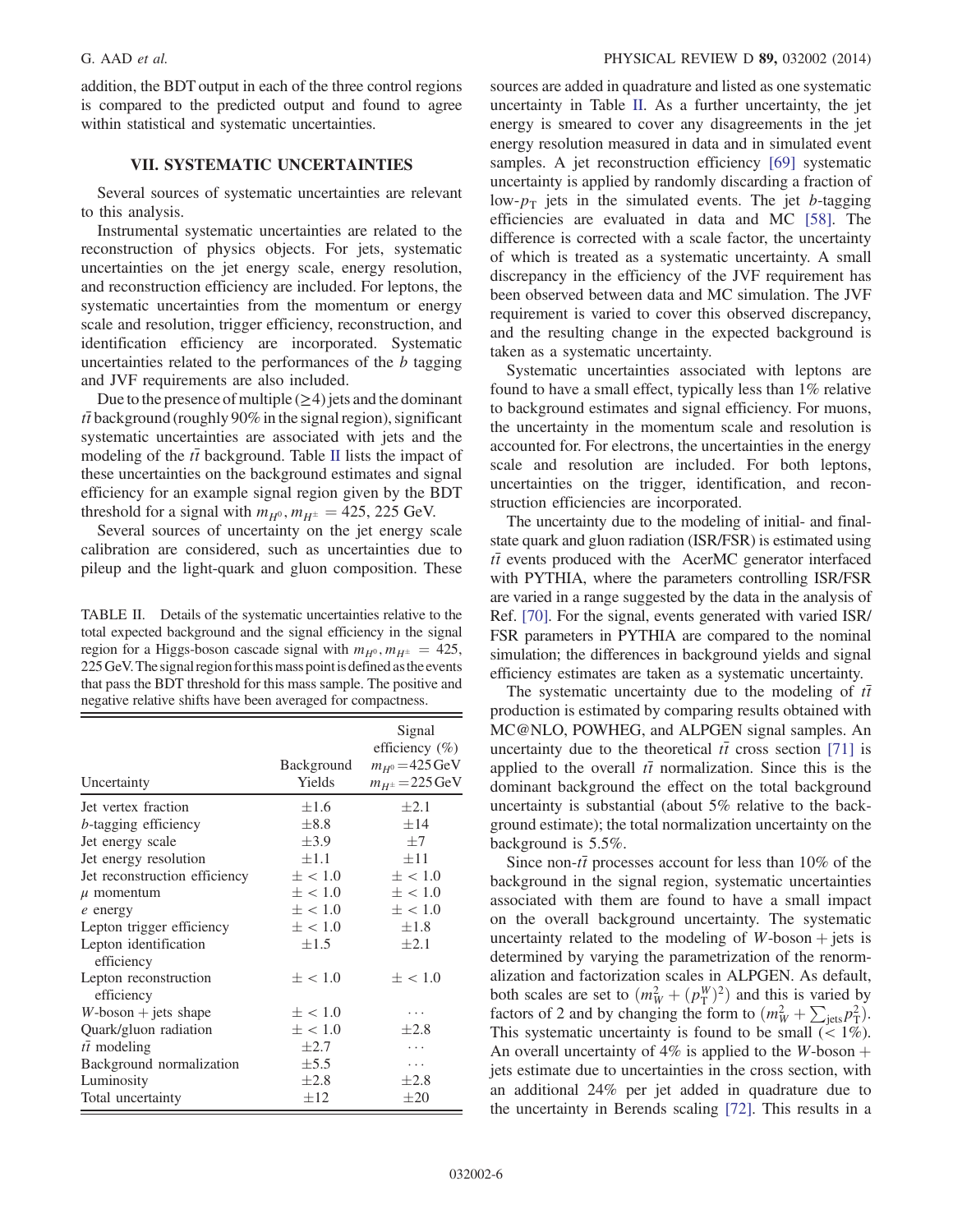<span id="page-6-0"></span>TABLE III. Expected background and observed yield, with expected and observed cross-section upper limits for each signal hypothesis in their respective signal regions. For the expected cross-section limits, the uncertainties describe a range which contains the limits in 68% and 95% of simulated experiments, respectively. Also shown is the  $p$  value for the background-only hypothesis.

|           | Masses [GeV]  |                                    | Yields                             |        | Efficiency $(\%)$               | Limits [pb] at 95% C.L.                        |          | Background-only |
|-----------|---------------|------------------------------------|------------------------------------|--------|---------------------------------|------------------------------------------------|----------|-----------------|
| $m_{H^0}$ | $m_{h^{\pm}}$ | $t\overline{t}$                    | Total background Observed          |        | Signal                          | Expected                                       | Observed | $p$ value       |
| 325       | 225           | $8.4^{+1.0}_{-1.0}\times10^3$      | $8.9^{+1.0}_{-1.3} \times 10^3$    | 9244   | $0.96\substack{+0.32 \\ -0.32}$ | $11^{+5+12}_{-3-5}$                            | 13       | 0.36            |
| 425       | 225           | $9.8^{+1.2}_{-1.2} \times 10^4$    | $10.3^{+1.2}_{-1.5} \times 10^4$   | 103738 | $2.9^{+0.8}_{-0.8}$             | $41^{+18+40}_{-12-19}$                         | 40       | 0.49            |
| 425       | 325           | $9.4^{+1.1}_{-1.1}\times10^4$      | $9.8^{+1.1}_{-1.4} \times 10^4$    | 99770  | $2.9^{+0.7}_{-0.7}$             | $40^{+17+40}_{-11-18}$                         | 39       | 0.49            |
| 525       | 225           | $11.4^{+1.6}_{-1.5} \cdot 10^4$    | $12.3^{+1.6}_{-1.9}\times10^4$     | 124802 | $3.8\substack{+0.8\\-0.8}$      | $42^{+17+41}_{-12-19}$                         | 43       | 0.49            |
| 525       | 325           | $11.5^{+1.6}_{-1.6}\times10^4$     | $12.6^{+1.7}_{-1.9} \times 10^4$   | 127702 | $4.6\substack{+1.0\\-1.0}$      | $35^{+15+34}_{-10-16}$                         | 52       | 0.49            |
| 525       | 425           | $41.0^{+6.3}_{-6.0}\times10^{2}$   | $44.0^{+6.9}_{-7.1}\times10^{2}$   | 4342   | $0.31^{+0.1}_{-0.1}$            | $23^{+11+28}_{-7-11}$                          | 23       | 0.49            |
| 625       | 225           | $20.3_{-3.0}^{+2.9} \times 10^3$   | $23.0^{+3.4}_{-4.0} \times 10^3$   | 22907  | $1.6^{+0.4}_{-0.4}$             | $21^{+8+20}_{-6-9}$                            | 20       | 0.5             |
| 625       | 325           | $10.0^{+1.5}_{-1.3} \times 10^3$   | $10.8^{+1.7}_{-1.7}\times10^3$     | 11064  | $1.5^{+0.3}_{-0.4}$             | $11^{+5+11}_{-3-5}$                            | 11       | 0.49            |
| 625       | 425           | $20.5^{+3.4}_{-3.0}\times10^{2}$   | $24.4_{-4.9}^{+4.1} \cdot 10^{2}$  | 2294   | $0.85_{-0.22}^{+0.27}$          | $4.8^{+2.1 + 5.2}_{-1.4 - 2.2}$                | 4.3      | 0.5             |
| 625       | 525           | $22.0^{+3.4}_{-3.7} \times 10^{2}$ | $25.3^{+4.4}_{-5.0}\times10^{2}$   | 2564   | $1.0^{+0.3}_{-0.2}$             | $4.3^{+1.8+4.5}_{-1.2-2.0}$                    | 4.2      | 0.5             |
| 725       | 225           | $31.8^{+5.2}_{-5.2} \times 10^{2}$ | $37.7^{+6.9}_{-7.6} \times 10^{2}$ | 3710   | $2.4^{+0.6}_{-0.6}$             | $2.6^{+1.1+2.6}_{-0.7-1.2}$                    | 2.4      | 0.5             |
| 725       | 325           | $36.0^{+5.2}_{-5.7} \times 10^2$   | $41.0^{+7.0}_{-7.8} \times 10^2$   | 3980   | $2.7^{+0.6}_{-0.6}$             | $2.1_{-0.6-1.0}^{+0.9+2.2}$                    | 2.0      | 0.5             |
| 725       | 425           | $24.9^{+4.3}_{-3.9}\times 10^2$    | $29.6^{+5.7}_{-6.2}\times10^{2}$   | 2828   | $2.8^{+0.7}_{-0.6}$             | $1.7^{+0.7+1.8}_{-0.5-0.8}$                    | 1.5      | 0.5             |
| 725       | 525           | $13.4^{+2.1}_{-1.9} \times 10^2$   | $16.3^{+3.3}_{-3.5} \cdot 10^{2}$  | 1538   | $2.8^{+0.7}_{-0.6}$             | $0.84^{+0.40+1.00}_{-0.25-0.40}$               | 0.72     | 0.5             |
| 725       | 625           | $23.6^{+3.6}_{-3.5} \times 10^2$   | $28.7^{+5.3}_{-6.1}\times 10^2$    | 2702   | $3.5^{+0.9}_{-0.9}$             | $1.2^{+0.6+1.4}_{-0.4-0.6}$                    | 1.1      | 0.5             |
| 825       | 225           | $7.1^{+0.92}_{-1.3} \times 10^{2}$ | $8.9^{+1.4}_{-2.4} \times 10^2$    | 830    | $1.4^{+0.4}_{-0.4}$             | $0.91_{-0.27-0.43}^{+0.42+1.00}$               | 0.80     | 0.5             |
| 825       | 325           | $10.8^{+1.5}_{-1.7} \times 10^{2}$ | $13.0^{+2.4}_{-2.8} \times 10^2$   | 1237   | $2.4^{+0.6}_{-0.6}$             | $0.82^{+0.36+0.89}_{-0.23-0.38}$               | 0.72     | 0.5             |
| 825       | 425           | $10.5^{+1.9}_{-1.6} \times 10^2$   | $12.7^{+2.7}_{-2.5} \times 10^2$   | 1186   | $2.3^{+0.6}_{-0.5}$             | $0.92^{+0.41+1.00}_{-0.26-0.42}$               | 0.80     | 0.5             |
| 825       | 525           | $8.0^{+1.6}_{-1.3}\times10^{2}$    | $9.9^{+2.4}_{-2.8} \times 10^2$    | 901    | $2.9^{+0.7}_{-0.7}$             | $0.55_{-0.16-0.26}^{+0.25+0.62}$               | 0.46     | 0.5             |
| 825       | 625           | $5.9^{+0.8}_{-1.0} \times 10^2$    | $7.7^{+1.6}_{-1.8}\times10^{2}$    | 696    | $2.5^{+0.7}_{-0.7}$             | $0.36_{-0.11-0.18}^{+0.18+0.45}$               | 0.28     | 0.5             |
| 825       | 725           | $5.1^{+0.8}_{-0.7} \times 10^{2}$  | $6.6^{+1.6}_{-1.3} \times 10^2$    | 628    | $1.6^{+0.5}_{-0.4}$             | $0.56^{+0.28}_{-0.17}{}_{-0.27}$               | 0.49     | 0.5             |
| 925       | 225           | $5.7^{+0.9}_{-0.8}\times10^{2}$    | $7.0^{+1.3}_{-1.4}\times10^{2}$    | 641    | $2.1_{-0.5}^{+0.5}$             | $0.51^{+0.22+0.55}_{-0.14-0.24}$               | 0.44     | 0.5             |
| 925       | 325           | $7.4^{+1.1}_{-1.2}\times10^{2}$    | $9.3^{+1.4}_{-1.9} \times 10^2$    | 876    | $2.7^{+0.7}_{-0.6}$             | $0.58_{-0.17-0.27}^{+0.27+0.69}$               | 0.53     | 0.5             |
| 925       | 425           | $6.6^{+1.0}_{-1.0}\times10^{2}$    | $8.2^{+1.6}_{-1.7}\times10^{2}$    | 796    | $3.1_{-0.7}^{+0.7}$             | $0.40_{-0.12-0.19}^{+0.18+0.46}$               | 0.38     | 0.5             |
| 925       | 525           | $6.0^{+1.0}_{-1.1} \times 10^2$    | $8.1^{+1.8}_{-1.9}\times 10^2$     | 787    | $3.3^{+0.9}_{-0.8}$             | $0.37_{-0.11-0.18}^{+0.17+0.43}$               | 0.36     | 0.5             |
| 925       | 625           | $1.8^{+0.4}_{-0.3} \times 10^2$    | $2.4^{+0.6}_{-0.6}\times10^{2}$    | 185    | $2.4^{+0.6}_{-0.6}\,$           | $0.17 \substack{+0.08 + 0.20 \\ -0.05 - 0.08}$ | 0.12     | 0.5             |
| 925       | 725           | $2.8^{+0.7}_{-0.4} \times 10^2$    | $3.8^{+1.0}_{-0.9} \times 10^2$    | 359    | $2.7^{+0.7}_{-0.7}$             | $0.30^{+0.14+0.34}_{-0.09-0.14}$               | 0.27     | 0.5             |
| 925       | 825           | $4.7^{+0.7}_{-0.7}\times10^{2}$    | $6.0^{+1.3}_{-1.2}\times10^{2}$    | 537    | $3.6^{+1.0}_{-0.9}$             | $0.22_{-0.07-0.11}^{+0.11+0.28}$               | 0.17     | 0.5             |
| 1025      | 225           | $2.9^{+0.5}_{-0.7} \times 10^2$    | $3.7^{+1.1}_{-1.2} \times 10^{2}$  | 306    | $1.9^{+0.5}_{-0.5}$             | $0.23_{-0.07-0.11}^{+0.11+0.28}$               | 0.15     | 0.5             |
| 1025      | 325           | $7.1^{+1.0}_{-1.2}\times 10^{2}$   | $9.4^{+2.0}_{-2.2}\times10^{2}$    | 839    | $3.3^{+0.8}_{-0.8}$             | $0.37_{-0.11-0.17}^{+0.17+0.41}$               | 0.29     | 0.5             |
| 1025      | 425           | $5.4^{+0.8}_{-0.9} \times 10^2$    | $7.1_{-1.7}^{+1.5} \cdot 10^2$     | 691    | $3.3^{+0.8}_{-0.8}$             | $0.33_{-0.09-0.15}^{+0.15+0.37}$               | 0.31     | 0.5             |
| 1025      | 525           | $2.4^{+0.5}_{-0.6}\times10^{2}$    | $3.5^{+1.6}_{-1.1}\cdot 10^{2}$    | 297    | $3.0^{+0.8}_{-0.7}$             | $0.19^{+0.09+0.22}_{-0.05-0.09}$               | 0.15     | 0.5             |
| 1025      | 625           | $4.3^{+0.7}_{-0.9} \times 10^2$    | $5.7^{+1.6}_{-1.4} \times 10^2$    | 477    | $3.6^{+1.0}_{-0.9}$             | $0.19^{+0.10+0.25}_{-0.06-0.09}$               | 0.13     | 0.5             |
| 1025      | 725           | $1.4^{+0.2}_{-0.3}\times10^{2}$    | $2.0^{+0.5}_{-0.6}\cdot10^{2}$     | 162    | $1.8^{+0.5}_{-0.4}$             | $0.15^{+0.08+0.19}_{-0.05-0.07}$               | 0.09     | 0.5             |
| 1025      | 825           | $2.1^{+0.3}_{-0.5} \times 10^{2}$  | $3.0^{+0.7}_{-1.0} \times 10^2$    | 241    | $2.6^{+0.6}_{-0.6}\,$           | $0.14_{-0.04-0.07}^{+0.07+0.18}$               | 0.09     | 0.5             |
| 1025      | 925           | $9.4^{+1.2}_{-1.7} \times 10$      | $13.7^{+4.7}_{-4.4} \times 10$     | 110    | $1.9^{+0.5}_{-0.5}$             | $0.10^{+0.06+0.15}_{-0.03-0.05}$               | 0.07     | 0.5             |

48% uncertainty for events with four jets, contributing to the overall 5.5% uncertainty on the background normalization.

The systematic uncertainty due to single top-quark, diboson, and  $Z$ -boson  $+$  jets production is evaluated by varying their cross sections within their uncertainties as described in Ref. [\[52\]](#page-10-11). Since these contributions are small, the systematics associated with them are found to be negligible  $(< 1\%)$ .

Finally, the luminosity uncertainty, measured using techniques similar to those described in Ref. [\[73\]](#page-10-28), is 2.8%.

## VIII. RESULTS

The yields in the signal regions are given in Table [III](#page-6-0). The observed yields are found to be consistent with SM background expectations, within uncertainties. The BDT outputs for three example signal mass points are illustrated in Fig. [5](#page-7-0).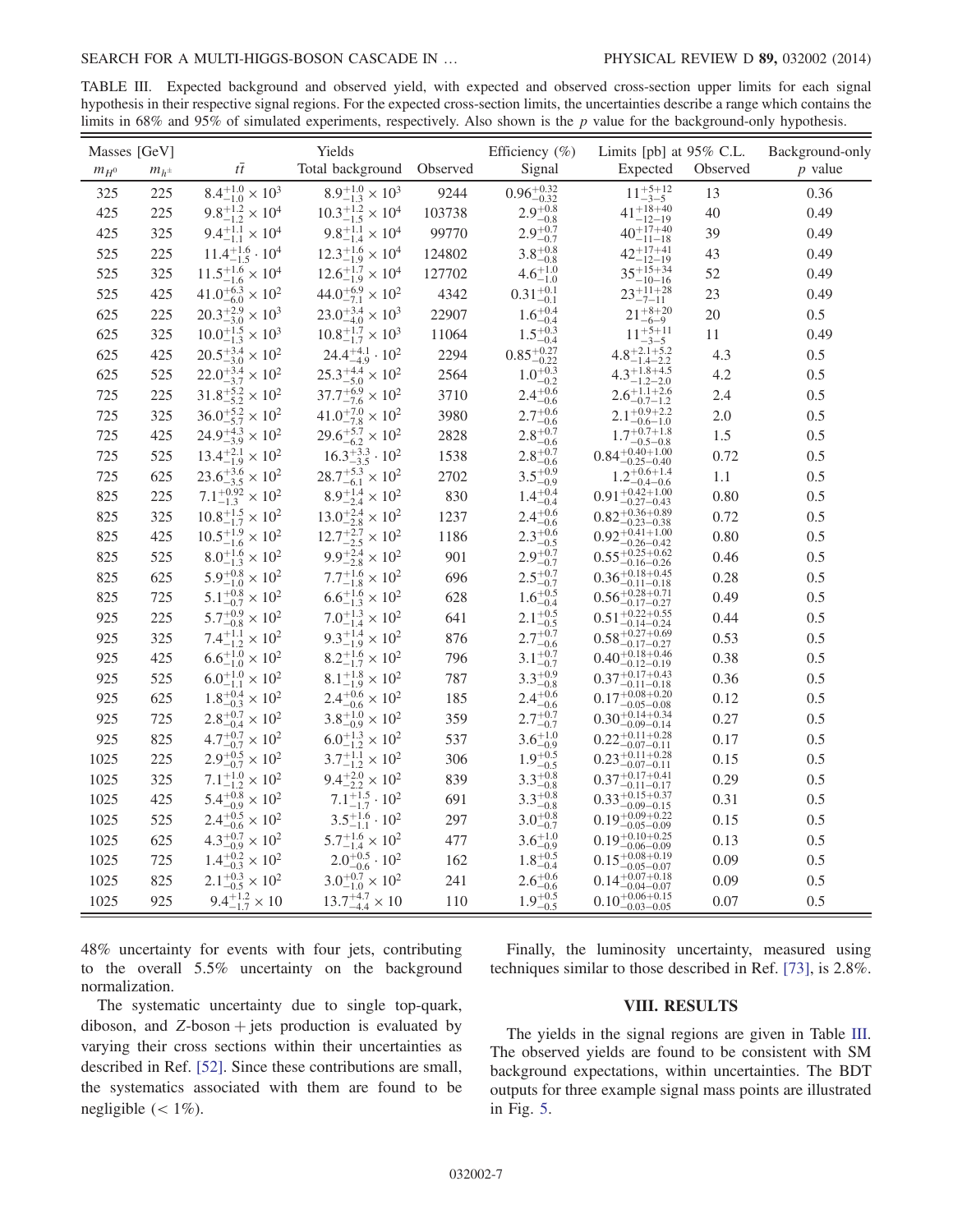<span id="page-7-0"></span>

FIG. 5 (color online). Distributions of the BDT output in the signal regions for three example signal mass points,  $m_{H^0}$ ,  $m_{H^{\pm}} = 1025$ , 225 GeV (top),  $m_{H^0}$ ,  $m_{H^{\pm}} = 625$ , 325 GeV (middle),  $m_{H^0}$ ,  $m_{H^{\pm}} = 1025$ , 625 GeV (bottom). Signal histograms have been scaled to a production cross section of 1 pb. BDT thresholds are shown as dashed lines for each mass point. The background model is shown as the colored stacked histogram. The final bin contains any overflow events.



<span id="page-7-1"></span>

FIG. 6 (color online). The expected (top) and observed (middle) 95% C.L. upper limits on the cross section for  $gg \to H^0 \to$  $W^{\pm}H^{\pm} \to W^{\pm}W^{\mp}h^0 \to W^{\pm}W^{\mp}b\bar{b}$  as a function of  $m_{H^0}$  and  $m_{H^{\pm}}$ . The ratio (bottom) of the observed 95% C.L. upper limits on the cross section to the theoretical cross section for a heavy Higgs boson produced via gluon-gluon fusion at the SM rate.

The 95% confidence-level production cross-section upper limits for the various signal hypotheses are obtained using the CLs frequentist method [\[74\]](#page-10-29), with the profile likelihood ratio of the number of events that pass the BDT threshold as the test statistic [\[75\]](#page-10-30) as implemented in Ref. [\[76\]](#page-10-31). Systematic uncertainties are treated as nuisance parameters and the calculation uses the asymptotic approximation [\[75\].](#page-10-30) Table [III](#page-6-0) presents the signal efficiencies, the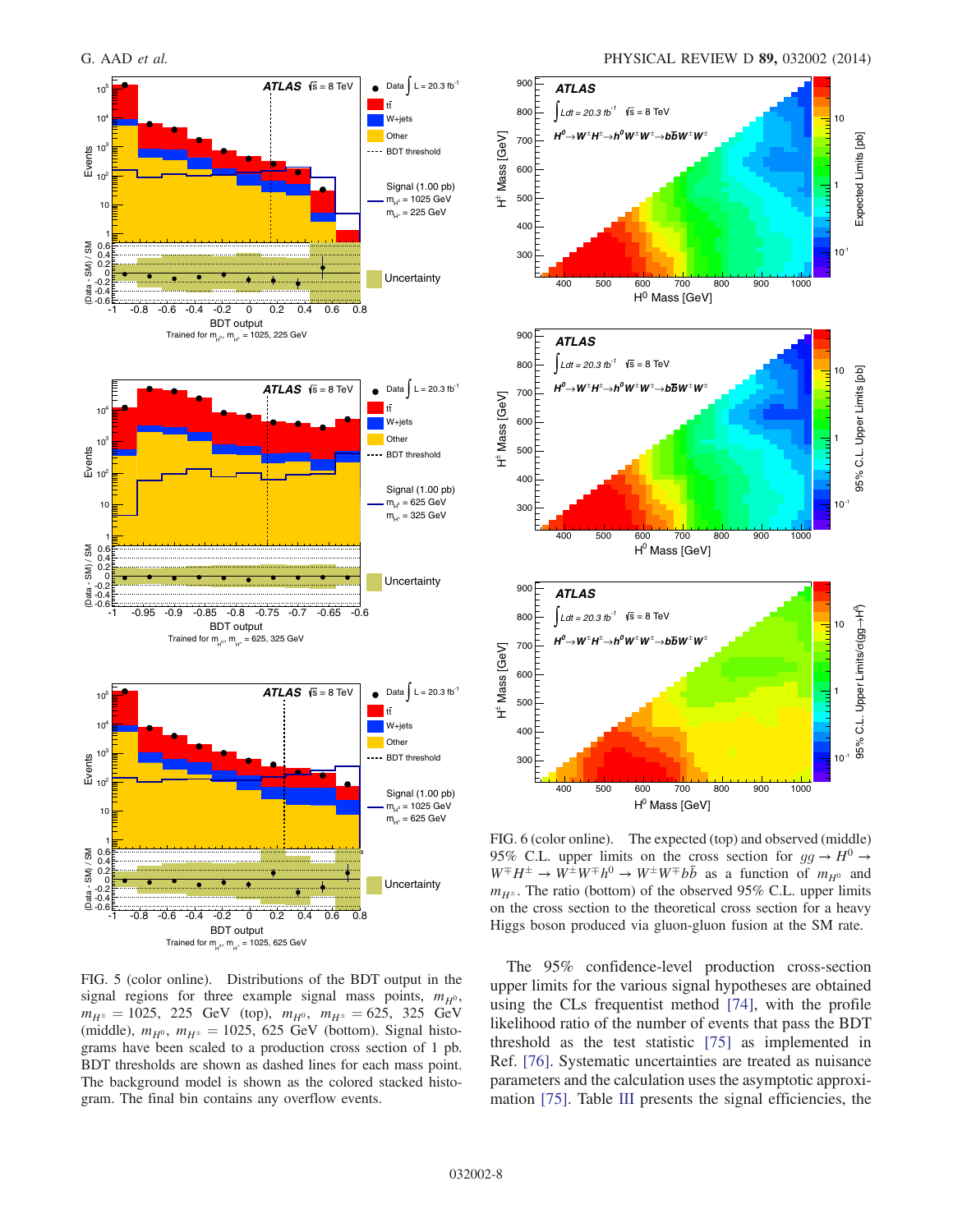<span id="page-8-0"></span>TABLE IV. Interpretation of the results in some type-II 2HDM parameter space choices. For each value of  $m_{H^0}$ ,  $m_{H^{\pm}}$ , where at least one valid point is found, sample points in the space of the parameters  $[\tan(\beta), \sin(\beta - \alpha), m_A$ , and  $\mathcal{M}_{12}^2]$  which satisfy potential stability, unitarity and perturbativity constraints and give the smallest ratio of excluded to predicted cross section are shown.

| $m_{H^0}$ [GeV] | $m_{H^{\pm}}$ [GeV] | $tan(\beta)$ | $\sin(\beta - \alpha)$ | $m_A$ [GeV] | $\mathcal{M}_{12}^2$ [TeV <sup>2</sup> ] |                | $\sigma(H^0)$ [pb] BF( $H^0 \rightarrow h^0W^+W^-$ ) Excluded/predicted |     |
|-----------------|---------------------|--------------|------------------------|-------------|------------------------------------------|----------------|-------------------------------------------------------------------------|-----|
| 325             | 225                 | 15           | 0.99                   | 303         | $6.9 \times 10^{-3}$                     | 28             | 0.222                                                                   | 2.1 |
| 425             | 225                 | 20           | 0.99                   | 439         | $8.9 \times 10^{-3}$                     | $\overline{2}$ | 0.404                                                                   | 41  |
| 425             | 325                 | 10           | 0.99                   | 486         | $1.8 \times 10^{-2}$                     | 10             | 0.288                                                                   | 14  |
| 525             | 325                 | 10           | 0.99                   | 384         | $2.7 \times 10^{-2}$                     | 3              | 0.436                                                                   | 39  |
| 525             | 425                 | 10           | 0.99                   | 384         | $2.7 \times 10^{-2}$                     |                | 0.136                                                                   | 34  |
| 625             | 325                 | 10           | 0.99                   | 549         | $3.9 \times 10^{-2}$                     |                | 0.501                                                                   | 20  |
| 625             | 425                 | 10           | 0.99                   | 693         | $3.9 \times 10^{-2}$                     | $\overline{2}$ | 0.607                                                                   | 4.1 |
| 625             | 525                 | 10           | 0.99                   | 693         | $3.9 \times 10^{-2}$                     | 3              | 0.219                                                                   | 7.7 |
| 725             | 325                 |              | 0.99                   | 675         | $5.9 \times 10^{-2}$                     | 0.3            | 0.009                                                                   | 664 |
| 725             | 425                 | 10           | 0.99                   | 731         | $5.2 \times 10^{-2}$                     |                | 0.643                                                                   | 3.5 |
| 725             | 525                 | 10           | 0.99                   | 731         | $5.2 \times 10^{-2}$                     |                | 0.659                                                                   | 1.1 |
| 725             | 625                 | 10           | 0.99                   | 396         | $5.2 \times 10^{-2}$                     |                | 0.002                                                                   | 440 |
| 825             | 525                 |              | 0.99                   | 788         | $1.3 \times 10^{-1}$                     | 0.3            | 0.024                                                                   | 76  |
| 825             | 625                 |              | 0.99                   | 788         | $1.3 \times 10^{-1}$                     | 0.3            | 0.021                                                                   | 41  |
| 825             | 725                 | 10           | 0.999                  | 807         | $6.8 \times 10^{-2}$                     | $\mathbf{1}$   | 0.168                                                                   | 4.1 |
| 925             | 725                 |              | 0.999                  | 921         | $2.4 \times 10^{-1}$                     | 0.2            | 0.003                                                                   | 530 |
| 1025            | 825                 |              | 0.999                  | 920         | $3.4 \times 10^{-1}$                     | 0.1            | 0.003                                                                   | 243 |

total expected background and observed event counts for each signal case, as well as the expected and observed limits with the local  $p$  values. The  $p$  values are defined as the probabilities under the background-only hypothesis to observe these data or data which are more signal-like. The  $p$  values have a maximum possible value of 0.5, which is the case when  $n < b$ , where b is the number of events expected from the background model and  $n$  is the number of events observed in the data.

Since the signal regions are correlated, background-only pseudoexperiments are used to estimate the expected distribution of the  $p$  values in all the signal regions, accounting for the correlations. The observed distribution of  $p$  values is found to be consistent with the expectation from pseudoexperiments. The expected and observed limits as a function of the  $H^0$  and  $H^{\pm}$  masses are illustrated in Fig. [6.](#page-7-1) The limits are the weakest in low Higgs-boson mass regions due to the poorer separation between  $t\bar{t}$  and signal events.

In order to facilitate the comparison of these results with those obtained by other experiments, the observed crosssection limits are compared to the predictions for a heavy Higgs boson with SM-like gg-fusion production (Fig. [6](#page-7-1)). The theoretical production cross section of a heavy SM-like Higgs boson (only gluon fusion is considered) is calculated in the complex-pole scheme using the dFG [\[77\]](#page-10-32) program, to NNLO in QCD. NLO electroweak corrections are also applied, as well as QCD soft-gluon resummations up to next-to-next-to-leading log. Using this benchmark, the cross-section upper limits observed are greater than the theoretical cross sections of the heavy Higgs boson,  $H^0$ , for all mass points tested. Therefore, the current limits are not stringent enough to exclude models with SM-like production rates even with 100% branching ratios for both  $H^0 \rightarrow H^{\pm}W^{\pm}$  and  $H^{\pm} \rightarrow h^0W^{\pm}$  and SM values for BR  $(h^0 \rightarrow b\bar{b})$ . The limits are most stringent in the high  $H^0$ and  $H^{\pm}$  mass regions, where the ratio of the limits to the theoretical cross section is nearly unity. This search produces tighter bounds than those obtained by the CDF Collaboration [\[12\]](#page-9-9).

Additionally, the results of this search are interpreted in the context of a heavy CP-even Higgs boson of a type-II two-Higgs-doublet model [\[78\]](#page-10-33) produced via gluon fusion. This model has seven free parameters: the mass of the CPeven Higgs bosons ( $m_{h^0}$  and  $m_{H^0}$ ), the mass of the CP-odd Higgs boson  $(m_A)$ , the mass of the charged scalar  $(m_{H^{\pm}})$ , the mixing angle between the CP-even Higgs bosons  $(\alpha)$ , the ratio of the vacuum expectation values of the two Higgs doublets (tan  $\beta$ ), and the Z<sub>2</sub>-symmetry soft-breaking-term coefficient of the Higgs potential  $(\mathcal{M}_{12}^2)$ . The parameter space of the type-II 2HDM is sampled for given values of  $m_{H^0}$  and  $m_{H^{\pm}}$  and assuming  $m_{h^0} = 125 \text{ GeV}$  and  $\sin(\beta - \alpha) \ge 0.99$ . The latter assumptions are made in order to maintain a SM-like Higgs boson with properties similar to those observed at the LHC. The gluon-fusion production cross section is calculated with SusHi [\[79\]](#page-10-34) at NNLO precision in QCD corrections, and the branching ratio of the cascade  $H^0 \to W^{\pm} H^{\pm} \to W^+ W^- h \to W^+ W^- b \bar{b}$  with 2HDMC [\[80\].](#page-10-35) Only parameter space points that satisfy theory constraints are considered. The theory constraints include Higgs-potential stability, tree-level unitarity for Higgs-boson scattering [\[81\]](#page-10-36), and the perturbative nature of the quartic Higgs-boson couplings, as these are implemented in 2HDMC. The type-II 2HDM phase space is scanned with a million random points per  $(m_{H^0}, m_{H^{\pm}})$  pair. The majority of the spanned phase space violates the theoretical constraints mentioned above. The points with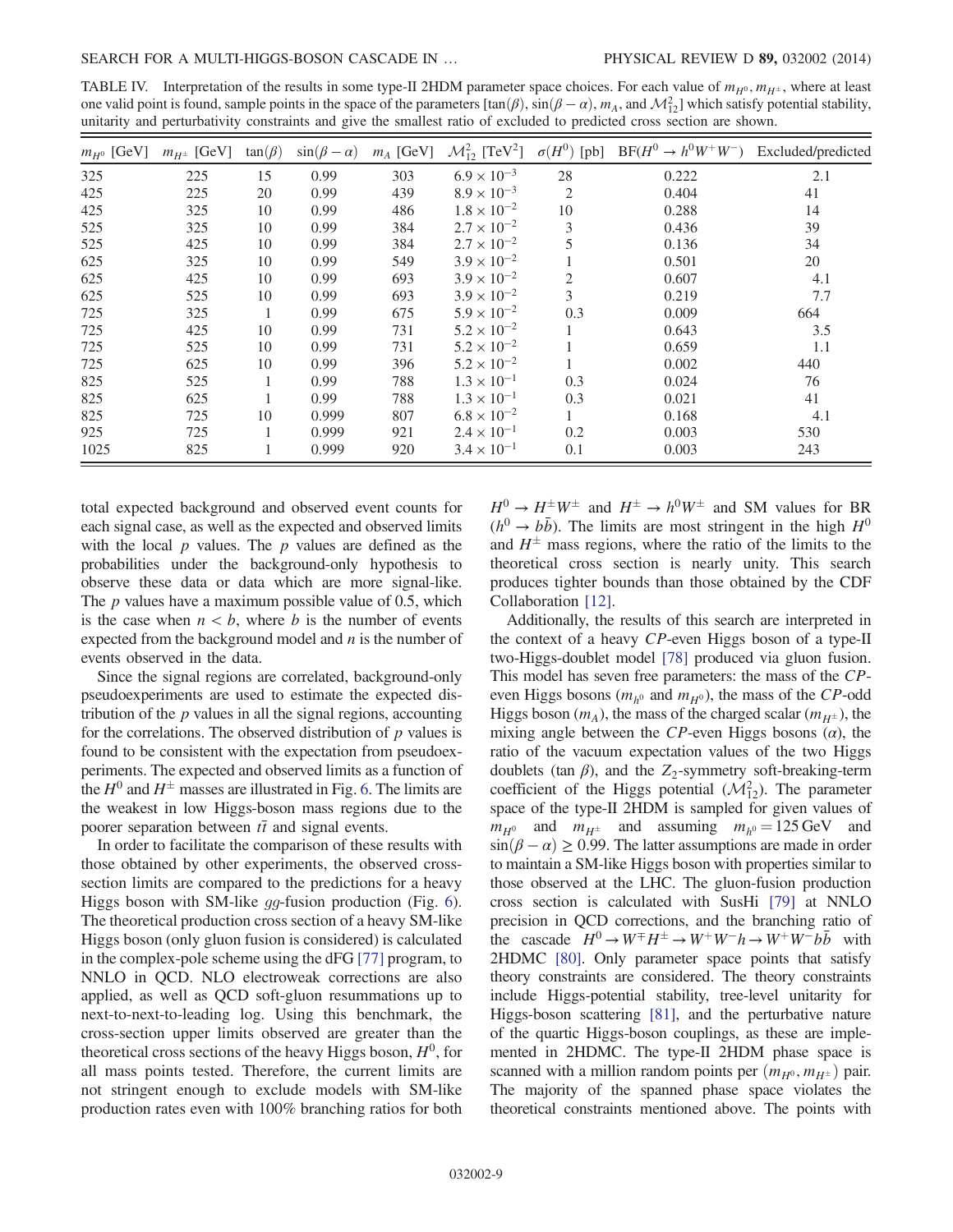the lowest cross section times branching fraction  $\sigma \times$  $BF(excluded)/\sigma \times BF(theory)$  which satisfy the above constraints are shown in Table [IV,](#page-8-0) where  $\sigma$  is the cross section and BF is the branching fraction. None are excluded by the limits presented here.

In conclusion, the first LHC search for a topology in which a heavy Higgs boson decays via a cascade of lighter charged and neutral Higgs bosons has been performed by the ATLAS experiment using data corresponding to an integrated luminosity of 20.3 fb<sup>-1</sup> in *pp* collisions at  $\sqrt{s} = 8$  TeV. No significant excess of events above the expectation from the SM background was found and limits on the production cross section have been set.

#### ACKNOWLEDGMENTS

We thank CERN for the very successful operation of the LHC, as well as the support staff from our institutions without whom ATLAS could not be operated efficiently. We acknowledge the support of ANPCyT, Argentina; YerPhI, Armenia; ARC, Australia; BMWF and FWF, Austria; ANAS, Azerbaijan; SSTC, Belarus; CNPq and FAPESP, Brazil; NSERC, NRC and CFI, Canada; CERN; CONICYT, Chile; CAS, MOST and NSFC, China; COLCIENCIAS, Colombia; MSMT CR, MPO CR and

VSC CR, Czech Republic; DNRF, DNSRC and Lundbeck Foundation, Denmark; EPLANET, ERC and NSRF, European Union; IN2P3-CNRS, CEA-DSM/IRFU, France; GNSF, Georgia; BMBF, DFG, HGF, MPG and AvH Foundation, Germany; GSRT and NSRF, Greece; ISF, MINERVA, GIF, DIP and Benoziyo Center, Israel; INFN, Italy; MEXT and JSPS, Japan; CNRST, Morocco; FOM and NWO, Netherlands; BRF and RCN, Norway; MNiSW and NCN, Poland; GRICES and FCT, Portugal; MNE/IFA, Romania; MES of Russia and ROSATOM, Russian Federation; JINR; MSTD, Serbia; MSSR, Slovakia; ARRS and MIZŠ, Slovenia; DST/NRF, South Africa; MINECO, Spain; SRC and Wallenberg Foundation, Sweden; SER, SNSF and Cantons of Bern and Geneva, Switzerland; NSC, Taiwan; TAEK, Turkey; STFC, the Royal Society and Leverhulme Trust, United Kingdom; DOE and NSF, United States of America. The crucial computing support from all WLCG partners is acknowledged gratefully, in particular from CERN and the ATLAS Tier-1 facilities at TRIUMF (Canada), NDGF (Denmark, Norway, Sweden), CC-IN2P3 (France), KIT/GridKA (Germany), INFN-CNAF (Italy), NL-T1 (Netherlands), PIC (Spain), ASGC (Taiwan), RAL (U.K.) and BNL (U.S.) and in the Tier-2 facilities worldwide.

- <span id="page-9-0"></span>[1] ATLAS Collaboration, *[Phys. Lett. B](http://dx.doi.org/10.1016/j.physletb.2012.08.020)* **716**, 1 (2012).
- <span id="page-9-1"></span>[2] CMS Collaboration, [Phys. Lett. B](http://dx.doi.org/10.1016/j.physletb.2012.08.021) 716, 30 (2012).
- <span id="page-9-2"></span>[3] T. Aaltonen et al. (CDF Collaboration and D0 Collaboration), Phys. Rev. Lett. 109[, 071804 \(2012\)](http://dx.doi.org/10.1103/PhysRevLett.109.071804).
- <span id="page-9-3"></span>[4] H. P. Nilles, [Phys. Rep.](http://dx.doi.org/10.1016/0370-1573(84)90008-5) 110, 1 (1984).
- [5] H. E. Haber, *Phys. Rep.* **117**[, 75 \(1985\).](http://dx.doi.org/10.1016/0370-1573(85)90051-1)
- <span id="page-9-4"></span>[6] D. B. Kaplan, H. Georgi, and S. Dimopoulos, [Phys. Lett.](http://dx.doi.org/10.1016/0370-2693(84)91178-X) 136B[, 187 \(1984\).](http://dx.doi.org/10.1016/0370-2693(84)91178-X)
- <span id="page-9-5"></span>[7] C. Csaki, M. Graesser, L. Randall, and J. Terning, [Phys.](http://dx.doi.org/10.1103/PhysRevD.62.045015) Rev. D 62[, 045015 \(2000\)](http://dx.doi.org/10.1103/PhysRevD.62.045015).
- [8] G. F. Giudice, R. Rattazzi, and J. D. Wells, [Nucl. Phys.](http://dx.doi.org/10.1016/S0550-3213(00)00686-6) B595[, 250 \(2001\).](http://dx.doi.org/10.1016/S0550-3213(00)00686-6)
- <span id="page-9-6"></span>[9] W. Goldberger, B. Grinstein, and W. Skiba, [Phys. Rev. Lett.](http://dx.doi.org/10.1103/PhysRevLett.100.111802) 100[, 111802 \(2008\).](http://dx.doi.org/10.1103/PhysRevLett.100.111802)
- <span id="page-9-7"></span>[10] J. A. Evans, B. Kilminster, M. A. Luty, and D. Whiteson, Phys. Rev. D 85[, 055009 \(2012\)](http://dx.doi.org/10.1103/PhysRevD.85.055009).
- <span id="page-9-8"></span>[11] J. F. Gunion and H. E. Haber, [Phys. Rev. D](http://dx.doi.org/10.1103/PhysRevD.67.075019) 67, 075019 [\(2003\).](http://dx.doi.org/10.1103/PhysRevD.67.075019)
- <span id="page-9-9"></span>[12] T. Aaltonen et al. (CDF Collaboration), [Phys. Rev. Lett.](http://dx.doi.org/10.1103/PhysRevLett.110.121801) 110[, 121801 \(2013\).](http://dx.doi.org/10.1103/PhysRevLett.110.121801)
- <span id="page-9-10"></span>[13] ATLAS Collaboration, [J. High Energy Phys. 03 \(2013\) 076.](http://dx.doi.org/10.1007/JHEP03(2013)076)
- [14] ATLAS Collaboration, [J. High Energy Phys. 06 \(2012\) 039.](http://dx.doi.org/10.1007/JHEP06(2012)039)
- [15] T. Aaltonen et. al. (CDF Collaboration), [Phys. Rev. Lett.](http://dx.doi.org/10.1103/PhysRevLett.103.101803) 103[, 101803 \(2009\).](http://dx.doi.org/10.1103/PhysRevLett.103.101803)
- [16] V. Abazov et al. (D0 Collaboration), [Phys. Lett. B](http://dx.doi.org/10.1016/j.physletb.2009.11.016) 682, 278 [\(2009\).](http://dx.doi.org/10.1016/j.physletb.2009.11.016)
- [17] ATLAS Collaboration, [Eur. Phys. J. C](http://dx.doi.org/10.1140/epjc/s10052-013-2465-z) 73, 2465 (2013).
- [18] CMS Collaboration, [J. High Energy Phys. 07 \(2012\) 143.](http://dx.doi.org/10.1007/JHEP07(2012)143)
- <span id="page-9-11"></span>[19] ATLAS Collaboration, JINST 3, S08003 (2008).
- <span id="page-9-12"></span>[20] ATLAS uses a right-handed coordinate system with its origin at the nominal interaction point (IP) in the center of the detector and the z axis along the beam pipe. The  $x$  axis points from the IP to the center of the LHC ring, and the y axis points upwards. Cylindrical coordinates  $(r, \phi)$  are used in the transverse plane,  $\phi$  being the azimuthal angle around the beam pipe. The pseudorapidity is defined in terms of the polar angle  $\theta$  as  $\eta = -\ln \tan(\theta/2)$ .
- <span id="page-9-13"></span>[21] J. Alwall, M. Herquet, F. Maltoni, O. Mattelaer, and T. Stelzer, [J. High Energy Phys. 06 \(2011\) 128.](http://dx.doi.org/10.1007/JHEP06(2011)128)
- <span id="page-9-14"></span>[22] T. Sjöstrand, S. Mrenna, and P. Skands, [J. High Energy](http://dx.doi.org/10.1088/1126-6708/2006/05/026) [Phys. 05 \(2006\) 026.](http://dx.doi.org/10.1088/1126-6708/2006/05/026)
- <span id="page-9-15"></span>[23] S. Frixione et al., J. High Energy Phys. 29 (2002) 0206.
- <span id="page-9-16"></span>[24] H.-L. Lai, M. Guzzi, J. Huston, Z. Li, P.M. Nadolsky, J. Pumplin, and C.-P. Yuan, [Phys. Rev. D](http://dx.doi.org/10.1103/PhysRevD.82.074024) 82, 074024 [\(2010\).](http://dx.doi.org/10.1103/PhysRevD.82.074024)
- <span id="page-9-17"></span>[25] G. Corcella *et al.*, J. High Energy Phys. 10 (2001) 0101.
- <span id="page-9-18"></span>[26] J. M. Butterworth, J. R. Forshaw, and M. H. Seymour, Z. Phys. C 72[, 637 \(1996\).](http://dx.doi.org/10.1007/s002880050286)
- <span id="page-9-19"></span>[27] ATLAS Collaboration, Report No. ATL-PHYS-PUB-2011- 008, 2010.
- <span id="page-9-20"></span>[28] M. Cacciari, M. Czakon, M. Mangano, A. Mitov, and P. Nason, [Phys. Lett. B](http://dx.doi.org/10.1016/j.physletb.2012.03.013) 710, 612 (2012).
- [29] P. Bärnreuther, M. Czakon, and A. Mitov, [Phys. Rev. Lett.](http://dx.doi.org/10.1103/PhysRevLett.109.132001) 109[, 132001 \(2012\).](http://dx.doi.org/10.1103/PhysRevLett.109.132001)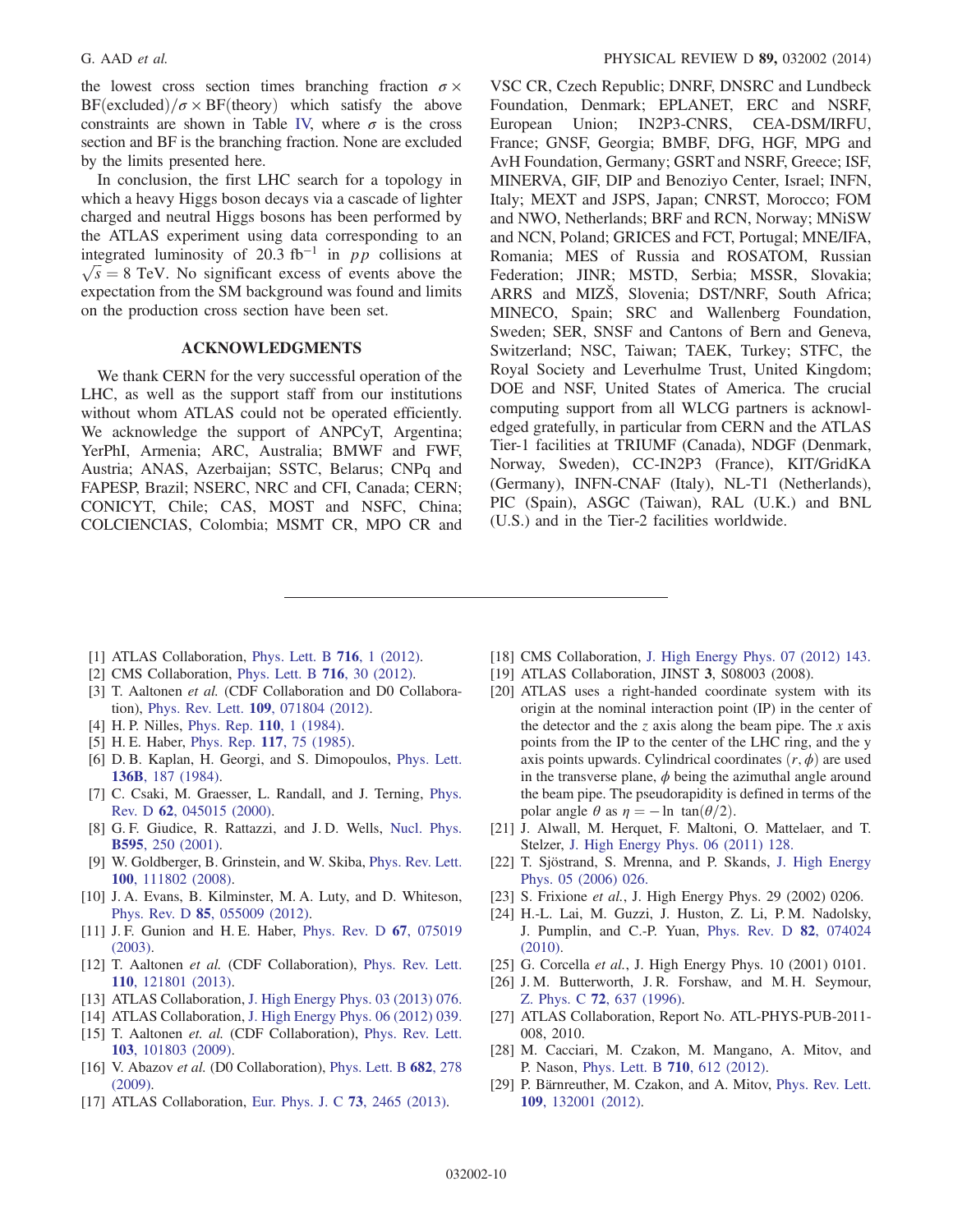SEARCH FOR A MULTI-HIGGS-BOSON CASCADE IN … PHYSICAL REVIEW D 89, 032002 (2014)

- [30] M. Czakon and A. Mitov, [J. High Energy Phys. 12 \(2012\) 054.](http://dx.doi.org/10.1007/JHEP12(2012)054)
- [31] M. Czakon and A. Mitov, [J. High Energy Phys. 01 \(2013\)](http://dx.doi.org/10.1007/JHEP01(2013)080) [080 \(2013\)](http://dx.doi.org/10.1007/JHEP01(2013)080).
- [32] M. Czakon, P. Fiedler, and A. Mitov, [Phys. Rev. Lett.](http://dx.doi.org/10.1103/PhysRevLett.110.252004) 110, [252004 \(2013\).](http://dx.doi.org/10.1103/PhysRevLett.110.252004)
- [33] M. Czakon et al., [arXiv:1112.5675.](http://arXiv.org/abs/1112.5675)
- <span id="page-10-0"></span>[34] M. Botje et al., [arXiv:1101.0538.](http://arXiv.org/abs/1101.0538)
- <span id="page-10-1"></span>[35] A. D. Martin, W. J. Stirling, R. S. Thorne, and G. Watt, [Eur.](http://dx.doi.org/10.1140/epjc/s10052-009-1072-5) Phys. J. C 63[, 189 \(2009\).](http://dx.doi.org/10.1140/epjc/s10052-009-1072-5)
- [36] A. D. Martin, W. J. Stirling, R. S. Thorne, and G. Watt, [Eur.](http://dx.doi.org/10.1140/epjc/s10052-009-1164-2) Phys. J. C 64[, 653 \(2009\).](http://dx.doi.org/10.1140/epjc/s10052-009-1164-2)
- [37] J. Gao et al. [arXiv:1302.6246.](http://arXiv.org/abs/1302.6246)
- <span id="page-10-2"></span>[38] R. D. Ball et al., Nucl. Phys. **B867**[, 244 \(2013\).](http://dx.doi.org/10.1016/j.nuclphysb.2012.10.003)
- <span id="page-10-3"></span>[39] S. Frixione, P. Nason, and C. Oleari, [J. High Energy Phys.](http://dx.doi.org/10.1088/1126-6708/2007/11/070) [11 \(2007\) 070.](http://dx.doi.org/10.1088/1126-6708/2007/11/070)
- [40] P. Nason, [J. High Energy Phys. 11 \(2004\) 040.](http://dx.doi.org/10.1088/1126-6708/2004/11/040)
- [41] S. Alioli, P. Nason, C. Oleari, and E. Re, [J. High Energy](http://dx.doi.org/10.1007/JHEP06(2010)043) [Phys. 06 \(2010\) 043.](http://dx.doi.org/10.1007/JHEP06(2010)043)
- <span id="page-10-4"></span>[42] B. Kersevan, P. Borut, and E. Richter-Was, [Comput. Phys.](http://dx.doi.org/10.1016/j.cpc.2012.10.032) Commun. 184[, 919 \(2013\)](http://dx.doi.org/10.1016/j.cpc.2012.10.032).
- <span id="page-10-5"></span>[43] M. Mangano, F. Piccinini, A. D. Polosa, M. Moretti, and R. Pittau, [J. High Energy Phys. 07 \(2003\) 001.](http://dx.doi.org/10.1088/1126-6708/2003/07/001)
- <span id="page-10-6"></span>[44] R. Gavin et al., Comput. Phys. Commun. **184**, 208 (2013).
- [45] A. Sherstnev and R. S. Thorne, [Eur. Phys. J. C](http://dx.doi.org/10.1140/epjc/s10052-008-0610-x) 55, 553 (2008).
- <span id="page-10-7"></span>[46] N. Kidonakis, Phys. Rev. D **83**[, 091503 \(2011\).](http://dx.doi.org/10.1103/PhysRevD.83.091503)
- [47] N. Kidonakis, Phys. Rev. D **81**[, 054028 \(2010\).](http://dx.doi.org/10.1103/PhysRevD.81.054028)
- [48] N. Kidonakis, Phys. Rev. D **82**[, 054018 \(2010\).](http://dx.doi.org/10.1103/PhysRevD.82.054018)
- <span id="page-10-8"></span>[49] J. M. Campbell and R. K. Ellis, *[Phys. Rev. D](http://dx.doi.org/10.1103/PhysRevD.60.113006)* 60, 113006 [\(1999\).](http://dx.doi.org/10.1103/PhysRevD.60.113006)
- <span id="page-10-9"></span>[50] ATLAS Collaboration, [Eur. Phys. J. C](http://dx.doi.org/10.1140/epjc/s10052-010-1429-9) 70, 823 (2010).
- <span id="page-10-10"></span>[51] GEANT4 Collaboration, [Nucl. Instrum. Methods Phys.](http://dx.doi.org/10.1016/S0168-9002(03)01368-8) [Res., Sect. A](http://dx.doi.org/10.1016/S0168-9002(03)01368-8) 506, 250 (2003).
- <span id="page-10-11"></span>[52] ATLAS Collaboration, [Eur. Phys. J. C](http://dx.doi.org/10.1140/epjc/s10052-011-1577-6) 71, 1577 (2011).
- <span id="page-10-12"></span>[53] ATLAS Collaboration, [Eur. Phys. J. C](http://dx.doi.org/10.1140/epjc/s10052-011-1844-6) 72, 1844 (2012).
- <span id="page-10-13"></span>[54] ATLAS Collaboration, [Phys. Lett. B](http://dx.doi.org/10.1016/j.physletb.2012.03.083) 711, 244 (2012).
- <span id="page-10-14"></span>[55] M. Cacciari, G. P. Salam, and G. Soyez, [J. High Energy](http://dx.doi.org/10.1088/1126-6708/2008/04/063) [Phys. 04 \(2008\) 063.](http://dx.doi.org/10.1088/1126-6708/2008/04/063)
- <span id="page-10-15"></span>[56] ATLAS Collaboration, Report No. ATL-LARG-PUB-2009- 001-2, 2008.
- <span id="page-10-16"></span>[57] ATLAS Collaboration, Report No. ATLAS-CONF-2012- 064, 2012.
- <span id="page-10-17"></span>[58] ATLAS Collaboration, Report No. ATLAS-CONF-2012- 043, 2012.
- <span id="page-10-18"></span>[59] ATLAS Collaboration, Report No. ATLAS-CONF-2011- 102, 2011.
- [60] ATLAS Collaboration, Report No. ATLAS-CONF-2012- 097, 2012.
- [61] ATLAS Collaboration, Report No. ATLAS-CONF-2012- 039, 2012.
- [62] ATLAS Collaboration, Report No. ATLAS-CONF-2012- 040, 2012.
- <span id="page-10-19"></span>[63] ATLAS Collaboration, [Eur. Phys. J. C](http://dx.doi.org/10.1140/epjc/s10052-012-1909-1) 72, 1909 (2012).
- <span id="page-10-20"></span>[64] ATLAS Collaboration, Report No. ATLAS-CONF-2010- 064, 2010.
- <span id="page-10-21"></span>[65] ATLAS Collaboration, Phys. Rev. D 88[, 012004 \(2013\).](http://dx.doi.org/10.1103/PhysRevD.88.012004)
- [66] K. Rehermann and B. Tweedie, [J. High Energy Phys. 03](http://dx.doi.org/10.1007/JHEP03(2011)059) [\(2011\) 059.](http://dx.doi.org/10.1007/JHEP03(2011)059)
- <span id="page-10-22"></span>[67] J. Beringer, J. F. Arguin, R. M. Barnett, K. Copic, O. Dahl, D. E. Groom, C. J. Lin, J. Lys, H. Murayama, C. G. Wohl et al. (Particle Data Group), [Phys. Rev. D](http://dx.doi.org/10.1103/PhysRevD.86.010001) 86, 010001 [\(2012\).](http://dx.doi.org/10.1103/PhysRevD.86.010001)
- <span id="page-10-23"></span>[68] A. Hocker et al., Proc. Sci., ACAT (2007) 040.
- <span id="page-10-24"></span>[69] ATLAS Collaboration, [Eur. Phys. J. C](http://dx.doi.org/10.1140/epjc/s10052-013-2304-2) 73, 2304 (2013).
- <span id="page-10-25"></span>[70] ATLAS Collaboration, [Eur. Phys. J. C](http://dx.doi.org/10.1140/epjc/s10052-012-2043-9) 72, 2043 (2012).
- <span id="page-10-26"></span>[71] ATLAS Collaboration, Report No. ATLAS-CONF-2012- 149, 2012.
- <span id="page-10-27"></span>[72] J. Alwall, S. Hoche, F. Krauss, N. Lavesson, L. Lonnblad et al., [Eur. Phys. J. C](http://dx.doi.org/10.1140/epjc/s10052-007-0490-5) 53, 473 (2008).
- <span id="page-10-28"></span>[73] ATLAS Collaboration, [Eur. Phys. J. C](http://dx.doi.org/10.1140/epjc/s10052-013-2518-3) 73, 2518 (2013).
- <span id="page-10-29"></span>[74] A. L. Read, J. Phys. G **28**[, 2693 \(2002\).](http://dx.doi.org/10.1088/0954-3899/28/10/313)
- <span id="page-10-30"></span>[75] G. Cowan, K. Cranmer, E. Gross, and O. Vitells, [Eur. Phys.](http://dx.doi.org/10.1140/epjc/s10052-011-1554-0) J. C 71[, 1 \(2011\)](http://dx.doi.org/10.1140/epjc/s10052-011-1554-0).
- <span id="page-10-31"></span>[76] L. Moneta et al., Proc. Sci., ACAT2010 (2010) 057.
- <span id="page-10-32"></span>[77] S. Heinemeyer et al. (LHC Higgs Cross Section Working Group), [arXiv:1307.1347.](http://arXiv.org/abs/1307.1347)
- <span id="page-10-33"></span>[78] J. F. Gunion, H. E. Haber, G. L. Kane, and S. Dawson, Front. Phys. 80, 1 (2000).
- <span id="page-10-34"></span>[79] R. V. Harlander, S. Liebler, and H. Mantler, [Comput. Phys.](http://dx.doi.org/10.1016/j.cpc.2013.02.006) Commun. 184[, 1605 \(2013\)](http://dx.doi.org/10.1016/j.cpc.2013.02.006).
- <span id="page-10-35"></span>[80] D. Eriksson, J. Rathsman, and O. Stal, [Comput. Phys.](http://dx.doi.org/10.1016/j.cpc.2009.09.011) Commun. 181[, 189 \(2010\)](http://dx.doi.org/10.1016/j.cpc.2009.09.011).
- <span id="page-10-36"></span>[81] I. Ginzburg and I. Ivanov, Phys. Rev. D 72[, 115010 \(2005\).](http://dx.doi.org/10.1103/PhysRevD.72.115010)

G. Aad,<sup>48</sup> T. Abajyan,<sup>21</sup> B. Abbott,<sup>112</sup> J. Abdallah,<sup>12</sup> S. Abdel Khalek,<sup>116</sup> O. Abdinov,<sup>11</sup> R. Aben,<sup>106</sup> B. Abi,<sup>113</sup> M. Abolins,<sup>89</sup> O. S. AbouZeid,<sup>159</sup> H. Abramowicz,<sup>154</sup> H. Abreu,<sup>137</sup> Y. Abulaiti,<sup>147a,147b</sup> B. S. Acharya,<sup>165a,165b[,b](#page-22-0)</sup> L. Adamczyk,<sup>38a</sup> D. L. Adams,<sup>25</sup> T. N. Addy,<sup>56</sup> J. Adelman,<sup>177</sup> S. Adomeit,<sup>99</sup> T. Adye,<sup>130</sup> S. Aefsky,<sup>23</sup> T. Agatonovic-Jovin,<sup>13b</sup>

J. A. Aguilar-Saavedra,<sup>125b[,c](#page-22-1)</sup> M. Agustoni,<sup>17</sup> S. P. Ahlen,<sup>22</sup> A. Ahmad,<sup>149</sup> F. Ahmadov,<sup>64[,d](#page-22-2)</sup> M. Ahsan,<sup>41</sup> G. Aielli,<sup>134a,134b</sup> T. P. A. Åkesson,<sup>80</sup> G. Akimoto,<sup>156</sup> A. V. Akimov,<sup>95</sup> M. A. Alam,<sup>76</sup> J. Albert,<sup>170</sup> S. Albrand,<sup>55</sup> M. J. Alconada Verzini,<sup>70</sup> M. Aleksa,<sup>30</sup> I. N. Aleksandrov,<sup>64</sup> F. Alessandria,<sup>90a</sup> C. Alexa,<sup>26a</sup> G. Alexander,<sup>154</sup> G. Alexandre,<sup>49</sup> T. Alexopoulos,<sup>10</sup>

M. Alhroob, <sup>165a, 165c</sup> M. Aliev, <sup>16</sup> G. Alimonti, <sup>90a</sup> L. Alio, <sup>84</sup> J. Alison, <sup>31</sup> B. M. M. Allbrooke, <sup>18</sup> L. J. Allison, <sup>71</sup> P. P. Allport, <sup>73</sup>

- S. E. Allwood-Spiers,<sup>53</sup> J. Almond,<sup>83</sup> A. Aloisio,<sup>103a,103b</sup> R. Alon,<sup>173</sup> A. Alonso,<sup>36</sup> F. Alonso,<sup>70</sup> A. Altheimer,<sup>35</sup> B. Alvarez Gonzalez, <sup>89</sup> M. G. Alviggi,<sup>103a,103b</sup> K. Amako, <sup>65</sup> Y. Amaral Coutinho, <sup>24a</sup> C. Amelung, <sup>23</sup> V. V. Ammosov, <sup>12[9,a](#page-22-3)</sup>
- S. P. Amor Dos Santos,<sup>125a</sup> A. Amorim,<sup>125a[,e](#page-22-4)</sup> S. Amoroso,<sup>48</sup> N. Amram,<sup>154</sup> G. Amundsen,<sup>23</sup> C. Anastopoulos,<sup>30</sup> L. S. Ancu,<sup>17</sup>

N. Andari,<sup>30</sup> T. Andeen,<sup>35</sup> C. F. Anders,<sup>58b</sup> G. Anders,<sup>58a</sup> K. J. Anderson,<sup>31</sup> A. Andreazza,<sup>90a,90b</sup> V. Andrei,<sup>58a</sup>

X. S. Anduaga,<sup>70</sup> S. Angelidakis,<sup>9</sup> P. Anger,<sup>44</sup> A. Angerami,<sup>35</sup> F. Anghinolfi,<sup>30</sup> A. V. Anisenkov,<sup>108</sup> N. Anjos,<sup>125a</sup>

A. Annovi,<sup>47</sup> A. Antonaki,<sup>9</sup> M. Antonelli,<sup>47</sup> A. Antonov,<sup>97</sup> J. Antos,<sup>145b</sup> F. Anulli,<sup>133a</sup> M. Aoki,<sup>102</sup> L. Aperio Bella,<sup>18</sup> R. Apolle,<sup>119[,f](#page-22-5)</sup> G. Arabidze,<sup>89</sup> I. Aracena,<sup>144</sup> Y. Arai,<sup>65</sup> A. T. H. Arce,<sup>45</sup> S. Arfaoui,<sup>149</sup> J.-F. Arguin,<sup>94</sup> S. Argyropoulos,<sup>42</sup>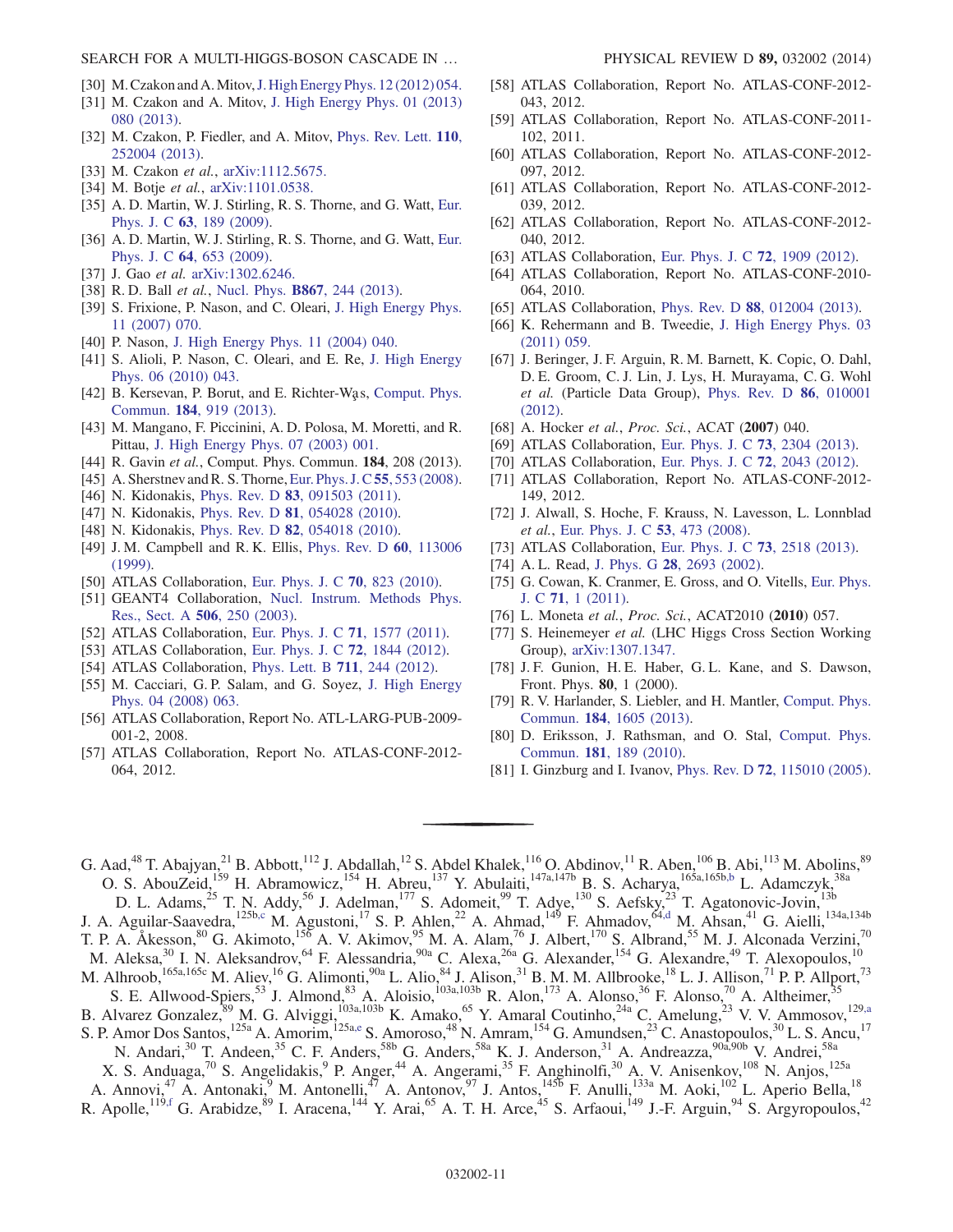E. Arik,<sup>19a[,a](#page-22-3)</sup> M. Arik,<sup>19a</sup> A. J. Armbruster,<sup>88</sup> O. Arnaez,<sup>82</sup> V. Arnal,<sup>81</sup> O. Arslan,<sup>21</sup> A. Artamonov,<sup>96</sup> G. Artoni,<sup>23</sup> S. Asai,<sup>156</sup> N. Asbah,<sup>94</sup> S. Ask,<sup>28</sup> B. Åsman,<sup>147a,147b</sup> L. Asquith,<sup>6</sup> K. Assamagan,<sup>25</sup> R. Astalos,<sup>145a</sup> A. Astbury,<sup>170</sup> M. Atkinson,<sup>166</sup> N. B. Atlay,<sup>142</sup> B. Auerbach,<sup>6</sup> E. Auge,<sup>116</sup> K. Augsten,<sup>127</sup> M. Aurousseau,<sup>146b</sup> G. Avolio,<sup>30</sup> G. Azuelos,<sup>94[,g](#page-22-6)</sup> Y. Azuma,<sup>156</sup> M. A. Baak,<sup>30</sup> C. Bacci,<sup>135a,1355</sup> A. M. Bach,<sup>15</sup> H. Bachacou,<sup>137</sup> K. Bachas,<sup>155</sup> M. Backes,<sup>30</sup> M. Backhaus,<sup>21</sup> J. Backus Mayes,<sup>144</sup> E. Badescu,<sup>26a</sup> P. Bagiacchi,<sup>133a,133b</sup> P. Bagnaia,<sup>133a,133b</sup> Y. Bai,<sup>33a</sup> D. C. Bailey,<sup>159</sup> T. Bain,<sup>35</sup> J. T. Baines,<sup>130</sup> O. K. Baker,<sup>177</sup> S. Baker,<sup>77</sup> P. Balek,<sup>128</sup> F. Balli,<sup>137</sup> E. Banas,<sup>39</sup> S. Banerjee,<sup>174</sup> D. Banfi,<sup>30</sup> A. Bangert,<sup>151</sup> V. Bansal,<sup>170</sup> H. S. Bansil,<sup>18</sup> L. Barak,<sup>173</sup> S. P. Baranov,<sup>95</sup> T. Barber,<sup>48</sup> E. L. Barberio,<sup>87</sup> D. Barberis,<sup>50a,50b</sup> M. Barbero,<sup>84</sup> T. Barillari,<sup>100</sup> M. Barisonzi,<sup>176</sup> T. Barklow,<sup>144</sup> N. Barlow,<sup>28</sup> B. M. Barnett,<sup>130</sup> R. M. Barnett,<sup>15</sup> A. Baroncelli,<sup>135a</sup> G. Barone,<sup>49</sup> A. J. Barr,<sup>119</sup> F. Barreiro,<sup>81</sup> J. Barreiro Guimarães da Costa,<sup>57</sup> R. Bartoldus,<sup>144</sup> A. E. Barton,<sup>71</sup> P. Bartos,<sup>145a</sup> V. Bartsch,<sup>150</sup> A. Bassalat,<sup>116</sup> A. Basye,<sup>166</sup> R. L. Bates,<sup>53</sup> L. Batkova,<sup>145a</sup> J. R. Batley,<sup>28</sup> M. Battistin,<sup>30</sup> F. Bauer,<sup>137</sup> H. S. Bawa,  $144, h$  T. Beau,  $79$  P. H. Beauchemin,  $162$  R. Beccherle,  $50a$  P. Bechtle,  $21$  H. P. Beck,  $17$  K. Becker,  $176$  S. Becker,  $99$ M. Beckingham,<sup>139</sup> A. J. Beddall,<sup>19c</sup> A. Beddall,<sup>19c</sup> S. Bedikian,<sup>177</sup> V. A. Bednyakov,<sup>64</sup> C. P. Bee,<sup>84</sup> L. J. Beemster,<sup>106</sup> T. A. Beermann,<sup>176</sup> M. Begel,<sup>25</sup> K. Behr,<sup>119</sup> C. Belanger-Champagne,<sup>86</sup> P. J. Bell,<sup>49</sup> W. H. Bell,<sup>49</sup> G. Bella,<sup>154</sup> L. Bellagamba,<sup>20a</sup> A. Bellerive,<sup>29</sup> M. Bellomo,<sup>30</sup> A. Belloni,<sup>57</sup> O. L. Beloborodova,<sup>108[,i](#page-22-8)</sup> K. Belotskiy,<sup>97</sup> O. Beltramello,<sup>30</sup> O. Benary,<sup>154</sup> D. Benchekroun,<sup>136a</sup> K. Bendtz,<sup>147a,147b</sup> N. Benekos,<sup>166</sup> Y. Benhammou,<sup>154</sup> E. Benhar Noccioli,<sup>49</sup> J. A. Benitez Garcia,<sup>160b</sup> D. P. Benjamin,<sup>45</sup> J. R. Bensinger,<sup>23</sup> K. Benslama,<sup>131</sup> S. Bentvelsen,<sup>106</sup> D. Berge,<sup>30</sup> E. Bergeaas Kuutmann,<sup>16</sup> N. Berger,<sup>5</sup> F. Berghaus,<sup>170</sup> E. Berglund,<sup>106</sup> J. Beringer,<sup>15</sup> C. Bernard,<sup>22</sup> P. Bernat,<sup>77</sup> R. Bernhard,<sup>48</sup> C. Bernius,<sup>78</sup> F. U. Bernlochner,<sup>170</sup> T. Berry,<sup>76</sup> P. Berta,<sup>128</sup> C. Bertella, <sup>84</sup> F. Bertolucci,<sup>123a,123b</sup> M. I. Besana,<sup>90a</sup> G. J. Besjes,<sup>105</sup> O. Bessidskaia,<sup>147a,147b</sup> N. Besson,<sup>137</sup> S. Bethke,<sup>100</sup> W. Bhimji,<sup>46</sup> R. M. Bianchi,<sup>124</sup> L. Bianchini,<sup>23</sup> M. Bianco,<sup>30</sup> O. Biebel,<sup>99</sup> S. P. Bieniek,<sup>77</sup> K. Bierwagen,<sup>54</sup> J. Biesiada,<sup>15</sup> M. Biglietti,<sup>135a</sup> J. Bilbao De Mendizabal,<sup>49</sup> H. Bilokon,<sup>47</sup> M. Bindi,<sup>20a,20b</sup> S. Binet,<sup>116</sup> A. Bingul,<sup>19c</sup> C. Bini,<sup>133a,133b</sup> B. Bittner,<sup>100</sup> C. W. Black,<sup>151</sup> J. E. Black,<sup>144</sup> K. M. Black,<sup>22</sup> D. Blackburn,<sup>139</sup> R. E. Blair,<sup>6</sup> J.-B. Blanchard,<sup>137</sup> T. Blazek,<sup>145a</sup> I. Bloch,<sup>42</sup> C. Blocker,<sup>23</sup> J. Blocki,<sup>39</sup> W. Blum,  $82, a$  U. Blumenschein,  $54$  G. J. Bobbink,  $106$  V. S. Bobrovnikov,  $108$  S. S. Bocchetta,  $80$  A. Bocci,  $45$  C. R. Boddy,  $119$ M. Boehler,<sup>48</sup> J. Boek,<sup>176</sup> T. T. Boek,<sup>176</sup> N. Boelaert,<sup>36</sup> J. A. Bogaerts,<sup>30</sup> A. G. Bogdanchikov,<sup>108</sup> A. Bogouch,<sup>91[,a](#page-22-3)</sup> C. Bohm,  $147a$  J. Bohm,  $126$  V. Boisvert,  $76$  T. Bold,  $38a$  V. Boldea,  $26a$  A. S. Boldyrev,  $98$  N. M. Bolnet,  $137$  M. Bomben,  $79$ M. Bona,<sup>75</sup> M. Boonekamp,<sup>137</sup> S. Bordoni,<sup>79</sup> C. Borer,<sup>17</sup> A. Borisov,<sup>129</sup> G. Borissov,<sup>71</sup> M. Borri,<sup>83</sup> S. Borroni,<sup>42</sup> J. Bortfeldt,<sup>99</sup> V. Bortolotto,<sup>135a,135b</sup> K. Bos,<sup>106</sup> D. Boscherini,<sup>20a</sup> M. Bosman,<sup>12</sup> H. Boterenbrood,<sup>106</sup> J. Bouchami,<sup>94</sup> J. Boudreau,<sup>124</sup> E. V. Bouhova-Thacker,<sup>71</sup> D. Boumediene,<sup>34</sup> C. Bourdarios,<sup>116</sup> N. Bousson,<sup>84</sup> S. Boutouil,<sup>136d</sup> A. Boveia,<sup>31</sup> J. Boyd,<sup>30</sup> I. R. Boyko,<sup>64</sup> I. Bozovic-Jelisavcic,<sup>13b</sup> J. Bracinik,<sup>18</sup> P. Branchini,<sup>135a</sup> A. Brandt,<sup>8</sup> G. Brandt,<sup>15</sup> O. Brandt,<sup>54</sup> U. Bratzler,<sup>157</sup> B. Brau,<sup>85</sup> J. E. Brau,<sup>115</sup> H. M. Braun,<sup>17[6,a](#page-22-3)</sup> S. F. Brazzale,<sup>165a,165c</sup> B. Brelier,<sup>159</sup> K. Brendlinger,<sup>121</sup> R. Brenner,  $^{167}$  S. Bressler,  $^{173}$  T. M. Bristow,  $^{46}$  D. Britton,  $^{53}$  F. M. Brochu,  $^{28}$  I. Brock,  $^{21}$  R. Brock,  $^{89}$  F. Broggi,  $^{90a}$ C. Bromberg,  $89$  J. Bronner,  $100$  G. Brooijmans,  $35$  T. Brooks,  $76$  W. K. Brooks,  $32b$  J. Brosamer,  $15$  E. Brost,  $115$  G. Brown,  $83$ J. Brown,<sup>55</sup> P. A. Bruckman de Renstrom,<sup>39</sup> D. Bruncko,<sup>145b</sup> R. Bruneliere,<sup>48</sup> S. Brunet,<sup>60</sup> A. Bruni,<sup>20a</sup> G. Bruni,<sup>20a</sup> M. Bruschi,<sup>20a</sup> L. Bryngemark,<sup>80</sup> T. Buanes,<sup>14</sup> Q. Buat,<sup>55</sup> F. Bucci,<sup>49</sup> P. Buchholz,<sup>142</sup> R. M. Buckingham,<sup>119</sup> A. G. Buckley,<sup>46</sup> S. I. Buda,<sup>26a</sup> I. A. Budagov,<sup>64</sup> B. Budick,<sup>109</sup> F. Buehrer,<sup>48</sup> L. Bugge,<sup>118</sup> M. K. Bugge,<sup>118</sup> O. Bulekov,<sup>97</sup> A. C. Bundock,<sup>73</sup> M. Bunse,<sup>43</sup> H. Burckhart,<sup>30</sup> S. Burdin,<sup>73</sup> T. Burgess,<sup>14</sup> B. Burghgrave,<sup>107</sup> S. Burke,<sup>130</sup> I. Burmeister,<sup>43</sup> E. Busato,<sup>34</sup> V. Büscher,  $82$  P. Bussey,  $53$  C. P. Buszello,  $167$  B. Butler,  $57$  J. M. Butler,  $22$  A. I. Butt,  $3$  C. M. Buttar,  $53$  J. M. Butterworth,  $77$ W. Buttinger,<sup>28</sup> A. Buzatu,<sup>53</sup> M. Byszewski,<sup>10</sup> S. Cabrera Urbán,<sup>168</sup> D. Caforio,<sup>20a,20b</sup> O. Cakir,<sup>4a</sup> P. Calafiura,<sup>15</sup> G. Calderini,<sup>79</sup> P. Calfayan,<sup>99</sup> R. Calkins,<sup>107</sup> L. P. Caloba,<sup>24a</sup> R. Caloi,<sup>133a,133b</sup> D. Calvet,<sup>34</sup> S. Calvet,<sup>34</sup> R. Camacho Toro,<sup>49</sup> P. Camarri,<sup>134a,134b</sup> D. Cameron,<sup>118</sup> L. M. Caminada,<sup>15</sup> R. Caminal Armadans,<sup>12</sup> S. Campana,<sup>30</sup> M. Campanelli,<sup>77</sup> V. Canale,<sup>103a,103b</sup> F. Canelli,<sup>31</sup> A. Canepa,<sup>160a</sup> J. Cantero,<sup>81</sup> R. Cantrill,<sup>76</sup> T. Cao,<sup>40</sup> M. D. M. Capeans Garrido,<sup>30</sup> I. Caprini,<sup>26a</sup> M. Caprini,<sup>26a</sup> M. Capua,<sup>37a,37b</sup> R. Caputo,<sup>82</sup> R. Cardarelli,<sup>134a</sup> T. Carli,<sup>30</sup> G. Carlino,<sup>103a</sup> L. Carminati,<sup>90a,90b</sup> S. Caron,<sup>105</sup> E. Carquin,<sup>32a</sup> G. D. Carrillo-Montoya,<sup>146c</sup> A. A. Carter,<sup>75</sup> J. R. Carter,<sup>28</sup> J. Carvalho,<sup>125a[,j](#page-22-9)</sup> D. Casadei,<sup>77</sup> M. P. Casado, <sup>12</sup> C. Caso, <sup>50a, 50b, a</sup> E. Castaneda-Miranda, <sup>146b</sup> A. Castelli, <sup>106</sup> V. Castillo Gimenez, <sup>168</sup> N. F. Castro, <sup>125a</sup> P. Catastini,<sup>57</sup> A. Catinaccio,<sup>30</sup> J. R. Catmore,<sup>71</sup> A. Cattai,<sup>30</sup> G. Cattani,<sup>134a,134b</sup> S. Caughron,<sup>89</sup> V. Cavaliere,<sup>166</sup> D. Cavalli,<sup>90a</sup> M. Cavalli-Sforza,<sup>12</sup> V. Cavasinni,<sup>123a,123b</sup> F. Ceradini,<sup>135a,135b</sup> B. Cerio,<sup>45</sup> K. Cerny,<sup>128</sup> A. S. Cerqueira,<sup>24b</sup> A. Cerri,<sup>150</sup> L. Cerrito,<sup>75</sup> F. Cerutti,<sup>15</sup> A. Cervelli,<sup>17</sup> S. A. Cetin,<sup>19b</sup> A. Chafaq,<sup>136a</sup> D. Chakraborty,<sup>107</sup> I. Chalupkova,<sup>128</sup> K. Chan,<sup>3</sup> P. Chang, <sup>166</sup> B. Chapleau, <sup>86</sup> J. D. Chapman, <sup>28</sup> D. Charfeddine, <sup>116</sup> D. G. Charlton, <sup>18</sup> V. Chavda, <sup>83</sup> C. A. Chavez Barajas, <sup>30</sup> S. Cheatham,  $86$  S. Chekanov, <sup>6</sup> S. V. Chekulaev,  $160a$  G. A. Chelkov,  $64$  M. A. Chelstowska,  $88$  C. Chen,  $63$  H. Chen,  $25$ K. Chen,<sup>149</sup> L. Chen,<sup>33d</sup> S. Chen,<sup>33c</sup> X. Chen,<sup>174</sup> Y. Chen,<sup>35</sup> Y. Cheng,<sup>31</sup> A. Cheplakov,<sup>64</sup> R. Cherkaoui El Moursli,<sup>136e</sup> V. Chernyatin,<sup>25[,a](#page-22-3)</sup> E. Cheu,<sup>7</sup> L. Chevalier,<sup>137</sup> V. Chiarella,<sup>47</sup> G. Chiefari,<sup>103a,103b</sup> J. T. Childers,<sup>30</sup> A. Chilingarov,<sup>71</sup> G. Chiodini,<sup>72a</sup> A. S. Chisholm,<sup>18</sup> R. T. Chislett,<sup>77</sup> A. Chitan,<sup>26a</sup> M. V. Chizhov,<sup>64</sup> S. Chouridou,<sup>9</sup> B. K. B. Chow,<sup>99</sup> I. A. Christidi,<sup>77</sup> D. Chromek-Burckhart,<sup>30</sup> M. L. Chu,<sup>152</sup> J. Chudoba,<sup>126</sup> G. Ciapetti,<sup>133a,133b</sup> A. K. Ciftci,<sup>4a</sup> R. Ciftci,<sup>4a</sup> D. Cinca,  $^{62}$  V. Cindro,  $^{74}$  A. Ciocio,  $^{15}$  M. Cirilli,  $^{88}$  P. Cirkovic,  $^{13b}$  Z. H. Citron,  $^{173}$  M. Citterio,  $^{90a}$  M. Ciubancan,  $^{26a}$  A. Clark,  $^{49}$ P. J. Clark,<sup>46</sup> R. N. Clarke,<sup>15</sup> J. C. Clemens,<sup>84</sup> B. Clement,<sup>55</sup> C. Clement,<sup>147a,147b</sup> Y. Coadou,<sup>84</sup> M. Cobal,<sup>165a,165c</sup>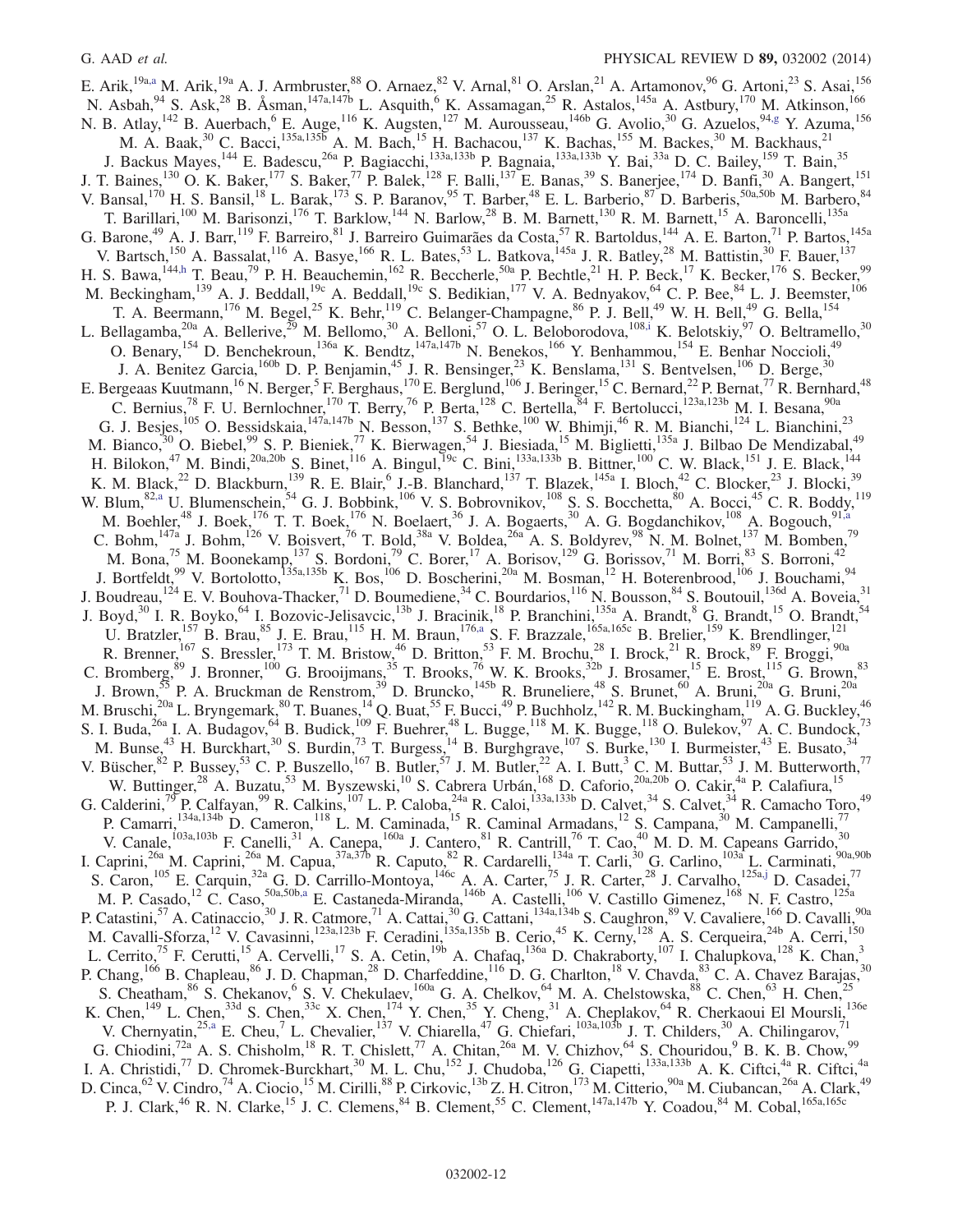A. Coccaro,<sup>139</sup> J. Cochran,<sup>63</sup> S. Coelli,<sup>90a</sup> L. Coffey,<sup>23</sup> J. G. Cogan,<sup>144</sup> J. Coggeshall,<sup>166</sup> J. Colas,<sup>5</sup> B. Cole,<sup>35</sup> S. Cole,<sup>107</sup> A. P. Colijn,<sup>106</sup> C. Collins-Tooth,<sup>53</sup> J. Collot,<sup>55</sup> T. Colombo,<sup>58c</sup> G. Colon,<sup>85</sup> G. Compostella,<sup>100</sup> P. Conde Muiño,<sup>125a</sup> E. Coniavitis,<sup>167</sup> M. C. Conidi,<sup>12</sup> I. A. Connelly,<sup>76</sup> S. M. Consonni,<sup>90a,90b</sup> V. Consorti,<sup>48</sup> S. Constantinescu,<sup>26a</sup> C. Conta,  $^{120a,120b}$  G. Conti,  $^{57}$  F. Conventi,  $^{103a,k}$  $^{103a,k}$  $^{103a,k}$  M. Cooke,  $^{15}$  B. D. Cooper,  $^{77}$  A. M. Cooper-Sarkar,  $^{119}$  N. J. Cooper-Smith,  $^{76}$ K. Copic,<sup>15</sup> T. Cornelissen,<sup>176</sup> M. Corradi,<sup>20a</sup> F. Corriveau,<sup>86,1</sup> A. Corso-Radu,<sup>164</sup> A. Cortes-Gonzalez,<sup>12</sup> G. Cortiana,<sup>100</sup> G. Costa,<sup>90a</sup> M. J. Costa,<sup>168</sup> R. Costa Batalha Pedro,<sup>125a</sup> D. Costanzo,<sup>140</sup> D. Côté,<sup>8</sup> G. Cottin,<sup>32a</sup> L. Courneyea,<sup>170</sup> G. Cowan,<sup>76</sup> B. E. Cox,<sup>83</sup> K. Cranmer,<sup>109</sup> G. Cree,<sup>29</sup> S. Crépé-Renaudin,<sup>55</sup> F. Crescioli,<sup>79</sup> M. Crispin Ortuzar,<sup>119</sup> M. Cristinziani,<sup>21</sup> G. Crosetti,<sup>37a,37b</sup> C.-M. Cuciuc,<sup>26a</sup> C. Cuenca Almenar,<sup>177</sup> T. Cuhadar Donszelmann,<sup>140</sup> J. Cummings,<sup>177</sup> M. Curatolo,<sup>47</sup> C. Cuthbert,<sup>151</sup> H. Czirr,<sup>142</sup> P. Czodrowski,<sup>44</sup> Z. Czyczula,<sup>177</sup> S. D'Auria,<sup>53</sup> M. D'Onofrio,<sup>73</sup> A. D'Orazio,<sup>133a,133b</sup> M. J. Da Cunha Sargedas De Sousa,<sup>125a</sup> C. Da Via,<sup>83</sup> W. Dabrowski,<sup>38a</sup> A. Dafinca,<sup>119</sup> T. Dai,<sup>88</sup> F. Dallaire, <sup>94</sup> C. Dallapiccola, <sup>85</sup> M. Dam, <sup>36</sup> A. C. Daniells, <sup>18</sup> M. Dano Hoffmann, <sup>36</sup> V. Dao, <sup>105</sup> G. Darbo, <sup>50a</sup> G. L. Darlea, <sup>26c</sup> S. Darmora, <sup>8</sup> J. A. Dassoulas, <sup>42</sup> W. Davey, <sup>21</sup> C. David, <sup>170</sup> T. Davidek, <sup>128</sup> E. Davies, <sup>119[,f](#page-22-5)</sup> M. Davies, <sup>94</sup> O. Davignon, <sup>79</sup> A. R. Davison,<sup>77</sup> Y. Davygora,<sup>58a</sup> E. Dawe,<sup>143</sup> I. Dawson,<sup>140</sup> R. K. Daya-Ishmukhametova,<sup>23</sup> K. De,<sup>8</sup> R. de Asmundis,<sup>103a</sup> S. De Castro,  $20a,20b$  S. De Cecco,  $79$  J. de Graat,  $99$  N. De Groot,  $105$  P. de Jong,  $106$  C. De La Taille,  $116$  H. De la Torre,  $81$ F. De Lorenzi,<sup>63</sup> L. De Nooij,<sup>106</sup> D. De Pedis,<sup>133a</sup> A. De Salvo,<sup>133a</sup> U. De Sanctis,<sup>165a,165c</sup> A. De Santo,<sup>150</sup> J. B. De Vivie De Regie,<sup>116</sup> G. De Zorzi,<sup>133a,133b</sup> W. J. Dearnaley,<sup>71</sup> R. Debbe,<sup>25</sup> C. Debenedetti,<sup>46</sup> B. Dechenaux,<sup>55</sup> D. V. Dedovich, <sup>64</sup> J. Degenhardt, <sup>121</sup> J. Del Peso, <sup>81</sup> T. Del Prete, <sup>123a,123b</sup> T. Delemontex, <sup>55</sup> F. Deliot, <sup>137</sup> M. Deliyergiyev, <sup>74</sup> A. Dell'Acqua,<sup>30</sup> L. Dell'Asta,<sup>22</sup> M. Della Pietra,<sup>103[a,k](#page-22-10)</sup> D. della Volpe,<sup>103a,103b</sup> M. Delmastro,<sup>5</sup> P. A. Delsart,<sup>55</sup> C. Deluca,<sup>106</sup> S. Demers,<sup>177</sup> M. Demichev,<sup>64</sup> A. Demilly,<sup>79</sup> B. Demirkoz,<sup>12[,m](#page-22-12)</sup> S. P. Denisov,<sup>129</sup> D. Derendarz,<sup>39</sup> J. E. Derkaoui,<sup>136d</sup> F. Derue,<sup>79</sup> P. Dervan,<sup>73</sup> K. Desch,<sup>21</sup> P. O. Deviveiros,<sup>106</sup> A. Dewhurst,<sup>130</sup> B. DeWilde,<sup>149</sup> S. Dhaliwal,<sup>106</sup> R. Dhullipudi,<sup>78[,n](#page-22-13)</sup> A. Di Ciaccio,<sup>134a,134b</sup> L. Di Ciaccio,<sup>5</sup> C. Di Donato,<sup>103a,103b</sup> A. Di Girolamo,<sup>30</sup> B. Di Girolamo,<sup>30</sup> A. Di Mattia,<sup>153</sup> B. Di Micco,<sup>135a,135b</sup> R. Di Nardo,<sup>47</sup> A. Di Simone,<sup>48</sup> R. Di Sipio,<sup>20a,20b</sup> D. Di Valentino,<sup>29</sup> M. A. Diaz,<sup>32a</sup> E. B. Diehl,<sup>88</sup> J. Dietrich,<sup>42</sup> T. A. Dietzsch,<sup>58a</sup> S. Diglio,<sup>87</sup> K. Dindar Yagci,<sup>40</sup> J. Dingfelder,<sup>21</sup> C. Dionisi,<sup>133a,133b</sup> P. Dita,<sup>26a</sup> S. Dita,<sup>26a</sup> F. Dittus,  $30$  F. Djama,  $84$  T. Djobava,  $51b$  M. A. B. do Vale,  $24c$  A. Do Valle Wemans,  $125a, o$  T. K. O. Doan,  $5$  D. Dobos,  $30$ E. Dobson,<sup>77</sup> J. Dodd,<sup>35</sup> C. Doglioni,<sup>49</sup> T. Doherty,<sup>53</sup> T. Dohmae,<sup>156</sup> J. Dolejsi,<sup>128</sup> Z. Dolezal,<sup>128</sup> B. A. Dolgoshein,<sup>9[7,a](#page-22-3)</sup> M. Donadelli,<sup>24d</sup> S. Donati,<sup>123a,123b</sup> P. Dondero,<sup>120a,120b</sup> J. Donini,<sup>34</sup> J. Dopke,<sup>30</sup> A. Doria,<sup>103a</sup> A. Dos Anjos,<sup>174</sup> A. Dotti,<sup>123a,123b</sup> M. T. Dova,<sup>70</sup> A. T. Doyle,<sup>53</sup> M. Dris,<sup>10</sup> J. Dubbert,<sup>88</sup> S. Dube,<sup>15</sup> E. Dubreuil,<sup>34</sup> E. Duchovni,<sup>173</sup> G. Duckeck, <sup>99</sup> O. A. Ducu, <sup>26a</sup> D. Duda, <sup>176</sup> A. Dudarev, <sup>30</sup> F. Dudziak, <sup>63</sup> L. Duflot, <sup>116</sup> L. Duguid, <sup>76</sup> M. Dührssen, <sup>30</sup> M. Dunford,<sup>58a</sup> H. Duran Yildiz,<sup>4a</sup> M. Düren,<sup>52</sup> M. Dwuznik,<sup>38a</sup> J. Ebke,<sup>99</sup> W. Edson,<sup>2</sup> C. A. Edwards,<sup>76</sup> N. C. Edwards,<sup>46</sup> W. Ehrenfeld,<sup>21</sup> T. Eifert,<sup>144</sup> G. Eigen,<sup>14</sup> K. Einsweiler,<sup>15</sup> E. Eisenhandler,<sup>75</sup> T. Ekelof,<sup>167</sup> M. El Kacimi,<sup>136c</sup> M. Ellert,<sup>167</sup> S. Elles,<sup>5</sup> F. Ellinghaus,<sup>82</sup> K. Ellis,<sup>75</sup> N. Ellis,<sup>30</sup> J. Elmsheuser,<sup>99</sup> M. Elsing,<sup>30</sup> D. Emeliyanov,<sup>130</sup> Y. Enari,<sup>156</sup> O. C. Endner,<sup>82</sup> M. Endo,<sup>117</sup> R. Engelmann,<sup>149</sup> J. Erdmann,<sup>177</sup> A. Ereditato,<sup>17</sup> D. Eriksson,<sup>147a</sup> G. Ernis,<sup>176</sup> J. Ernst,<sup>2</sup> M. Ernst,<sup>25</sup> J. Ernwein,<sup>137</sup> D. Errede,<sup>166</sup> S. Errede,<sup>166</sup> E. Ertel,<sup>82</sup> M. Escalier,<sup>116</sup> H. Esch,<sup>43</sup> C. Escobar,<sup>124</sup> X. Espinal Curull,<sup>12</sup> B. Esposito,<sup>47</sup> F. Etienne,<sup>84</sup> A. I. Etienvre,<sup>137</sup> E. Etzion,<sup>154</sup> D. Evangelakou,<sup>54</sup> H. Evans,<sup>60</sup> L. Fabbri,<sup>20a,20b</sup> G. Facini,<sup>30</sup> R. M. Fakhrutdinov,<sup>129</sup> S. Falciano,<sup>133a</sup> Y. Fang,<sup>33a</sup> M. Fanti,<sup>90a,90b</sup> A. Farbin,<sup>8</sup> A. Farilla,<sup>135a</sup> T. Farooque,<sup>159</sup> S. Farrell,<sup>164</sup> S. M. Farrington,<sup>171</sup> P. Farthouat,<sup>30</sup> F. Fassi,<sup>168</sup> P. Fassnacht,<sup>30</sup> D. Fassouliotis,<sup>9</sup> B. Fatholahzadeh,<sup>159</sup> A. Favareto,<sup>50a,50b</sup> L. Fayard,<sup>116</sup> P. Federic,<sup>145a</sup> O. L. Fedin,<sup>122</sup> W. Fedorko,<sup>169</sup> M. Fehling-Kaschek,<sup>48</sup> L. Feligioni,<sup>84</sup> C. Feng,<sup>33d</sup> E. J. Feng,<sup>6</sup> H. Feng,  $88$  A. B. Fenyuk,  $^{129}$  W. Fernando,  $^6$  S. Ferrag,  $^{53}$  J. Ferrando,  $^{53}$  V. Ferrara,  $^{42}$  A. Ferrari,  $^{167}$  P. Ferrari,  $^{106}$  R. Ferrari,  $^{120a}$ D. E. Ferreira de Lima,<sup>53</sup> A. Ferrer,<sup>168</sup> D. Ferrere,<sup>49</sup> C. Ferretti,<sup>88</sup> A. Ferretto Parodi,<sup>50a,50b</sup> M. Fiascaris,<sup>31</sup> F. Fiedler,<sup>82</sup> A. Filipčič,<sup>74</sup> M. Filipuzzi,<sup>42</sup> F. Filthaut,<sup>105</sup> M. Fincke-Keeler,<sup>170</sup> K. D. Finelli,<sup>45</sup> M. C. N. Fiolhais,<sup>125a[,j](#page-22-9)</sup> L. Fiorini,<sup>168</sup> A. Firan,<sup>40</sup> J. Fischer,<sup>176</sup> M. J. Fisher,<sup>110</sup> E. A. Fitzgerald,<sup>23</sup> M. Flechl,<sup>48</sup> I. Fleck,<sup>142</sup> P. Fleischmann,<sup>175</sup> S. Fleischmann,<sup>176</sup> G. T. Fletcher,<sup>140</sup> G. Fletcher,<sup>75</sup> T. Flick,<sup>176</sup> A. Floderus,<sup>80</sup> L. R. Flores Castillo,<sup>174</sup> A. C. Florez Bustos,<sup>160b</sup> M. J. Flowerdew,<sup>100</sup> T. Fonseca Martin,<sup>17</sup> A. Formica,<sup>137</sup> A. Forti,<sup>83</sup> D. Fortin,<sup>160a</sup> D. Fournier,<sup>116</sup> H. Fox,<sup>71</sup> P. Francavilla,<sup>12</sup> M. Franchini,<sup>20a,20b</sup> S. Franchino,<sup>30</sup> D. Francis,<sup>30</sup> M. Franklin,<sup>57</sup> S. Franz,<sup>61</sup> M. Fraternali,<sup>120a,120b</sup> S. Fratina,<sup>121</sup> S. T. French,<sup>28</sup> C. Friedrich,<sup>42</sup> F. Friedrich,<sup>44</sup> D. Froidevaux,<sup>30</sup> J. A. Frost,<sup>28</sup> C. Fukunaga,<sup>157</sup> E. Fullana Torregrosa,<sup>128</sup> B. G. Fulsom, <sup>144</sup> J. Fuster, <sup>168</sup> C. Gabaldon, <sup>55</sup> O. Gabizon, <sup>173</sup> A. Gabrielli, <sup>20a, 20b</sup> A. Gabrielli, <sup>133a, 133b</sup> S. Gadatsch, <sup>106</sup> T. Gadfort,<sup>25</sup> S. Gadomski,<sup>49</sup> G. Gagliardi,<sup>50a,50b</sup> P. Gagnon,<sup>60</sup> C. Galea,<sup>99</sup> B. Galhardo,<sup>125a</sup> E. J. Gallas,<sup>119</sup> V. Gallo,<sup>17</sup> B. J. Gallop,<sup>130</sup> P. Gallus,<sup>127</sup> G. Galster,<sup>36</sup> K. K. Gan,<sup>110</sup> R. P. Gandrajula,<sup>62</sup> J. Gao,<sup>33b[,p](#page-22-15)</sup> Y. S. Gao,<sup>14[4,h](#page-22-7)</sup> F. M. Garay Walls,<sup>46</sup> F. Garberson,<sup>177</sup> C. García,<sup>168</sup> J. E. García Navarro,<sup>168</sup> M. Garcia-Sciveres,<sup>15</sup> R. W. Gardner,<sup>31</sup> N. Garelli,<sup>144</sup> V. Garonne,<sup>30</sup> C. Gatti,<sup>47</sup> G. Gaudio,<sup>120a</sup> B. Gaur,<sup>142</sup> L. Gauthier,<sup>94</sup> P. Gauzzi,<sup>133a,133b</sup> I. L. Gavrilenko,<sup>95</sup> C. Gay,<sup>169</sup> G. Gaycken,<sup>21</sup> E. N. Gazis,  $^{10}$  P. Ge,  $^{33d,q}$  $^{33d,q}$  $^{33d,q}$  Z. Gecse,  $^{169}$  C. N. P. Gee,  $^{130}$  D. A. A. Geerts,  $^{106}$  C. Geich-Gimbel,  $^{21}$  K. Gellerstedt,  $^{147a,147b}$ C. Gemme,<sup>50a</sup> A. Gemmell,<sup>53</sup> M. H. Genest,<sup>55</sup> S. Gentile,<sup>133a,133b</sup> M. George,<sup>54</sup> S. George,<sup>76</sup> D. Gerbaudo,<sup>164</sup> A. Gershon,<sup>154</sup> H. Ghazlane,<sup>136b</sup> N. Ghodbane,<sup>34</sup> B. Giacobbe,<sup>20a</sup> S. Giagu,<sup>133a,133b</sup> V. Giangiobbe,<sup>12</sup> P. Giannetti,<sup>123a,123b</sup> F. Gianotti,<sup>30</sup> B. Gibbard,  $^{25}$  S. M. Gibson,  $^{76}$  M. Gilchriese,  $^{15}$  T. P. S. Gillam,  $^{28}$  D. Gillberg,  $^{30}$  A. R. Gillman,  $^{130}$  D. M. Gingrich,  $^{3,g}$  $^{3,g}$  $^{3,g}$ N. Giokaris,<sup>9</sup> M. P. Giordani,<sup>165a,165c</sup> R. Giordano,<sup>103a,103b</sup> F. M. Giorgi,<sup>16</sup> P. Giovannini,<sup>100</sup> P. F. Giraud,<sup>137</sup> D. Giugni,<sup>90a</sup>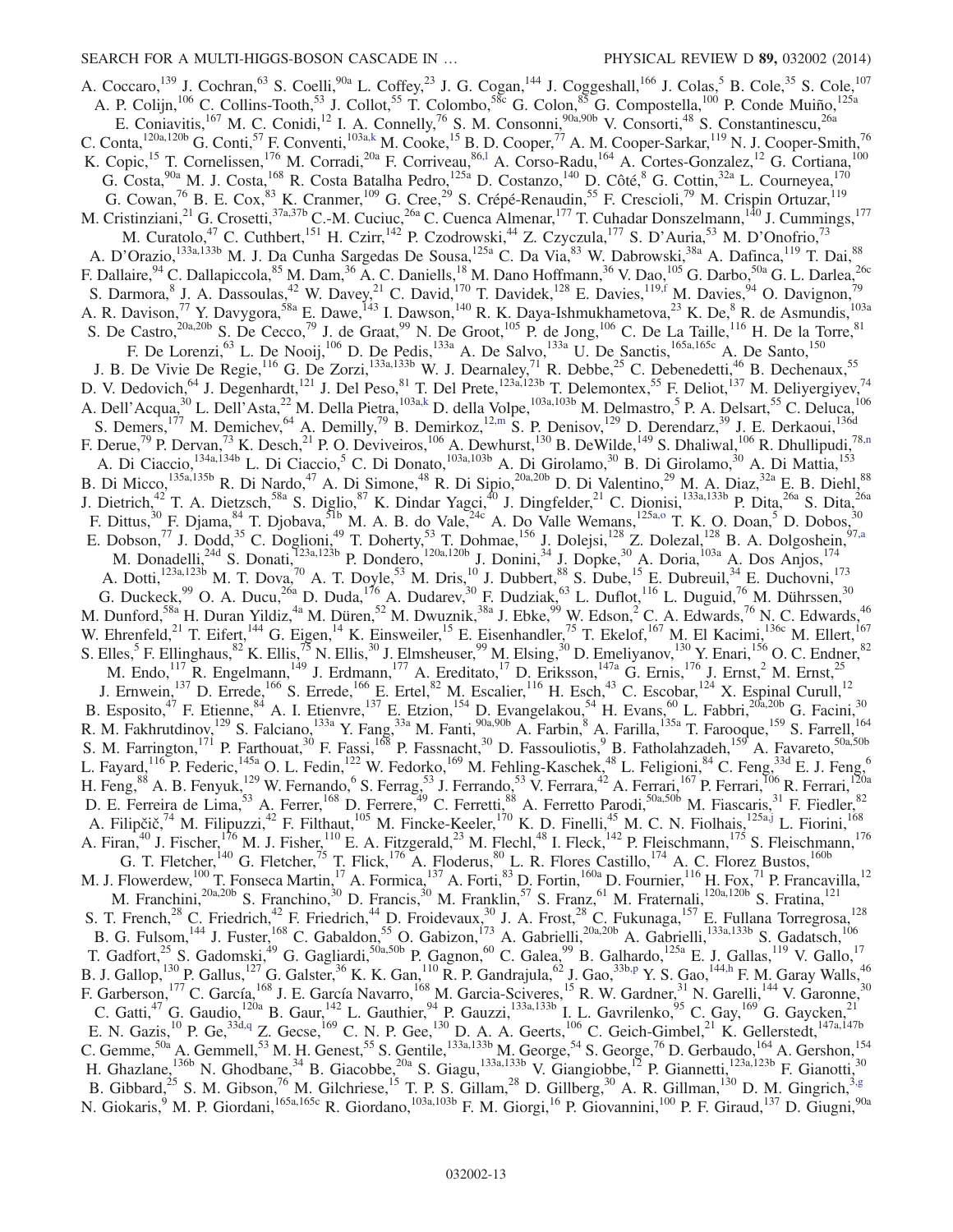C. Giuliani,<sup>48</sup> M. Giunta,<sup>94</sup> B. K. Gjelsten,<sup>118</sup> I. Gkialas,<sup>155[,r](#page-22-17)</sup> L. K. Gladilin,<sup>98</sup> C. Glasman,<sup>81</sup> J. Glatzer,<sup>21</sup> A. Glazov,<sup>42</sup> G. L. Glonti, <sup>64</sup> M. Goblirsch-Kolb,<sup>100</sup> J. R. Goddard, <sup>75</sup> J. Godfrey, <sup>143</sup> J. Godlewski, <sup>30</sup> C. Goeringer, <sup>82</sup> S. Goldfarb, <sup>88</sup> T. Golling,<sup>177</sup> D. Golubkov,<sup>129</sup> A. Gomes,<sup>125a[,e](#page-22-4)</sup> L. S. Gomez Fajardo,<sup>42</sup> R. Gonçalo,<sup>76</sup> J. Goncalves Pinto Firmino Da Costa, <sup>42</sup> L. Gonella, <sup>21</sup> S. González de la Hoz, <sup>168</sup> G. Gonzalez Parra, <sup>12</sup> M. L. Gonzalez Silva,<sup>27</sup> S. Gonzalez-Sevilla,<sup>49</sup> J. J. Goodson,<sup>149</sup> L. Goossens,<sup>30</sup> P. A. Gorbounov,<sup>96</sup> H. A. Gordon,<sup>25</sup> I. Gorelov,<sup>104</sup> G. Gorfine,<sup>176</sup> B. Gorini,<sup>30</sup> E. Gorini,<sup>72a,72b</sup> A. Gorišek,<sup>74</sup> E. Gornicki,<sup>39</sup> A. T. Goshaw,<sup>6</sup> C. Gössling,<sup>43</sup> M. I. Gostkin, <sup>64</sup> M. Gouighri, <sup>136a</sup> D. Goujdami, <sup>136c</sup> M. P. Goulette, <sup>49</sup> A. G. Goussiou, <sup>139</sup> C. Goy, 5 S. Gozpinar, <sup>23</sup> H. M. X. Grabas,<sup>137</sup> L. Graber,<sup>54</sup> I. Grabowska-Bold,<sup>38a</sup> P. Grafström,<sup>20a,20b</sup> K.-J. Grahn,<sup>42</sup> J. Gramling,<sup>49</sup> E. Gramstad,<sup>118</sup> F. Grancagnolo,<sup>72a</sup> S. Grancagnolo,<sup>16</sup> V. Grassi,<sup>149</sup> V. Gratchev,<sup>122</sup> H. M. Gray,<sup>30</sup> J. A. Gray,<sup>149</sup> E. Graziani,<sup>135a</sup> O. G. Grebenyuk,<sup>122</sup> Z. D. Greenwood,<sup>78[,n](#page-22-13)</sup> K. Gregersen,<sup>36</sup> I. M. Gregor,<sup>42</sup> P. Grenier,<sup>144</sup> J. Griffiths,<sup>8</sup> N. Grigalashvili,<sup>64</sup> A. A. Grillo,<sup>138</sup> K. Grimm,<sup>71</sup> S. Grinstein,<sup>1[2,s](#page-22-18)</sup> P. Gris,<sup>34</sup> Y. V. Grishkevich,<sup>98</sup> J.-F. Grivaz,<sup>116</sup> J. P. Grohs,<sup>44</sup> A. Grohsjean,<sup>42</sup> E. Gross,<sup>173</sup> J. Grosse-Knetter,<sup>54</sup> G. C. Grossi,<sup>134a,134b</sup> J. Groth-Jensen,<sup>173</sup> Z. J. Grout,<sup>150</sup> K. Grybel,<sup>142</sup> F. Guescini,<sup>49</sup> D. Guest,<sup>177</sup> O. Gueta,<sup>154</sup> C. Guicheney,<sup>34</sup> E. Guido,<sup>50a,50b</sup> T. Guillemin,<sup>116</sup> S. Guindon,<sup>2</sup> U. Gul,<sup>53</sup> C. Gumpert,<sup>44</sup> J. Gunther,<sup>127</sup> J. Guo,<sup>35</sup> S. Gupta,<sup>119</sup> P. Gutierrez,<sup>112</sup> N. G. Gutierrez Ortiz,<sup>53</sup> C. Gutschow,<sup>77</sup> N. Guttman,<sup>154</sup> C. Guyot,<sup>137</sup> C. Gwenlan,<sup>119</sup> C. B. Gwilliam,<sup>73</sup> A. Haas,<sup>109</sup> C. Haber,<sup>15</sup> H. K. Hadavand, <sup>8</sup> P. Haefner,<sup>21</sup> S. Hageboeck,<sup>21</sup> Z. Hajduk,<sup>39</sup> H. Hakobyan,<sup>178</sup> D. Hall,<sup>119</sup> G. Halladjian,<sup>89</sup> K. Hamacher,<sup>176</sup> P. Hamal,<sup>114</sup> K. Hamano,<sup>87</sup> M. Hamer,<sup>54</sup> A. Hamilton,<sup>146[a,t](#page-22-19)</sup> S. Hamilton,<sup>162</sup> L. Han,<sup>33b</sup> K. Hanagaki,<sup>117</sup> K. Hanawa,<sup>156</sup> M. Hance,<sup>15</sup> P. Hanke,<sup>58a</sup> J. R. Hansen,<sup>36</sup> J. B. Hansen,<sup>36</sup> J. D. Hansen,<sup>36</sup> P. H. Hansen,<sup>36</sup> P. Hansson,<sup>144</sup> K. Hara,<sup>161</sup> A. S. Hard,<sup>174</sup> T. Harenberg,<sup>176</sup> S. Harkusha,<sup>91</sup> D. Harper,<sup>88</sup> R. D. Harrington,<sup>46</sup> O. M. Harris,<sup>139</sup> P. F. Harrison,<sup>171</sup> F. Hartjes,<sup>106</sup> A. Harvey,<sup>56</sup> S. Hasegawa,<sup>102</sup> Y. Hasegawa,<sup>141</sup> S. Hassani,<sup>137</sup> S. Haug,<sup>17</sup> M. Hauschild,<sup>30</sup> R. Hauser,<sup>89</sup> M. Havranek,<sup>21</sup> C. M. Hawkes,<sup>18</sup> R. J. Hawkings,<sup>30</sup> A. D. Hawkins,<sup>80</sup> T. Hayashi,<sup>161</sup> D. Hayden, <sup>89</sup> C. P. Hays, <sup>119</sup> H. S. Hayward, <sup>73</sup> S. J. Haywood, <sup>130</sup> S. J. Head, <sup>18</sup> T. Heck, <sup>82</sup> V. Hedberg, <sup>80</sup> L. Heelan, <sup>8</sup> S. Heim, <sup>121</sup> B. Heinemann, <sup>15</sup> S. Heisterkamp, <sup>36</sup> J. Hejbal, <sup>126</sup> L. Helary, <sup>22</sup> C. Heller, <sup>99</sup> M. Heller, <sup>30</sup> S. Hellman,  $147a,147b$  D. Hellmich,  $21$  C. Helsens,  $30$  J. Henderson,  $119$  R. C. W. Henderson,  $71$  A. Henrichs,  $177$ A. M. Henriques Correia,<sup>30</sup> S. Henrot-Versille,<sup>116</sup> C. Hensel,<sup>54</sup> G. H. Herbert,<sup>16</sup> C. M. Hernandez,<sup>8</sup> Y. Hernández Jiménez,<sup>168</sup> R. Herrberg-Schubert,<sup>16</sup> G. Herten,<sup>48</sup> R. Hertenberger,<sup>99</sup> L. Hervas,<sup>30</sup> G. G. Hesketh,<sup>77</sup> N. P. Hessey,<sup>106</sup> R. Hickling,<sup>75</sup> E. Higón-Rodriguez,<sup>168</sup> J. C. Hill,<sup>28</sup> K. H. Hiller,<sup>42</sup> S. Hillert,<sup>21</sup> S. J. Hillier,<sup>18</sup> I. Hinchliffe,<sup>15</sup> E. Hines,<sup>121</sup> M. Hirose,<sup>117</sup> D. Hirschbuehl,<sup>176</sup> J. Hobbs,<sup>149</sup> N. Hod,<sup>106</sup> M. C. Hodgkinson,<sup>140</sup> P. Hodgson,<sup>140</sup> A. Hoecker,<sup>30</sup> M. R. Hoeferkamp,<sup>104</sup> J. Hoffman,<sup>40</sup> D. Hoffmann,<sup>84</sup> J. I. Hofmann,<sup>58a</sup> M. Hohlfeld,<sup>82</sup> T. R. Holmes,<sup>15</sup> T. M. Hong,<sup>121</sup> L. Hooft van Huysduynen,<sup>109</sup> J.-Y. Hostachy,<sup>55</sup> S. Hou,<sup>152</sup> A. Hoummada,<sup>136a</sup> J. Howard,<sup>119</sup> J. Howarth,<sup>83</sup> M. Hrabovsky,<sup>114</sup> I. Hristova,<sup>16</sup> J. Hrivnac,<sup>116</sup> T. Hryn'ova,<sup>5</sup> P. J. Hsu,<sup>82</sup> S.-C. Hsu,<sup>139</sup> D. Hu,<sup>35</sup> X. Hu,<sup>25</sup> Y. Huang,<sup>146c</sup> Z. Hubacek,<sup>30</sup> F. Hubaut,<sup>84</sup> F. Huegging,<sup>21</sup> A. Huettmann,<sup>42</sup> T. B. Huffman,<sup>119</sup> E. W. Hughes,<sup>35</sup> G. Hughes,<sup>71</sup> M. Huhtinen,<sup>30</sup> T. A. Hülsing,<sup>82</sup> M. Hurwitz,<sup>15</sup> N. Huseynov,<sup>64[,d](#page-22-2)</sup> J. Huston,<sup>89</sup> J. Huth,<sup>57</sup> G. Iacobucci,<sup>49</sup> G. Iakovidis,<sup>10</sup> I. Ibragimov,<sup>142</sup> L. Iconomidou-Fayard,<sup>116</sup> J. Idarraga, <sup>116</sup> E. Ideal, <sup>177</sup> P. Iengo, <sup>103a</sup> O. Igonkina, <sup>106</sup> T. Iizawa, <sup>172</sup> Y. Ikegami, <sup>65</sup> K. Ikematsu, <sup>142</sup> M. Ikeno, <sup>65</sup> D. Iliadis, <sup>155</sup> N. Ilic,<sup>159</sup> Y. Inamaru,<sup>66</sup> T. Ince,<sup>100</sup> P. Ioannou,<sup>9</sup> M. Iodice,<sup>135a</sup> K. Iordanidou,<sup>9</sup> V. Ippolito,<sup>133a,133b</sup> A. Irles Quiles,<sup>168</sup> C. Isaksson,<sup>167</sup> M. Ishino,<sup>67</sup> M. Ishitsuka,<sup>158</sup> R. Ishmukhametov,<sup>110</sup> C. Issever,<sup>119</sup> S. Istin,<sup>19a</sup> A. V. Ivashin,<sup>129</sup> W. Iwanski,<sup>39</sup> H. Iwasaki, <sup>65</sup> J. M. Izen, <sup>41</sup> V. Izzo, <sup>103a</sup> B. Jackson, <sup>121</sup> J. N. Jackson, <sup>73</sup> M. Jackson, <sup>73</sup> P. Jackson, <sup>1</sup> M. R. Jaekel, <sup>30</sup> V. Jain, <sup>2</sup> K. Jakobs,<sup>48</sup> S. Jakobsen,<sup>36</sup> T. Jakoubek,<sup>126</sup> J. Jakubek,<sup>127</sup> D. O. Jamin,<sup>152</sup> D. K. Jana,<sup>112</sup> E. Jansen,<sup>77</sup> H. Jansen,<sup>30</sup> J. Janssen,<sup>21</sup> M. Janus,<sup>171</sup> R. C. Jared,<sup>174</sup> G. Jarlskog,<sup>80</sup> L. Jeanty,<sup>57</sup> G.-Y. Jeng,<sup>151</sup> I. Jen-La Plante,<sup>31</sup> D. Jennens,<sup>87</sup> P. Jenni,<sup>48[,u](#page-22-20)</sup> J. Jentzsch,<sup>43</sup> C. Jeske,<sup>171</sup> S. Jézéquel,<sup>5</sup> M. K. Jha,<sup>20a</sup> H. Ji,<sup>174</sup> W. Ji,<sup>82</sup> J. Jia,<sup>149</sup> Y. Jiang,<sup>33b</sup> M. Jimenez Belenguer,<sup>42</sup> S. Jin,<sup>33a</sup> A. Jinaru,<sup>26a</sup> O. Jinnouchi,<sup>158</sup> M. D. Joergensen,<sup>36</sup> D. Joffe,<sup>40</sup> K. E. Johansson,<sup>147a</sup> P. Johansson,<sup>140</sup> K. A. Johns,<sup>7</sup> K. Jon-And,<sup>147a,147b</sup> G. Jones,<sup>171</sup> R. W. L. Jones,<sup>71</sup> T. J. Jones,<sup>73</sup> P. M. Jorge,<sup>125a</sup> K. D. Joshi,<sup>83</sup> J. Jovicevic,<sup>148</sup> X. Ju,<sup>174</sup> C. A. Jung,<sup>43</sup> R. M. Jungst,<sup>30</sup> P. Jussel,<sup>61</sup> A. Juste Rozas,<sup>1[2,s](#page-22-18)</sup> M. Kaci,<sup>168</sup> A. Kaczmarska,<sup>39</sup> P. Kadlecik,<sup>36</sup> M. Kado,<sup>116</sup> H. Kagan,<sup>110</sup> M. Kagan,<sup>144</sup> E. Kajomovitz,<sup>45</sup> S. Kalinin,<sup>176</sup> S. Kama,<sup>40</sup> N. Kanaya,<sup>156</sup> M. Kaneda,<sup>30</sup> S. Kaneti,<sup>28</sup> T. Kanno,<sup>158</sup> V. A. Kantserov,<sup>97</sup> J. Kanzaki,<sup>65</sup> B. Kaplan,<sup>109</sup> A. Kapliy,<sup>31</sup> D. Kar,<sup>53</sup> K. Karakostas,<sup>10</sup> N. Karastathis,<sup>10</sup> M. Karnevskiy,<sup>82</sup> S. N. Karpov,<sup>64</sup> K. Karthik,<sup>109</sup> V. Kartvelishvili,<sup>71</sup> A. N. Karyukhin,<sup>129</sup> L. Kashif,<sup>174</sup> G. Kasieczka,<sup>58b</sup> R. D. Kass,<sup>110</sup> A. Kastanas,<sup>14</sup> Y. Kataoka,<sup>156</sup> A. Katre,<sup>49</sup> J. Katzy,<sup>42</sup> V. Kaushik,<sup>7</sup> K. Kawagoe,<sup>69</sup> T. Kawamoto,<sup>156</sup> G. Kawamura,<sup>54</sup> S. Kazama,<sup>156</sup> V. F. Kazanin,<sup>108</sup> M. Y. Kazarinov,<sup>64</sup> R. Keeler,<sup>170</sup> P. T. Keener, <sup>121</sup> R. Kehoe, <sup>40</sup> M. Keil, <sup>54</sup> J. S. Keller, <sup>139</sup> H. Keoshkerian, 5 O. Kepka, <sup>126</sup> B. P. Kerševan, <sup>74</sup> S. Kersten, <sup>176</sup> K. Kessoku,<sup>156</sup> J. Keung,<sup>159</sup> F. Khalil-zada,<sup>11</sup> H. Khandanyan,<sup>147a,147b</sup> A. Khanov,<sup>113</sup> D. Kharchenko,<sup>64</sup> A. Khodinov,<sup>97</sup> A. Khomich,<sup>58a</sup> T. J. Khoo,<sup>28</sup> G. Khoriauli,<sup>21</sup> A. Khoroshilov,<sup>176</sup> V. Khovanskiy,<sup>96</sup> E. Khramov,<sup>64</sup> J. Khubua,<sup>51b</sup> H. Kim, <sup>147a, 147b</sup> S. H. Kim, <sup>161</sup> N. Kimura, <sup>172</sup> O. Kind, <sup>16</sup> B. T. King, <sup>73</sup> M. King, <sup>66</sup> R. S. B. King, <sup>119</sup> S. B. King, <sup>169</sup> J. Kirk, <sup>130</sup> A. E. Kiryunin,<sup>100</sup> T. Kishimoto,<sup>66</sup> D. Kisielewska,<sup>38a</sup> T. Kitamura,<sup>66</sup> T. Kittelmann,<sup>124</sup> K. Kiuchi,<sup>161</sup> E. Kladiva,<sup>145b</sup> M. Klein,<sup>73</sup> U. Klein,<sup>73</sup> K. Kleinknecht,<sup>82</sup> P. Klimek,<sup>147a,147b</sup> A. Klimentov,<sup>25</sup> R. Klingenberg,<sup>43</sup> J. A. Klinger,<sup>83</sup> E. B. Klinkby,  $36$  T. Klioutchnikova,  $30$  P. F. Klok,  $105$  E.-E. Kluge,  $58a$  P. Kluit,  $106$  S. Kluth,  $100$  E. Kneringer,  $61$  E G.Knoops,  $84$ A. Knue,<sup>54</sup> T. Kobayashi,<sup>156</sup> M. Kobel,<sup>44</sup> M. Kocian,<sup>144</sup> P. Kodys,<sup>128</sup> S. Koenig,<sup>82</sup> P. Koevesarki,<sup>21</sup> T. Koffas,<sup>29</sup>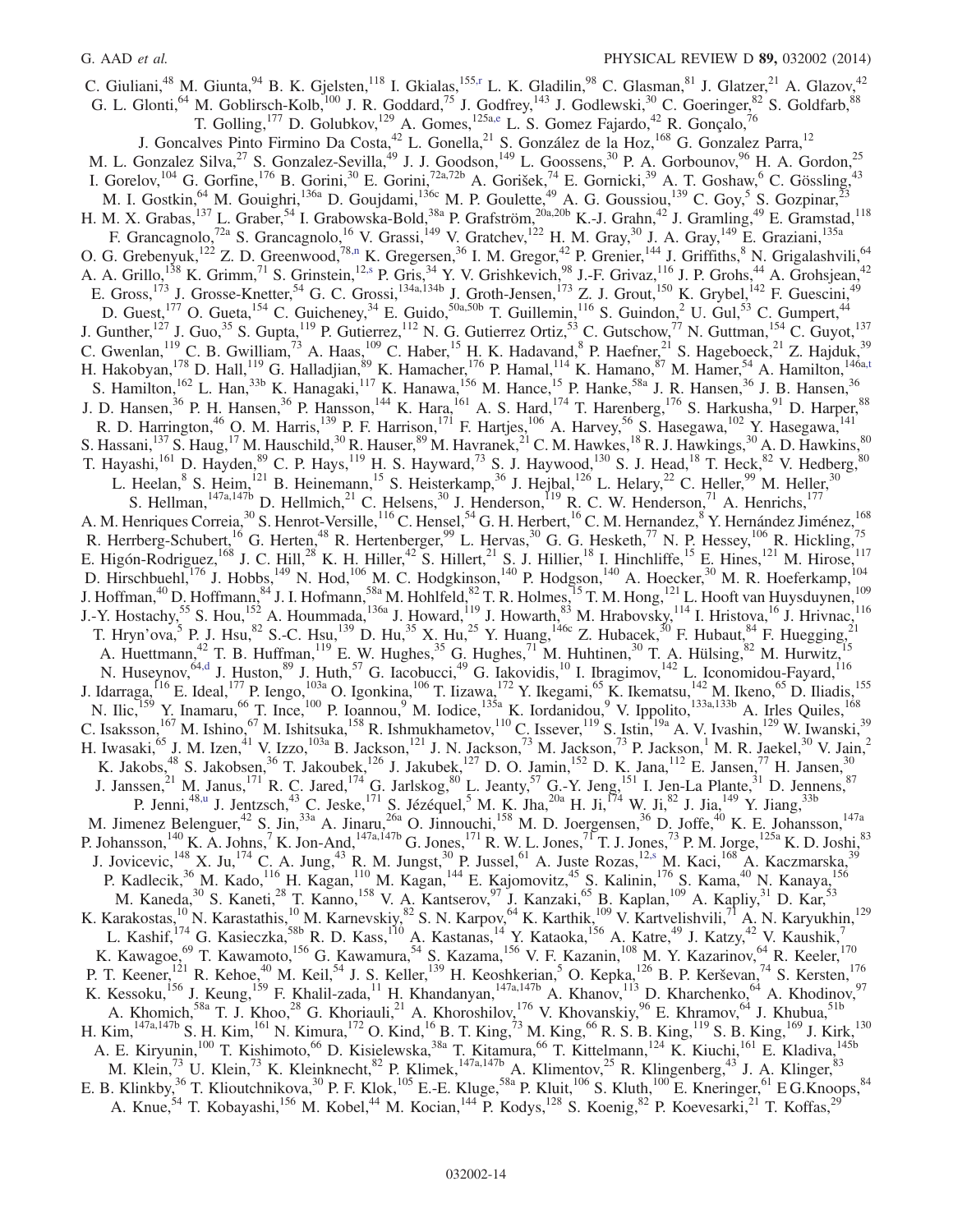E. Koffeman,<sup>106</sup> L. A. Kogan,<sup>119</sup> S. Kohlmann,<sup>176</sup> Z. Kohout,<sup>127</sup> T. Kohriki,<sup>65</sup> T. Koi,<sup>144</sup> H. Kolanoski,<sup>16</sup> I. Koletsou,<sup>5</sup> J. Koll,<sup>89</sup> A. A. Komar,<sup>95[,a](#page-22-3)</sup> Y. Komori,<sup>156</sup> T. Kondo,<sup>65</sup> K. Köneke,<sup>48</sup> A. C. König,<sup>105</sup> T. Kono,<sup>65[,v](#page-22-21)</sup> R. Konoplich,<sup>109[,w](#page-22-22)</sup> N. Konstantinidis,<sup>77</sup> R. Kopeliansky,<sup>153</sup> S. Koperny,<sup>38a</sup> L. Köpke,<sup>82</sup> A. K. Kopp,<sup>48</sup> K. Korcyl,<sup>39</sup> K. Kordas,<sup>155</sup> A. Korn,<sup>46</sup> A. A. Korol,<sup>108</sup> I. Korolkov,<sup>12</sup> E. V. Korolkova,<sup>140</sup> V. A. Korotkov,<sup>129</sup> O. Kortner,<sup>100</sup> S. Kortner,<sup>100</sup> V. V. Kostyukhin,<sup>21</sup> S. Kotov,<sup>100</sup> V. M. Kotov,<sup>64</sup> A. Kotwal,<sup>45</sup> C. Kourkoumelis,<sup>9</sup> V. Kouskoura,<sup>155</sup> A. Koutsman,<sup>160a</sup> R. Kowalewski,<sup>170</sup> T. Z. Kowalski,<sup>38a</sup> W. Kozanecki,<sup>137</sup> A. S. Kozhin,<sup>129</sup> V. Kral,<sup>127</sup> V. A. Kramarenko,<sup>98</sup> G. Kramberger,<sup>74</sup> M. W. Krasny,<sup>79</sup> A. Krasznahorkay,<sup>109</sup> J. K. Kraus,<sup>21</sup> A. Kravchenko,<sup>25</sup> S. Kreiss,<sup>109</sup> J. Kretzschmar,<sup>73</sup> K. Kreutzfeldt,<sup>52</sup> N. Krieger,<sup>54</sup> P. Krieger,<sup>159</sup> K. Kroeninger,<sup>54</sup> H. Kroha,<sup>100</sup> J. Kroll,<sup>121</sup> J. Kroseberg,<sup>21</sup> J. Krstic,<sup>13a</sup> U. Kruchonak,<sup>64</sup> H. Krüger,<sup>21</sup> T. Kruker,<sup>17</sup> N. Krumnack,<sup>63</sup> Z. V. Krumshteyn,<sup>64</sup> A. Kruse,<sup>174</sup> M. C. Kruse,<sup>45</sup> M. Kruskal,<sup>22</sup> T. Kubota,<sup>87</sup> S. Kuday,<sup>4a</sup> S. Kuehn,<sup>48</sup> A. Kugel,<sup>58c</sup> T. Kuhl,<sup>42</sup> V. Kukhtin,<sup>64</sup> Y. Kulchitsky,<sup>91</sup> S. Kuleshov,<sup>32b</sup> M. Kuna,<sup>133a,133b</sup> J. Kunkle,<sup>121</sup> A. Kupco,<sup>126</sup> H. Kurashige,<sup>66</sup> M. Kurata,<sup>161</sup> Y. A. Kurochkin,<sup>91</sup> R. Kurumida,<sup>66</sup> V. Kus,<sup>126</sup> E. S. Kuwertz,<sup>148</sup> M. Kuze,<sup>158</sup> J. Kvita,<sup>143</sup> R. Kwee,<sup>16</sup> A. La Rosa,<sup>49</sup> L. La Rotonda,<sup>37a,37b</sup> L. Labarga,<sup>81</sup> S. Lablak,<sup>136a</sup> C. Lacasta,<sup>168</sup> F. Lacava,<sup>133a,133b</sup> J. Lacey,<sup>29</sup> H. Lacker,<sup>16</sup> D. Lacour,<sup>79</sup> V. R. Lacuesta,<sup>168</sup> E. Ladygin,<sup>64</sup> R. Lafaye,<sup>5</sup> B. Laforge,<sup>79</sup> T. Lagouri,<sup>177</sup> S. Lai,<sup>48</sup> H. Laier,<sup>58a</sup> E. Laisne,<sup>55</sup> L. Lambourne,<sup>77</sup> C. L. Lampen,<sup>7</sup> W. Lampl,<sup>7</sup> E. Lançon,<sup>137</sup> U. Landgraf,<sup>48</sup> M. P. J. Landon,<sup>75</sup> V. S. Lang,<sup>58a</sup> C. Lange,<sup>42</sup> A. J. Lankford,<sup>164</sup> F. Lanni,<sup>25</sup> K. Lantzsch,<sup>30</sup> A. Lanza,<sup>120a</sup> S. Laplace,<sup>79</sup> C. Lapoire,<sup>21</sup> J. F. Laporte,<sup>137</sup> T. Lari,<sup>90a</sup> A. Larner,<sup>119</sup> M. Lassnig,<sup>30</sup> P. Laurelli,<sup>47</sup> V. Lavorini,<sup>37a,37b</sup> W. Lavrijsen,<sup>15</sup> P. Laycock,<sup>73</sup> B. T. Le,<sup>55</sup> O. Le Dortz,<sup>79</sup> E. Le Guirriec,<sup>84</sup> E. Le Menedeu,<sup>12</sup> T. LeCompte,<sup>6</sup> F. Ledroit-Guillon,<sup>55</sup> C. A. Lee,<sup>152</sup> H. Lee,<sup>106</sup> J. S. H. Lee,<sup>117</sup> S. C. Lee,<sup>152</sup> L. Lee,<sup>177</sup> G. Lefebvre,<sup>79</sup> M. Lefebvre,<sup>170</sup> F. Legger,<sup>99</sup> C. Leggett,<sup>15</sup> A. Lehan,<sup>73</sup> M. Lehmacher,<sup>21</sup> G. Lehmann Miotto,<sup>30</sup> X. Lei,<sup>7</sup> A. G. Leister,<sup>177</sup> M. A. L. Leite,<sup>24d</sup> R. Leitner,<sup>128</sup> D. Lellouch,<sup>173</sup> B. Lemmer,<sup>54</sup> V. Lendermann,<sup>58a</sup> K. J. C. Leney,<sup>146c</sup> T. Lenz,<sup>106</sup> G. Lenzen,<sup>176</sup> B. Lenzi,<sup>30</sup> R. Leone,<sup>7</sup> K. Leonhardt,<sup>44</sup> S. Leontsinis,  $^{10}$  C. Leroy,  $^{94}$  J.-R. Lessard,  $^{170}$  C. G. Lester,  $^{28}$  C. M. Lester,  $^{121}$  J. Levêque,  $^{5}$  D. Levin,  $^{88}$  L. J. Levinson,  $^{173}$ A. Lewis,<sup>119</sup> G. H. Lewis,<sup>109</sup> A. M. Leyko,<sup>21</sup> M. Leyton,<sup>16</sup> B. Li,<sup>33b[,x](#page-22-23)</sup> B. Li,<sup>84</sup> H. Li,<sup>149</sup> H. L. Li,<sup>31</sup> S. Li,<sup>45</sup> X. Li,<sup>88</sup> Z. Liang,  $^{119,y}$  $^{119,y}$  $^{119,y}$  H. Liao,  $^{34}$  B. Liberti,  $^{134a}$  P. Lichard,  $^{30}$  K. Lie,  $^{166}$  J. Liebal,  $^{21}$  W. Liebig,  $^{14}$  C. Limbach,  $^{21}$  A. Limosani,  $^{87}$ M. Limper, <sup>62</sup> S. C. Lin, <sup>152, z</sup> F. Linde, <sup>106</sup> B. E. Lindquist, <sup>149</sup> J. T. Linnemann, <sup>89</sup> E. Lipeles, <sup>121</sup> A. Lipniacka, <sup>14</sup> M. Lisovyi, <sup>42</sup> T. M. Liss,<sup>166</sup> D. Lissauer,<sup>25</sup> A. Lister,<sup>169</sup> A. M. Litke,<sup>138</sup> B. Liu,<sup>152</sup> D. Liu,<sup>152</sup> J. B. Liu,<sup>33b</sup> K. Liu,<sup>33[b,aa](#page-22-26)</sup> L. Liu,<sup>88</sup> M. Liu,<sup>45</sup> M. Liu,<sup>33b</sup> Y. Liu,<sup>33b</sup> M. Livan,<sup>120a,120b</sup> S. S. A. Livermore,<sup>119</sup> A. Lleres,<sup>55</sup> J. Llorente Merino,<sup>81</sup> S. L. Lloyd,<sup>75</sup> F. Lo Sterzo,<sup>152</sup> E. Lobodzinska,<sup>42</sup> P. Loch,<sup>7</sup> W. S. Lockman,<sup>138</sup> T. Loddenkoetter,<sup>21</sup> F. K. Loebinger,<sup>83</sup> A. E. Loevschall-Jensen,<sup>36</sup> A. Loginov,<sup>177</sup> C. W. Loh,<sup>169</sup> T. Lohse,<sup>16</sup> K. Lohwasser,<sup>48</sup> M. Lokajicek,<sup>126</sup> V. P. Lombardo,<sup>5</sup> J. D. Long, <sup>88</sup> R. E. Long, <sup>71</sup> L. Lopes, <sup>125a</sup> D. Lopez Mateos, <sup>57</sup> B. Lopez Paredes, <sup>140</sup> J. Lorenz, <sup>99</sup> N. Lorenzo Martinez, <sup>116</sup> M. Losada,  $^{163}$  P. Loscutoff,  $^{15}$  M. J. Losty,  $^{160a,a}$  $^{160a,a}$  $^{160a,a}$  X. Lou,  $^{41}$  A. Lounis,  $^{116}$  J. Love,  $^{6}$  P. A. Love,  $^{71}$  A. J. Lowe,  $^{144,h}$  $^{144,h}$  $^{144,h}$  F. Lu,  $^{33a}$ H. J. Lubatti,<sup>139</sup> C. Luci,<sup>133a,133b</sup> A. Lucotte,<sup>55</sup> D. Ludwig,<sup>42</sup> I. Ludwig,<sup>48</sup> F. Luehring,<sup>60</sup> W. Lukas,<sup>61</sup> L. Luminari,<sup>133a</sup> E. Lund,<sup>118</sup> J. Lundberg,<sup>147a,147b</sup> O. Lundberg,<sup>147a,147b</sup> B. Lund-Jensen,<sup>148</sup> M. Lungwitz,<sup>82</sup> D. Lynn,<sup>25</sup> R. Lysak,<sup>126</sup> E. Lytken,  $80$  H. Ma,  $25$  L. L. Ma,  $33d$  G. Maccarrone,  $47$  A. Macchiolo,  $100$  B. Maček,  $74$  J. Machado Miguens,  $125a$  D. Macina,  $30$ R. Mackeprang,<sup>36</sup> R. Madar,<sup>48</sup> R. J. Madaras,<sup>15</sup> H. J. Maddocks,<sup>71</sup> W. F. Mader,<sup>44</sup> A. Madsen,<sup>167</sup> M. Maeno,<sup>8</sup> T. Maeno,<sup>25</sup> L. Magnoni,<sup>164</sup> E. Magradze,<sup>54</sup> K. Mahboubi,<sup>48</sup> J. Mahlstedt,<sup>106</sup> S. Mahmoud,<sup>73</sup> G. Mahout,<sup>18</sup> C. Maiani,<sup>137</sup> C. Maidantchik,<sup>24a</sup> A. Maio,<sup>125[a,e](#page-22-4)</sup> S. Majewski,<sup>115</sup> Y. Makida,<sup>65</sup> N. Makovec,<sup>116</sup> P. Mal,<sup>13[7,bb](#page-22-27)</sup> B. Malaescu,<sup>79</sup> P. Malecki,<sup>39</sup> V. P. Maleev,<sup>122</sup> F. Malek,<sup>55</sup> U. Mallik,<sup>62</sup> D. Malon,<sup>6</sup> C. Malone,<sup>144</sup> S. Maltezos,<sup>10</sup> V. M. Malyshev,<sup>108</sup> S. Malyukov,<sup>30</sup> J. Mamuzic, <sup>13b</sup> L. Mandelli, <sup>90a</sup> I. Mandić, <sup>74</sup> R. Mandrysch, <sup>62</sup> J. Maneira, <sup>125a</sup> A. Manfredini, <sup>100</sup> L. Manhaes de Andrade Filho,<sup>24b</sup> J. A. Manjarres Ramos,<sup>137</sup> A. Mann,<sup>99</sup> P. M. Manning,<sup>138</sup> A. Manousakis-Katsikakis,<sup>9</sup> B. Mansoulie,<sup>137</sup> R. Mantifel,<sup>86</sup> L. Mapelli,<sup>30</sup> L. March,<sup>168</sup> J. F. Marchand,<sup>29</sup> F. Marchese,<sup>134a,134b</sup> G. Marchiori,<sup>79</sup> M. Marcisovsky, <sup>126</sup> C. P. Marino, <sup>170</sup> C. N. Marques, <sup>125a</sup> F. Marroquim, <sup>24a</sup> Z. Marshall, <sup>15</sup> L. F. Marti, <sup>17</sup> S. Marti-Garcia, <sup>168</sup> B. Martin,<sup>30</sup> B. Martin,<sup>89</sup> J. P. Martin,<sup>94</sup> T. A. Martin,<sup>171</sup> V. J. Martin,<sup>46</sup> B. Martin dit Latour,<sup>49</sup> H. Martinez,<sup>137</sup> M. Martinez,<sup>1[2,s](#page-22-18)</sup> S. Martin-Haugh,<sup>130</sup> A. C. Martyniuk,<sup>170</sup> M. Marx,<sup>139</sup> F. Marzano,<sup>133a</sup> A. Marzin,<sup>112</sup> L. Masetti,<sup>82</sup> T. Mashimo,<sup>156</sup> R. Mashinistov,<sup>95</sup> J. Masik,<sup>83</sup> A. L. Maslennikov,<sup>108</sup> I. Massa,<sup>20a,20b</sup> N. Massol,<sup>5</sup> P. Mastrandrea,<sup>149</sup> A. Mastroberardino,<sup>37a,37b</sup> T. Masubuchi,<sup>156</sup> H. Matsunaga,<sup>156</sup> T. Matsushita,<sup>66</sup> P. Mättig,<sup>176</sup> S. Mättig,<sup>42</sup> J. Mattmann,<sup>82</sup> C. Mattravers,<sup>119[,f](#page-22-5)</sup> J. Maurer,<sup>84</sup> S. J. Maxfield,<sup>73</sup> D. A. Maximov,<sup>108[,i](#page-22-8)</sup> R. Mazini,<sup>152</sup> L. Mazzaferro,<sup>134a,134b</sup> M. Mazzanti,<sup>90a</sup> G. Mc Goldrick,<sup>159</sup> S. P. Mc Kee,<sup>88</sup> A. McCarn,<sup>88</sup> R. L. McCarthy,<sup>149</sup> T. G. McCarthy,<sup>29</sup> N. A. McCubbin,<sup>130</sup> K. W. McFarlane, <sup>5[6,a](#page-22-3)</sup> J. A. Mcfayden, <sup>140</sup> G. Mchedlidze, <sup>51b</sup> T. Mclaughlan, <sup>18</sup> S. J. McMahon, <sup>130</sup> R. A. McPherson, <sup>170,1</sup> A. Meade,  $85$  J. Mechnich,  $106$  M. Mechtel,  $176$  M. Medinnis,  $42$  S. Meehan,  $31$  R. Meera-Lebbai,  $112$  S. Mehlhase,  $36$  A. Mehta,  $73$ K. Meier,<sup>58a</sup> C. Meineck,<sup>99</sup> B. Meirose,<sup>80</sup> C. Melachrinos,<sup>31</sup> B. R. Mellado Garcia,<sup>146c</sup> F. Meloni,<sup>90a,90b</sup> L. Mendoza Navas,<sup>163</sup> A. Mengarelli,<sup>20a,20b</sup> S. Menke,<sup>100</sup> E. Meoni,<sup>162</sup> K. M. Mercurio,<sup>57</sup> S. Mergelmeyer,<sup>21</sup> N. Meric,<sup>137</sup> P. Mermod,<sup>49</sup> L. Merola,<sup>103a,103b</sup> C. Meroni,<sup>90a</sup> F. S. Merritt,<sup>31</sup> H. Merritt,<sup>110</sup> A. Messina,<sup>30[,cc](#page-22-28)</sup> J. Metcalfe,<sup>25</sup> A. S. Mete,<sup>164</sup> C. Meyer,  $82$  C. Meyer,  $31$  J.-P. Meyer,  $137$  J. Meyer,  $30$  J. Meyer,  $54$  S. Michal,  $30$  R. P. Middleton,  $130$  S. Migas,  $73$  L. Mijović,  $137$ G. Mikenberg,  $^{173}$  M. Mikestikova,  $^{126}$  M. Mikuž,  $^{74}$  D. W. Miller,  $^{31}$  C. Mills,  $^{57}$  A. Milov,  $^{173}$  D. A. Milstead,  $^{147a,147b}$ D. Milstein, <sup>173</sup> A. A. Minaenko, <sup>129</sup> M. Miñano Moya, <sup>168</sup> I. A. Minashvili, <sup>64</sup> A. I. Mincer, <sup>109</sup> B. Mindur, <sup>38a</sup> M. Mineev, <sup>64</sup>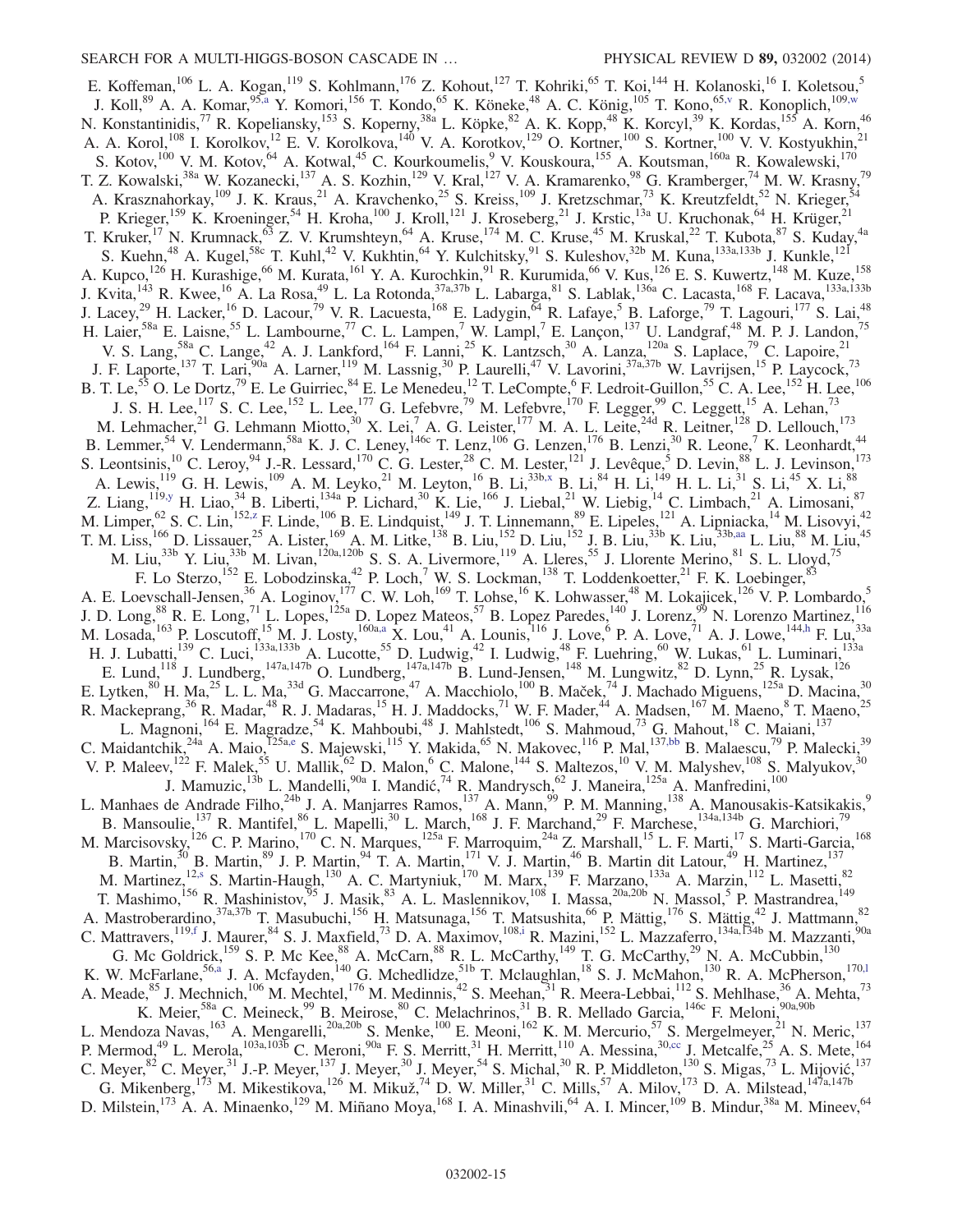Y. Ming,  $^{174}$  L. M. Mir,  $^{12}$  G. Mirabelli,  $^{133a}$  T. Mitani,  $^{172}$  J. Mitrevski,  $^{138}$  V. A. Mitsou,  $^{168}$  S. Mitsui,  $^{65}$  P. S. Miyagawa,  $^{140}$ J. U. Mjörnmark,<sup>80</sup> T. Moa,<sup>147a,147b</sup> V. Moeller,<sup>28</sup> S. Mohapatra,<sup>149</sup> W. Mohr,<sup>48</sup> S. Molander,<sup>147a,147b</sup> R. Moles-Valls,<sup>168</sup> A. Molfetas, <sup>30</sup> K. Mönig, <sup>42</sup> C. Monini, <sup>55</sup> J. Monk, <sup>36</sup> E. Monnier, <sup>84</sup> J. Montejo Berlingen, <sup>12</sup> F. Monticelli, <sup>70</sup> S. Monzani, <sup>20a, 20b</sup> R. W. Moore,<sup>3</sup> C. Mora Herrera,<sup>49</sup> A. Moraes,<sup>53</sup> N. Morange,<sup>62</sup> J. Morel,<sup>54</sup> D. Moreno,<sup>82</sup> M. Moreno Llácer,<sup>168</sup> P. Morettini,<sup>50a</sup> M. Morgenstern,<sup>44</sup> M. Morii,<sup>57</sup> S. Moritz,<sup>82</sup> A. K. Morley,<sup>148</sup> G. Mornacchi,<sup>30</sup> J. D. Morris,<sup>75</sup> L. Morvaj,<sup>102</sup> H. G. Moser,<sup>100</sup> M. Mosidze,<sup>51b</sup> J. Moss,<sup>110</sup> R. Mount,<sup>144</sup> E. Mountricha,<sup>10[,dd](#page-22-29)</sup> S. V. Mouraviev,<sup>9[5,a](#page-22-3)</sup> E. J. W. Moyse,<sup>85</sup> R. D. Mudd,<sup>18</sup> F. Mueller,<sup>58a</sup> J. Mueller,<sup>124</sup> K. Mueller,<sup>21</sup> T. Mueller,<sup>28</sup> T. Mueller,<sup>82</sup> D. Muenstermann,<sup>49</sup> Y. Munwes,<sup>154</sup> J. A. Murillo Quijada,<sup>18</sup> W. J. Murray,<sup>130</sup> I. Mussche,<sup>106</sup> E. Musto,<sup>153</sup> A. G. Myagkov,<sup>129[,ee](#page-22-30)</sup> M. Myska,<sup>126</sup> O. Nackenhorst,<sup>54</sup> J. Nadal,<sup>54</sup> K. Nagai,<sup>61</sup> R. Nagai,<sup>158</sup> Y. Nagai,<sup>84</sup> K. Nagano,<sup>65</sup> A. Nagarkar,<sup>110</sup> Y. Nagasaka,<sup>59</sup> M. Nagel,<sup>100</sup> A. M. Nairz,<sup>30</sup> Y. Nakahama,<sup>30</sup> K. Nakamura,<sup>65</sup> T. Nakamura,<sup>156</sup> I. Nakano,<sup>111</sup> H. Namasivayam,<sup>41</sup> G. Nanava,<sup>21</sup> A. Napier,<sup>162</sup> R. Narayan,<sup>58b</sup> M. Nash,<sup>77[,f](#page-22-5)</sup> T. Nattermann,<sup>21</sup> T. Naumann,<sup>42</sup> G. Navarro,<sup>163</sup> H. A. Neal,<sup>88</sup> P. Y. Nechaeva,<sup>95</sup> T. J. Neep,<sup>83</sup> A. Negri,<sup>120a,120b</sup> G. Negri,<sup>30</sup> M. Negrini,<sup>20a</sup> S. Nektarijevic,<sup>49</sup> A. Nelson,<sup>164</sup> T. K. Nelson,<sup>144</sup> S. Nemecek,<sup>126</sup> P. Nemethy,<sup>109</sup> A. A. Nepomuceno,<sup>24a</sup> M. Nessi,<sup>30[,ff](#page-22-31)</sup> M. S. Neubauer,<sup>166</sup> M. Neumann,<sup>176</sup> A. Neusiedl,<sup>82</sup> R. M. Neves,<sup>109</sup> P. Nevski,<sup>25</sup> F. M. Newcomer,<sup>121</sup> P. R. Newman,<sup>18</sup> D. H. Nguyen,<sup>6</sup> V. Nguyen Thi Hong,<sup>137</sup> R. B. Nickerson,<sup>119</sup> R. Nicolaidou,<sup>137</sup> B. Nicquevert,<sup>30</sup> J. Nielsen,<sup>138</sup> N. Nikiforou,<sup>35</sup> A. Nikiforov,<sup>16</sup> V. Nikolaenko,<sup>129[,ee](#page-22-30)</sup> I. Nikolic-Audit,<sup>79</sup> K. Nikolics,<sup>49</sup> K. Nikolopoulos,<sup>18</sup> P. Nilsson,<sup>8</sup> Y. Ninomiya,<sup>156</sup> A. Nisati,<sup>133a</sup> R. Nisius,<sup>100</sup> T. Nobe,<sup>158</sup> L. Nodulman,<sup>6</sup> M. Nomachi,<sup>117</sup> I. Nomidis, <sup>155</sup> S. Norberg, <sup>112</sup> M. Nordberg, <sup>30</sup> J. Novakova, <sup>128</sup> M. Nozaki, <sup>65</sup> L. Nozka, <sup>114</sup> K. Ntekas, <sup>10</sup> A.-E. Nuncio-Quiroz,<sup>21</sup> G. Nunes Hanninger,<sup>87</sup> T. Nunnemann,<sup>99</sup> E. Nurse,<sup>77</sup> B. J. O'Brien,<sup>46</sup> F. O'grady,<sup>7</sup> D. C. O'Neil,<sup>143</sup> V. O'Shea,<sup>53</sup> L. B. Oakes,<sup>99</sup> F. G. Oakham,<sup>29[,g](#page-22-6)</sup> H. Oberlack,<sup>100</sup> J. Ocariz,<sup>79</sup> A. Ochi,<sup>66</sup> M. I. Ochoa,<sup>77</sup> S. Oda,<sup>69</sup> S. Odaka,<sup>65</sup> H. Ogren,<sup>60</sup> A. Oh,<sup>83</sup> S. H. Oh,<sup>45</sup> C. C. Ohm,<sup>30</sup> T. Ohshima,<sup>102</sup> W. Okamura,<sup>117</sup> H. Okawa,<sup>25</sup> Y. Okumura,<sup>31</sup> T. Okuyama,<sup>156</sup> A. Olariu,<sup>26a</sup> A. G. Olchevski,<sup>64</sup> S. A. Olivares Pino,<sup>46</sup> M. Oliveira,<sup>125a[,j](#page-22-9)</sup> D. Oliveira Damazio,<sup>25</sup> E. Oliver Garcia,<sup>168</sup> D. Olivito,<sup>121</sup> A. Olszewski,<sup>39</sup> J. Olszowska,<sup>39</sup> A. Onofre,<sup>125a[,gg](#page-22-32)</sup> P. U. E. Onyisi,<sup>31[,hh](#page-22-33)</sup> C. J. Oram,<sup>160a</sup> M. J. Oreglia,<sup>31</sup> Y. Oren,<sup>154</sup> D. Orestano,<sup>135a,135b</sup> N. Orlando,<sup>72a,72b</sup> C. Oropeza Barrera,<sup>53</sup> R. S. Orr,<sup>159</sup> B. Osculati,<sup>50a,50b</sup> R. Ospanov,<sup>121</sup> G. Otero y Garzon,<sup>27</sup> H. Otono,<sup>69</sup> M. Ouchrif,<sup>136d</sup> E. A. Ouellette,<sup>170</sup> F. Ould-Saada,<sup>118</sup> A. Ouraou,<sup>137</sup> K. P. Oussoren,<sup>106</sup> Q. Ouyang,  $33a$  A. Ovcharova,  $15$  M. Owen,  $83$  S. Owen,  $140$  V. E. Ozcan,  $19a$  N. Ozturk,  $8$  K. Pachal,  $119$  A. Pacheco Pages,  $12$ C. Padilla Aranda,<sup>12</sup> S. Pagan Griso,<sup>15</sup> E. Paganis,<sup>140</sup> C. Pahl,<sup>100</sup> F. Paige,<sup>25</sup> P. Pais,<sup>85</sup> K. Pajchel,<sup>118</sup> G. Palacino,<sup>160b</sup> S. Palestini,<sup>30</sup> D. Pallin,<sup>34</sup> A. Palma,<sup>125a</sup> J. D. Palmer,<sup>18</sup> Y. B. Pan,<sup>174</sup> E. Panagiotopoulou,<sup>10</sup> J. G. Panduro Vazquez,<sup>76</sup> P. Pani,<sup>106</sup> N. Panikashvili,<sup>88</sup> S. Panitkin,<sup>25</sup> D. Pantea,<sup>26a</sup> T. D. Papadopoulou,<sup>10</sup> K. Papageorgiou,<sup>15[5,r](#page-22-17)</sup> A. Paramonov,<sup>6</sup> D. Paredes Hernandez,<sup>34</sup> M. A. Parker,<sup>28</sup> F. Parodi,<sup>50a,50b</sup> J. A. Parsons,<sup>35</sup> U. Parzefall,<sup>48</sup> S. Pashapour,<sup>54</sup> E. Pasqualucci,<sup>133a</sup> S. Passaggio,<sup>50a</sup> A. Passeri,<sup>135a</sup> F. Pastore,<sup>135a,135[b,a](#page-22-3)</sup> F. Pastore,<sup>76</sup> G. Pásztor,<sup>49[,ii](#page-22-34)</sup> S. Pataraia,<sup>176</sup> N. D. Patel,<sup>151</sup> J. R. Pater,<sup>83</sup> S. Patricelli,<sup>103a,103b</sup> T. Pauly,<sup>30</sup> J. Pearce,<sup>170</sup> M. Pedersen,<sup>118</sup> S. Pedraza Lopez,<sup>168</sup> S. V. Peleganchuk,<sup>108</sup> D. Pelikan,<sup>167</sup> H. Peng,<sup>33b</sup> B. Penning,<sup>31</sup> J. Penwell,<sup>60</sup> D. V. Perepelitsa,<sup>35</sup> T. Perez Cavalcanti,<sup>42</sup> E. Perez Codina,<sup>160a</sup> M. T. Pérez García-Estañ,<sup>168</sup> V. Perez Reale,<sup>35</sup> L. Perini,<sup>90a,90b</sup> H. Pernegger,<sup>30</sup> R. Perrino,<sup>72a</sup> R. Peschke,<sup>42</sup> V. D. Peshekhonov,  $^{64}$  K. Peters,  $^{30}$  R. F. Y. Peters,  $^{54,jj}$  $^{54,jj}$  $^{54,jj}$  B. A. Petersen,  $^{30}$  J. Petersen,  $^{30}$  T. C. Petersen,  $^{36}$  E. Petit,  $^{5}$ A. Petridis,<sup>147a,147b</sup> C. Petridou,<sup>155</sup> E. Petrolo,<sup>133a</sup> F. Petrucci,<sup>135a,135b</sup> M. Petteni,<sup>143</sup> R. Pezoa,<sup>32b</sup> P. W. Phillips,<sup>130</sup> G. Piacquadio, <sup>144</sup> E. Pianori, <sup>171</sup> A. Picazio, <sup>49</sup> E. Piccaro, <sup>75</sup> M. Piccinini, <sup>20a, 20b</sup> S. M. Piec, <sup>42</sup> R. Piegaia, <sup>27</sup> D. T. Pignotti, <sup>110</sup> J. E. Pilcher,<sup>31</sup> A. D. Pilkington,<sup>77</sup> J. Pina,<sup>125[a,e](#page-22-4)</sup> M. Pinamonti,<sup>165a,165[c,kk](#page-22-36)</sup> A. Pinder,<sup>119</sup> J. L. Pinfold,<sup>3</sup> A. Pingel,<sup>36</sup> B. Pinto,<sup>125a</sup> C. Pizio,  $90a,90b$  M.-A. Pleier,  $25$  V. Pleskot,  $128$  E. Plotnikova,  $64$  P. Plucinski,  $147a,147b$  S. Poddar,  $58a$  F. Podlyski,  $34$  R. Poettgen,  $82$ L. Poggioli,<sup>116</sup> D. Pohl,<sup>21</sup> M. Pohl,<sup>49</sup> G. Polesello,<sup>120a</sup> A. Policicchio,<sup>37a,37b</sup> R. Polifka,<sup>159</sup> A. Polini,<sup>20a</sup> C. S. Pollard,<sup>45</sup> V. Polychronakos,<sup>25</sup> D. Pomeroy,<sup>23</sup> K. Pommès,<sup>30</sup> L. Pontecorvo,<sup>133a</sup> B. G. Pope,<sup>89</sup> G. A. Popeneciu,<sup>26b</sup> D. S. Popovic,<sup>13a</sup> A. Poppleton,<sup>30</sup> X. Portell Bueso,<sup>12</sup> G. E. Pospelov,<sup>100</sup> S. Pospisil,<sup>127</sup> K. Potamianos,<sup>15</sup> I. N. Potrap,<sup>64</sup> C. J. Potter,<sup>150</sup> C. T. Potter,<sup>115</sup> G. Poulard,<sup>30</sup> J. Poveda,<sup>60</sup> V. Pozdnyakov,<sup>64</sup> R. Prabhu,<sup>77</sup> P. Pralavorio,<sup>84</sup> A. Pranko,<sup>15</sup> S. Prasad,<sup>30</sup> R. Pravahan, <sup>8</sup> S. Prell, <sup>63</sup> D. Price, <sup>83</sup> J. Price, <sup>73</sup> L. E. Price, <sup>6</sup> D. Prieur, <sup>124</sup> M. Primavera, <sup>72a</sup> M. Proissl, <sup>46</sup> K. Prokofiev, <sup>109</sup> F. Prokoshin,<sup>32b</sup> E. Protopapadaki,<sup>137</sup> S. Protopopescu,<sup>25</sup> J. Proudfoot,<sup>6</sup> X. Prudent,<sup>44</sup> M. Przybycien,<sup>38a</sup> H. Przysiezniak,<sup>5</sup> S. Psoroulas,<sup>21</sup> E. Ptacek,<sup>115</sup> E. Pueschel,<sup>85</sup> D. Puldon,<sup>149</sup> M. Purohit,<sup>25,||</sup> P. Puzo,<sup>116</sup> Y. Pylypchenko,<sup>62</sup> J. Qian,<sup>88</sup> A. Quadt,<sup>54</sup> D. R. Quarrie,<sup>15</sup> W. B. Quayle,<sup>146c</sup> D. Quilty,<sup>53</sup> V. Radeka,<sup>25</sup> V. Radescu,<sup>42</sup> S. K. Radhakrishnan,<sup>149</sup> P. Radloff,<sup>115</sup> F. Ragusa,  $^{90a,90b}$  G. Rahal,  $^{179}$  S. Rajagopalan,  $^{25}$  M. Rammensee,  $^{48}$  M. Rammes,  $^{142}$  A. S. Randle-Conde,  $^{40}$ C. Rangel-Smith,<sup>79</sup> K. Rao,<sup>164</sup> F. Rauscher,<sup>99</sup> T. C. Rave,<sup>48</sup> T. Ravenscroft,<sup>53</sup> M. Raymond,<sup>30</sup> A. L. Read,<sup>118</sup> D. M. Rebuzzi,<sup>120a,120b</sup> A. Redelbach,<sup>175</sup> G. Redlinger,<sup>25</sup> R. Reece,<sup>138</sup> K. Reeves,<sup>41</sup> A. Reinsch,<sup>115</sup> H. Reisin,<sup>27</sup> I. Reisinger,<sup>43</sup> M. Relich,<sup>164</sup> C. Rembser,<sup>30</sup> Z. L. Ren,<sup>152</sup> A. Renaud,<sup>116</sup> M. Rescigno,<sup>133a</sup> S. Resconi,<sup>90a</sup> B. Resende,<sup>137</sup> P. Reznicek,<sup>99</sup> R. Rezvani,  $94$  R. Richter,  $100$  E. Richter-Was,  $38b$  M. Ridel,  $79$  P. Rieck,  $16$  M. Rijssenbeek,  $149$  A. Rimoldi,  $120a,120b$  L. Rinaldi,  $20a$ E. Ritsch,<sup>61</sup> I. Riu,<sup>12</sup> G. Rivoltella,<sup>90a,90b</sup> F. Rizatdinova,<sup>113</sup> E. Rizvi,<sup>75</sup> S. H. Robertson,<sup>86,1</sup> A. Robichaud-Veronneau,<sup>119</sup> D. Robinson,<sup>28</sup> J. E. M. Robinson,<sup>83</sup> A. Robson,<sup>53</sup> J. G. Rocha de Lima,<sup>107</sup> C. Roda,<sup>123a,123b</sup> D. Roda Dos Santos,<sup>126</sup> L. Rodrigues,<sup>30</sup> S. Roe,<sup>30</sup> O. Røhne,<sup>118</sup> S. Rolli,<sup>162</sup> A. Romaniouk,<sup>97</sup> M. Romano,<sup>20a,20b</sup> G. Romeo,<sup>27</sup> E. Romero Adam,<sup>168</sup> N. Rompotis,<sup>139</sup> L. Roos,<sup>79</sup> E. Ros,<sup>168</sup> S. Rosati,<sup>133a</sup> K. Rosbach,<sup>49</sup> A. Rose,<sup>150</sup> M. Rose,<sup>76</sup> P. L. Rosendahl,<sup>14</sup>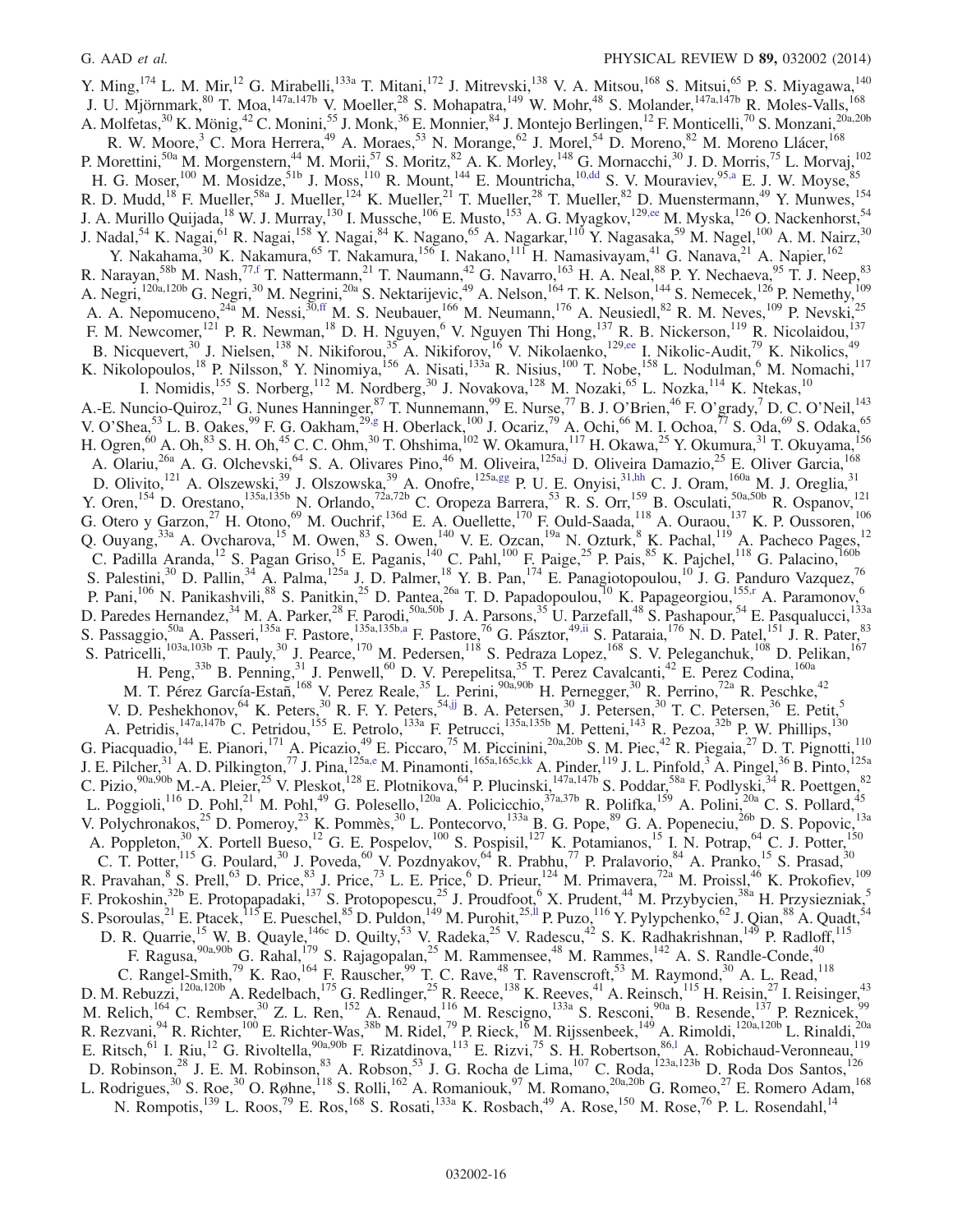O. Rosenthal,  $^{142}$  V. Rossetti,  $^{147a,147b}$  E. Rossi,  $^{103a,103b}$  L. P. Rossi,  $^{50a}$  R. Rosten,  $^{139}$  M. Rotaru,  $^{26a}$  I. Roth,  $^{173}$  J. Rothberg,  $^{139}$ D. Rousseau,<sup>116</sup> C. R. Royon,<sup>137</sup> A. Rozanov,<sup>84</sup> Y. Rozen,<sup>153</sup> X. Ruan,<sup>146c</sup> F. Rubbo,<sup>12</sup> I. Rubinskiy,<sup>42</sup> V. I. Rud,<sup>58</sup> C. Rudolph,<sup>44</sup> M. S. Rudolph,<sup>159</sup> F. Rühr,<sup>7</sup> A. Ruiz-Martinez,<sup>63</sup> L. Rumyantsev,<sup>64</sup> Z. Rurikova,<sup>48</sup> N. A. Rusakovich,<sup>64</sup> A. Ruschke,<sup>99</sup> J. P. Rutherfoord,<sup>7</sup> N. Ruthmann,<sup>48</sup> P. Ruzicka,<sup>126</sup> Y. F. Ryabov,<sup>122</sup> M. Rybar,<sup>128</sup> G. Rybkin,<sup>116</sup> N. C. Ryder,<sup>119</sup> A. F. Saavedra,<sup>151</sup> S. Sacerdoti,<sup>27</sup> A. Saddique,<sup>3</sup> I. Sadeh,<sup>154</sup> H-W.Sadrozinski,<sup>138</sup> R. Sadykov,<sup>64</sup> F. Safai Tehrani,<sup>133a</sup> H. Sakamoto,<sup>156</sup> Y. Sakurai,<sup>172</sup> G. Salamanna,<sup>75</sup> A. Salamon,<sup>134a</sup> M. Saleem,<sup>112</sup> D. Salek,<sup>106</sup> P. H. Sales De Bruin,<sup>139</sup> D. Salihagic,<sup>100</sup> A. Salnikov,<sup>144</sup> J. Salt,<sup>168</sup> B. M. Salvachua Ferrando,<sup>6</sup> D. Salvatore,<sup>37a,37b</sup> F. Salvatore,<sup>150</sup> A. Salvucci,<sup>105</sup> A. Salzburger,<sup>30</sup> D. Sampsonidis,<sup>155</sup> A. Sanchez,<sup>103a,103b</sup> J. Sánchez,<sup>168</sup> V. Sanchez Martinez,<sup>168</sup> H. Sandaker,<sup>14</sup> H. G. Sander,  ${}^{82}$  M. P. Sanders,  ${}^{99}$  M. Sandhoff,  ${}^{176}$  T. Sandoval,  ${}^{28}$  C. Sandoval,  ${}^{163}$  R. Sandstroem,  ${}^{100}$  D. P. C. Sankey,  ${}^{130}$ A. Sansoni,<sup>47</sup> C. Santoni,<sup>34</sup> R. Santonico,<sup>134a,134b</sup> H. Santos,<sup>125a</sup> I. Santoyo Castillo,<sup>150</sup> K. Sapp,<sup>124</sup> A. Sapronov,<sup>64</sup> J. G. Saraiva, <sup>125a</sup> E. Sarkisyan-Grinbaum, <sup>8</sup> B. Sarrazin, <sup>21</sup> G. Sartisohn, <sup>176</sup> O. Sasaki, <sup>65</sup> Y. Sasaki, <sup>156</sup> N. Sasao, <sup>67</sup> I. Satsounkevitch,<sup>91</sup> G. Sauvage,<sup>5[,a](#page-22-3)</sup> E. Sauvan,<sup>5</sup> J. B. Sauvan,<sup>116</sup> P. Savard,<sup>15[9,g](#page-22-6)</sup> V. Savinov,<sup>124</sup> D. O. Savu,<sup>30</sup> C. Sawyer,<sup>119</sup> L. Sawyer,<sup>78[,n](#page-22-13)</sup> D. H. Saxon,<sup>53</sup> J. Saxon,<sup>121</sup> C. Sbarra,<sup>20a</sup> A. Sbrizzi,<sup>3</sup> T. Scanlon,<sup>30</sup> D. A. Scannicchio,<sup>164</sup> M. Scarcella,<sup>151</sup> J. Schaarschmidt,<sup>173</sup> P. Schacht,<sup>100</sup> D. Schaefer,<sup>121</sup> A. Schaelicke,<sup>46</sup> S. Schaepe,<sup>21</sup> S. Schaetzel,<sup>58b</sup> U. Schäfer,<sup>82</sup> A. C. Schaffer,<sup>116</sup> D. Schaile,<sup>99</sup> R. D. Schamberger,<sup>149</sup> V. Scharf,<sup>58a</sup> V. A. Schegelsky,<sup>122</sup> D. Scheirich,<sup>88</sup> M. Schernau,<sup>164</sup> M. I. Scherzer,<sup>35</sup> C. Schiavi,<sup>50a,50b</sup> J. Schieck,<sup>99</sup> C. Schillo,<sup>48</sup> M. Schioppa,<sup>37a,37b</sup> S. Schlenker,<sup>30</sup> E. Schmidt,<sup>48</sup> K. Schmieden,<sup>30</sup> C. Schmitt,<sup>82</sup> C. Schmitt,<sup>99</sup> S. Schmitt,<sup>58b</sup> B. Schneider,<sup>17</sup> Y. J. Schnellbach,<sup>73</sup> U. Schnoor,<sup>44</sup> L. Schoeffel,<sup>137</sup> A. Schoening,<sup>58b</sup> B. D. Schoenrock,<sup>89</sup> A. L. S. Schorlemmer,<sup>54</sup> M. Schott,<sup>82</sup> D. Schouten,<sup>160a</sup> J. Schovancova,<sup>25</sup> M. Schram,<sup>86</sup> S. Schramm,<sup>159</sup> M. Schreyer,<sup>175</sup> C. Schroeder,<sup>82</sup> N. Schroer,<sup>58c</sup> N. Schuh,<sup>82</sup> M. J. Schultens,<sup>21</sup> H.-C. Schultz-Coulon,<sup>58a</sup> H. Schulz,<sup>16</sup> M. Schumacher,<sup>48</sup> B. A. Schumm,<sup>138</sup> P. Schune,<sup>137</sup> A. Schwartzman,<sup>144</sup> P. Schwegler,<sup>100</sup> P. Schwemling,<sup>137</sup> R. Schwienhorst,<sup>89</sup> J. Schwindling,<sup>137</sup> T. Schwindt,<sup>21</sup> M. Schwoerer, <sup>5</sup> F. G. Sciacca, <sup>17</sup> E. Scifo, <sup>116</sup> G. Sciolla, <sup>23</sup> W. G. Scott, <sup>130</sup> F. Scutti, <sup>21</sup> J. Searcy, <sup>88</sup> G. Sedov, <sup>42</sup> E. Sedykh, <sup>122</sup> S. C. Seidel,<sup>104</sup> A. Seiden,<sup>138</sup> F. Seifert,<sup>127</sup> J. M. Seixas,<sup>24a</sup> G. Sekhniaidze,<sup>103a</sup> S. J. Sekula,<sup>40</sup> K. E. Selbach,<sup>46</sup> D. M. Seliverstov,<sup>122</sup> G. Sellers,<sup>73</sup> M. Seman,<sup>145b</sup> N. Semprini-Cesari,<sup>20a,20b</sup> C. Serfon,<sup>30</sup> L. Serin,<sup>116</sup> L. Serkin,<sup>54</sup> T. Serre,<sup>84</sup> R. Seuster,<sup>160a</sup> H. Severini,<sup>112</sup> F. Sforza,<sup>100</sup> A. Sfyrla,<sup>30</sup> E. Shabalina,<sup>54</sup> M. Shamim,<sup>115</sup> L. Y. Shan,<sup>33a</sup> J. T. Shank,<sup>22</sup> Q. T. Shao,  $87$  M. Shapiro,  $15$  P. B. Shatalov,  $96$  K. Shaw,  $165a,165c$  P. Sherwood,  $77$  S. Shimizu,  $66$  M. Shimojima,  $101$  T. Shin,  $56$ M. Shiyakova,  $^{64}$  A. Shmeleva,  $^{95}$  M. J. Shochet,  $^{31}$  D. Short,  $^{119}$  S. Shrestha,  $^{63}$  E. Shulga,  $^{97}$  M. A. Shupe,  $^{7}$  S. Shushkevich,  $^{42}$ P. Sicho,<sup>126</sup> D. Sidorov,<sup>113</sup> A. Sidoti,<sup>133a</sup> F. Siegert,<sup>48</sup> D. Sijacki,<sup>13a</sup> O. Silbert,<sup>173</sup> J. Silva,<sup>125a</sup> Y. Silver,<sup>154</sup> D. Silverstein,<sup>144</sup> S. B. Silverstein,  $^{147a}$  V. Simak,  $^{127}$  O. Simard,  $^5$  L. Simic,  $^{13a}$  S. Simion,  $^{116}$  E. Simioni,  $^{82}$  B. Simmons,  $^{77}$  R. Simoniello,  $^{90a,90b}$ M. Simonyan,<sup>36</sup> P. Sinervo,<sup>159</sup> N. B. Sinev,<sup>115</sup> V. Sipica,<sup>142</sup> G. Siragusa,<sup>175</sup> A. Sircar,<sup>78</sup> A. N. Sisakyan,<sup>64[,a](#page-22-3)</sup> S. Y. Sivoklokov,<sup>98</sup> J. Sjölin,<sup>147a,147b</sup> T. B. Sjursen,<sup>14</sup> L. A. Skinnari,<sup>15</sup> H. P. Skottowe,<sup>57</sup> K. Y. Skovpen,<sup>108</sup> P. Skubic,<sup>112</sup> M. Slater,<sup>18</sup> T. Slavicek,<sup>127</sup> K. Sliwa,<sup>162</sup> V. Smakhtin,<sup>173</sup> B. H. Smart,<sup>46</sup> L. Smestad,<sup>118</sup> S. Y. Smirnov,<sup>97</sup> Y. Smirnov,<sup>97</sup> L. N. Smirnova,<sup>98[,mm](#page-22-38)</sup> O. Smirnova,<sup>80</sup> K. M. Smith,<sup>53</sup> M. Smizanska,<sup>71</sup> K. Smolek,<sup>127</sup> A. A. Snesarev,<sup>95</sup> G. Snidero,<sup>75</sup> J. Snow,<sup>112</sup> S. Snyder,<sup>25</sup> R. Sobie,<sup>170,1</sup> F. Socher,<sup>44</sup> J. Sodomka,<sup>127</sup> A. Soffer,<sup>154</sup> D. A. Soh,<sup>15[2,y](#page-22-24)</sup> C. A. Solans,<sup>30</sup> M. Solar,<sup>127</sup> J. Solc,<sup>127</sup> E. Y. Soldatov,<sup>97</sup> U. Soldevila,<sup>168</sup> E. Solfaroli Camillocci,<sup>133a,133b</sup> A. A. Solodkov,<sup>129</sup> O. V. Solovyanov,<sup>129</sup> V. Solovyev,<sup>122</sup> N. Soni,<sup>1</sup> A. Sood,<sup>15</sup> V. Sopko,<sup>127</sup> B. Sopko,<sup>127</sup> M. Sosebee,<sup>8</sup> R. Soualah,<sup>165a,165c</sup> P. Soueid,<sup>94</sup> A. M. Soukharev,<sup>108</sup> D. South,<sup>42</sup> S. Spagnolo,<sup>72a,72b</sup> F. Spanò,<sup>76</sup> W. R. Spearman,<sup>57</sup> R. Spighi,<sup>20a</sup> G. Spigo,<sup>30</sup> M. Spousta, <sup>12[8,nn](#page-22-39)</sup> T. Spreitzer, <sup>159</sup> B. Spurlock, <sup>8</sup> R. D. St. Denis, <sup>53</sup> J. Stahlman, <sup>121</sup> R. Stamen, <sup>58a</sup> E. Stanecka, <sup>39</sup> R. W. Stanek, <sup>6</sup> C. Stanescu,<sup>135a</sup> M. Stanescu-Bellu,<sup>42</sup> M. M. Stanitzki,<sup>42</sup> S. Stapnes,<sup>118</sup> E. A. Starchenko,<sup>129</sup> J. Stark,<sup>55</sup> P. Staroba,<sup>126</sup> P. Starovoitov,<sup>42</sup> R. Staszewski,<sup>39</sup> P. Stavina,<sup>145a[,a](#page-22-3)</sup> G. Steele,<sup>53</sup> P. Steinbach,<sup>44</sup> P. Steinberg,<sup>25</sup> I. Stekl,<sup>127</sup> B. Stelzer,<sup>143</sup> H. J. Stelzer,<sup>89</sup> O. Stelzer-Chilton,<sup>160a</sup> H. Stenzel,<sup>52</sup> S. Stern,<sup>100</sup> G. A. Stewart,<sup>30</sup> J. A. Stillings,<sup>21</sup> M. C. Stockton,<sup>86</sup> M. Stoebe, <sup>86</sup> K. Stoerig, <sup>48</sup> G. Stoicea, <sup>26a</sup> S. Stonjek, <sup>100</sup> A. R. Stradling, <sup>8</sup> A. Straessner, <sup>44</sup> J. Strandberg, <sup>148</sup> S. Strandberg,  $147a,147b$  A. Strandlie,  $118$  E. Strauss,  $144$  M. Strauss,  $112$  P. Strizenec,  $145b$  R. Ströhmer,  $175$  D. M. Strom,  $115$ R. Stroynowski,<sup>40</sup> S. A. Stucci,<sup>17</sup> B. Stugu,<sup>14</sup> I. Stumer,<sup>25[,a](#page-22-3)</sup> J. Stupak,<sup>149</sup> P. Sturm,<sup>176</sup> N. A. Styles,<sup>42</sup> D. Su,<sup>144</sup> J. Su,<sup>124</sup> H. S. Subramania,<sup>3</sup> R. Subramaniam,<sup>78</sup> A. Succurro,<sup>12</sup> Y. Sugaya,<sup>117</sup> C. Suhr,<sup>107</sup> M. Suk,<sup>127</sup> V. V. Sulin,<sup>95</sup> S. Sultansoy,<sup>4c</sup> T. Sumida,<sup>67</sup> X. Sun,<sup>55</sup> J. E. Sundermann,<sup>48</sup> K. Suruliz,<sup>140</sup> G. Susinno,<sup>37a,37b</sup> M. R. Sutton,<sup>150</sup> Y. Suzuki,<sup>65</sup> M. Svatos,<sup>126</sup> S. Swedish,<sup>169</sup> M. Swiatlowski,<sup>144</sup> I. Sykora,<sup>145a</sup> T. Sykora,<sup>128</sup> D. Ta,<sup>89</sup> K. Tackmann,<sup>42</sup> J. Taenzer,<sup>159</sup> A. Taffard,<sup>164</sup> R. Tafirout,<sup>160a</sup> N. Taiblum,<sup>154</sup> Y. Takahashi,<sup>102</sup> H. Takai,<sup>25</sup> R. Takashima,<sup>68</sup> H. Takeda,<sup>66</sup> T. Takeshita,<sup>141</sup> Y. Takubo,<sup>65</sup> M. Talby,  $^{84}$  A. A. Talyshev,  $^{108, i}$  J. Y. C. Tam,  $^{175}$  M. C. Tamsett,  $^{78, oo}$  K. G. Tan,  $^{87}$  J. Tanaka,  $^{156}$  R. Tanaka,  $^{116}$  S. Tanaka,  $^{132}$ S. Tanaka,<sup>65</sup> A. J. Tanasijczuk,<sup>143</sup> K. Tani,<sup>66</sup> N. Tannoury,<sup>84</sup> S. Tapprogge,<sup>82</sup> S. Tarem,<sup>153</sup> F. Tarrade,<sup>29</sup> G. F. Tartarelli,<sup>90a</sup> P. Tas,<sup>128</sup> M. Tasevsky,<sup>126</sup> T. Tashiro,<sup>67</sup> E. Tassi,<sup>37a,37b</sup> A. Tavares Delgado,<sup>125a</sup> Y. Tayalati,<sup>136d</sup> C. Taylor,<sup>77</sup> F. E. Taylor,<sup>93</sup> G. N. Taylor,<sup>87</sup> W. Taylor,<sup>160b</sup> F. A. Teischinger,<sup>30</sup> M. Teixeira Dias Castanheira,<sup>75</sup> P. Teixeira-Dias,<sup>76</sup> K. K. Temming,<sup>48</sup> H. Ten Kate,  $30$  P. K. Teng,  $152$  S. Terada,  $65$  K. Terashi,  $156$  J. Terron,  $81$  S. Terzo,  $100$  M. Testa,  $47$  R. J. Teuscher,  $159,1$  J. Therhaag,  $21$ T. Theveneaux-Pelzer,<sup>34</sup> S. Thoma,<sup>48</sup> J. P. Thomas,<sup>18</sup> E. N. Thompson,<sup>35</sup> P. D. Thompson,<sup>18</sup> P. D. Thompson,<sup>159</sup> A. S. Thompson,<sup>53</sup> L. A. Thomsen,<sup>36</sup> E. Thomson,<sup>121</sup> M. Thomson,<sup>28</sup> W. M. Thong,<sup>87</sup> R. P. Thun,<sup>8[8,a](#page-22-3)</sup> F. Tian,<sup>35</sup>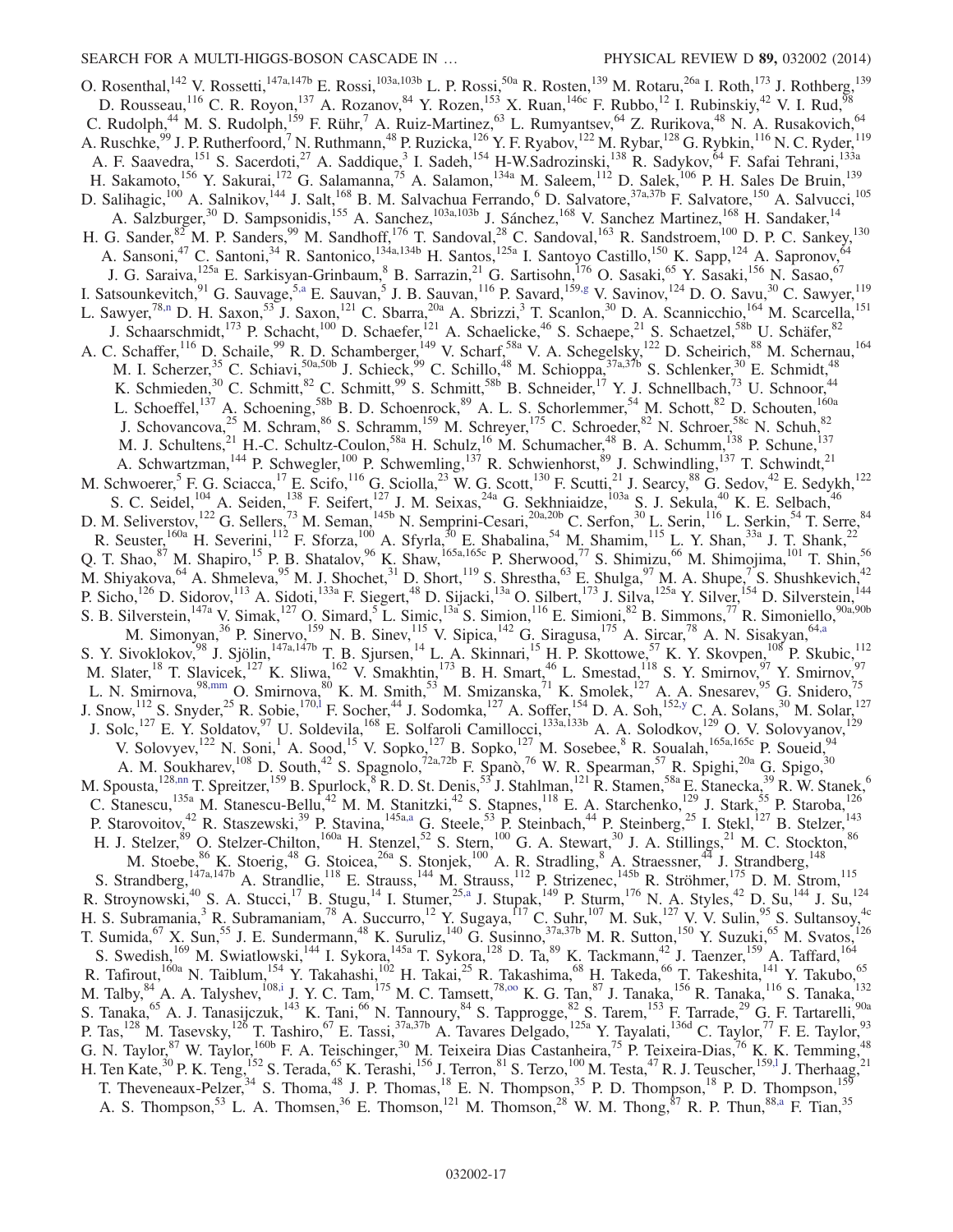M. J. Tibbetts,<sup>15</sup> T. Tic,<sup>126</sup> V. O. Tikhomirov,<sup>95[,pp](#page-22-41)</sup> Y. A. Tikhonov,<sup>10[8,i](#page-22-8)</sup> S. Timoshenko,<sup>97</sup> E. Tiouchichine,<sup>84</sup> P. Tipton,<sup>177</sup> S. Tisserant, <sup>84</sup> T. Todorov, <sup>5</sup> S. Todorova-Nova, <sup>128</sup> B. Toggerson, <sup>164</sup> J. Tojo, <sup>69</sup> S. Tokár, <sup>145a</sup> K. Tokushuku, <sup>65</sup> K. Tollefson, <sup>89</sup> L. Tomlinson,  $83$  M. Tomoto,  $102$  L. Tompkins,  $31$  K. Toms,  $104$  N. D. Topilin,  $64$  E. Torrence,  $115$  H. Torres,  $143$ E. Torró Pastor,  $^{168}$  J. Toth,  $^{84}$ , ii F. Touchard,  $^{84}$  D. R. Tovey,  $^{140}$  H. L. Tran,  $^{116}$  T. Trefzger,  $^{175}$  L. Tremblet,  $^{30}$  A. Tricoli,  $^{30}$ I. M. Trigger,<sup>160a</sup> S. Trincaz-Duvoid,<sup>79</sup> M. F. Tripiana,<sup>70</sup> N. Triplett,<sup>25</sup> W. Trischuk,<sup>159</sup> B. Trocmé,<sup>55</sup> C. Troncon,<sup>90a</sup> M. Trottier-McDonald,<sup>143</sup> M. Trovatelli,<sup>135a,135b</sup> P. True,<sup>89</sup> M. Trzebinski,<sup>39</sup> A. Trzupek,<sup>39</sup> C. Tsarouchas,<sup>30</sup> J-L.Tseng,<sup>119</sup> P. V. Tsiareshka,<sup>91</sup> D. Tsionou,<sup>137</sup> G. Tsipolitis,<sup>10</sup> N. Tsirintanis,<sup>9</sup> S. Tsiskaridze,<sup>12</sup> V. Tsiskaridze,<sup>48</sup> E. G. Tskhadadze,<sup>51a</sup> I. I. Tsukerman,<sup>96</sup> V. Tsulaia,<sup>15</sup> J.-W. Tsung,<sup>21</sup> S. Tsuno,<sup>65</sup> D. Tsybychev,<sup>149</sup> A. Tua,<sup>140</sup> A. Tudorache,<sup>26a</sup> V. Tudorache,<sup>26a</sup> J. M. Tuggle,  $^{31}$  A. N. Tuna,  $^{121}$  S. A. Tupputi,  $^{20a,20b}$  S. Turchikhin,  $^{98,mm}$  $^{98,mm}$  $^{98,mm}$  D. Turecek,  $^{127}$  I. Turk Cakir,  $^{4d}$  R. Turra,  $^{90a,90b}$ P. M. Tuts,<sup>35</sup> A. Tykhonov,<sup>74</sup> M. Tylmad,<sup>147a,147b</sup> M. Tyndel,<sup>130</sup> K. Uchida,<sup>21</sup> I. Ueda,<sup>156</sup> R. Ueno,<sup>29</sup> M. Ughetto,<sup>84</sup> M. Ugland,<sup>14</sup> M. Uhlenbrock,<sup>21</sup> F. Ukegawa,<sup>161</sup> G. Unal,<sup>30</sup> A. Undrus,<sup>25</sup> G. Unel,<sup>164</sup> F. C. Ungaro,<sup>48</sup> Y. Unno,<sup>65</sup> D. Urbaniec,<sup>35</sup> P. Urquijo,<sup>21</sup> G. Usai,<sup>8</sup> A. Usanova,<sup>61</sup> L. Vacavant,<sup>84</sup> V. Vacek,<sup>127</sup> B. Vachon,<sup>86</sup> N. Valencic,<sup>106</sup> S. Valentinetti,<sup>20a,20b</sup> A. Valero,<sup>168</sup> L. Valery,<sup>34</sup> S. Valkar,<sup>128</sup> E. Valladolid Gallego,<sup>168</sup> S. Vallecorsa,<sup>49</sup> J. A. Valls Ferrer,<sup>168</sup> R. Van Berg,<sup>121</sup> P. C. Van Der Deijl,<sup>106</sup> R. van der Geer,<sup>106</sup> H. van der Graaf,<sup>106</sup> R. Van Der Leeuw,<sup>106</sup> D. van der Ster,<sup>30</sup> N. van Eldik,<sup>30</sup> P. van Gemmeren,<sup>6</sup> J. Van Nieuwkoop,<sup>143</sup> I. van Vulpen,<sup>106</sup> M. C. van Woerden,<sup>30</sup> M. Vanadia,<sup>100</sup> W. Vandelli,<sup>30</sup> A. Vaniachine,<sup>6</sup> P. Vankov,<sup>42</sup> F. Vannucci,<sup>79</sup> G. Vardanyan,<sup>178</sup> R. Vari,<sup>133a</sup> E. W. Varnes,<sup>7</sup> T. Varol,<sup>85</sup> D. Varouchas,<sup>15</sup> A. Vartapetian,<sup>8</sup> K. E. Varvell,<sup>151</sup> V. I. Vassilakopoulos,<sup>56</sup> F. Vazeille,<sup>34</sup> T. Vazquez Schroeder,<sup>54</sup> J. Veatch,<sup>7</sup> F. Veloso,<sup>125a</sup> S. Veneziano,<sup>133a</sup> A. Ventura,<sup>72a,72b</sup> D. Ventura,<sup>85</sup> M. Venturi,<sup>48</sup> N. Venturi,<sup>159</sup> A. Venturini,<sup>23</sup> V. Vercesi,<sup>120a</sup> M. Verducci,<sup>139</sup> W. Verkerke,<sup>106</sup> J. C. Vermeulen,<sup>106</sup> A. Vest,<sup>44</sup> M. C. Vetterli,<sup>143[,g](#page-22-6)</sup> O. Viazlo,<sup>80</sup> I. Vichou,<sup>166</sup> T. Vickey,  $1^{46c,qq}$  $1^{46c,qq}$  $1^{46c,qq}$  O. E. Vickey Boeriu,  $1^{46c}$  G. H. A. Viehhauser,  $1^{19}$  S. Viel,  $1^{69}$  R. Vigne,  $30$  M. Villa,  $20a,20b$ M. Villaplana Perez, <sup>168</sup> E. Vilucchi, <sup>47</sup> M. G. Vincter, <sup>29</sup> V. B. Vinogradov, <sup>64</sup> J. Virzi, <sup>15</sup> O. Vitells, <sup>173</sup> M. Viti, <sup>42</sup> I. Vivarelli,<sup>150</sup> F. Vives Vaque,<sup>3</sup> S. Vlachos,<sup>10</sup> D. Vladoiu,<sup>99</sup> M. Vlasak,<sup>127</sup> A. Vogel,<sup>21</sup> P. Vokac,<sup>127</sup> G. Volpi,<sup>47</sup> M. Volpi,<sup>87</sup> G. Volpini,<sup>90a</sup> H. von der Schmitt,<sup>100</sup> H. von Radziewski,<sup>48</sup> E. von Toerne,<sup>21</sup> V. Vorobel,<sup>128</sup> M. Vos,<sup>168</sup> R. Voss,<sup>30</sup> J. H. Vossebeld,<sup>73</sup> N. Vranjes,<sup>137</sup> M. Vranjes Milosavljevic,<sup>106</sup> V. Vrba,<sup>126</sup> M. Vreeswijk,<sup>106</sup> T. Vu Anh,<sup>48</sup> R. Vuillermet,<sup>30</sup> I. Vukotic,<sup>31</sup> Z. Vykydal,<sup>127</sup> W. Wagner,<sup>176</sup> P. Wagner,<sup>21</sup> S. Wahrmund,<sup>44</sup> J. Wakabayashi,<sup>102</sup> S. Walch,<sup>88</sup> J. Walder,<sup>71</sup> R. Walker,<sup>99</sup> W. Walkowiak,<sup>142</sup> R. Wall,<sup>177</sup> P. Waller,<sup>73</sup> B. Walsh,<sup>177</sup> C. Wang,<sup>45</sup> H. Wang,<sup>15</sup> H. Wang,<sup>40</sup> J. Wang,<sup>152</sup> J. Wang,<sup>33a</sup> K. Wang,<sup>86</sup> R. Wang,<sup>104</sup> S. M. Wang,<sup>152</sup> T. Wang,<sup>21</sup> X. Wang,<sup>177</sup> A. Warburton,<sup>86</sup> C. P. Ward,<sup>28</sup> D. R. Wardrope,<sup>77</sup> M. Warsinsky,<sup>48</sup> A. Washbrook,<sup>46</sup> C. Wasicki,<sup>42</sup> I. Watanabe,<sup>66</sup> P. M. Watkins,<sup>18</sup> A. T. Watson,<sup>18</sup> I. J. Watson,<sup>151</sup> M. F. Watson,<sup>18</sup> G. Watts,<sup>139</sup> S. Watts,<sup>83</sup> A. T. Waugh,<sup>151</sup> B. M. Waugh,<sup>77</sup> S. Webb,<sup>83</sup> M. S. Weber,<sup>17</sup> S. W. Weber,  $^{175}$  J. S. Webster,  $^{31}$  A. R. Weidberg,  $^{119}$  P. Weigell,  $^{100}$  J. Weingarten,  $^{54}$  C. Weiser,  $^{48}$  H. Weits,  $^{106}$  P. S. Wells,  $^{30}$ T. Wenaus,<sup>25</sup> D. Wendland,<sup>16</sup> Z. Weng,<sup>152[,y](#page-22-24)</sup> T. Wengler,<sup>30</sup> S. Wenig,<sup>30</sup> N. Wermes,<sup>21</sup> M. Werner,<sup>48</sup> P. Werner,<sup>30</sup> M. Wessels,<sup>58a</sup> J. Wetter,<sup>162</sup> K. Whalen,<sup>29</sup> A. White,<sup>8</sup> M. J. White,<sup>1</sup> R. White,<sup>32b</sup> S. White,<sup>123a,123b</sup> D. Whiteson,<sup>164</sup> D. Whittington,<sup>60</sup> D. Wicke,<sup>176</sup> F. J. Wickens,<sup>130</sup> W. Wiedenmann,<sup>174</sup> M. Wielers,<sup>80[,f](#page-22-5)</sup> P. Wienemann,<sup>21</sup> C. Wiglesworth,<sup>36</sup> L. A. M. Wiik-Fuchs,  $^{21}$  P. A. Wijeratne,  $^{77}$  A. Wildauer,  $^{100}$  M. A. Wildt,  $^{42,\text{rr}}$  I. Wilhelm,  $^{128}$  H. G. Wilkens,  $^{30}$  J. Z. Will,  $^{99}$ H. H. Williams,<sup>121</sup> S. Williams,<sup>28</sup> W. Willis,<sup>3[5,a](#page-22-3)</sup> S. Willocq,<sup>85</sup> J. A. Wilson,<sup>18</sup> A. Wilson,<sup>88</sup> I. Wingerter-Seez,<sup>5</sup> S. Winkelmann,<sup>48</sup> F. Winklmeier,<sup>115</sup> M. Wittgen,<sup>144</sup> T. Wittig,<sup>43</sup> J. Wittkowski,<sup>99</sup> S. J. Wollstadt,<sup>82</sup> M. W. Wolter,<sup>39</sup> H. Wolters,  $125a,j$  $125a,j$  W. C. Wong,  $41B$ . K. Wosiek,  $39J$ . Wotschack,  $30M$ . J. Woudstra,  $83K$ . W. Wozniak,  $39K$ . Wraight,  $53K$ M. Wright,<sup>53</sup> S. L. Wu,<sup>174</sup> X. Wu,<sup>49</sup> Y. Wu,<sup>88</sup> E. Wulf,<sup>35</sup> T. R. Wyatt,<sup>83</sup> B. M. Wynne,<sup>46</sup> S. Xella,<sup>36</sup> M. Xiao,<sup>137</sup> C. Xu,<sup>33[b,dd](#page-22-29)</sup> D. Xu,<sup>33a</sup> L. Xu,<sup>33[b,ss](#page-22-44)</sup> B. Yabsley,<sup>151</sup> S. Yacoob,<sup>146b[,tt](#page-22-45)</sup> M. Yamada,<sup>65</sup> H. Yamaguchi,<sup>156</sup> Y. Yamaguchi,<sup>156</sup> A. Yamamoto,<sup>65</sup> K. Yamamoto,<sup>63</sup> S. Yamamoto,<sup>156</sup> T. Yamamura,<sup>156</sup> T. Yamanaka,<sup>156</sup> K. Yamauchi,<sup>102</sup> Y. Yamazaki,<sup>66</sup> Z. Yan,<sup>22</sup> H. Yang,<sup>33e</sup> H. Yang,  $^{174}$  U. K. Yang,  $^{83}$  Y. Yang,  $^{110}$  S. Yanush,  $^{92}$  L. Yao,  $^{33a}$  Y. Yasu,  $^{65}$  E. Yatsenko,  $^{42}$  K. H. Yau Wong,  $^{21}$  J. Ye,  $^{40}$ S. Ye,<sup>25</sup> A. L. Yen,<sup>57</sup> E. Yildirim,<sup>42</sup> M. Yilmaz,<sup>4b</sup> R. Yoosoofmiya,<sup>124</sup> K. Yorita,<sup>172</sup> R. Yoshida,<sup>6</sup> K. Yoshihara,<sup>156</sup> C. Young,<sup>144</sup> C. J. S. Young,<sup>119</sup> S. Youssef,<sup>22</sup> D. R. Yu,<sup>15</sup> J. Yu,<sup>8</sup> J. Yu,<sup>113</sup> L. Yuan,<sup>66</sup> A. Yurkewicz,<sup>107</sup> B. Zabinski,<sup>39</sup> R. Zaidan, <sup>62</sup> A. M. Zaitsev,<sup>129[,ee](#page-22-30)</sup> A. Zaman,<sup>149</sup> S. Zambito,<sup>23</sup> L. Zanello,<sup>133a,133b</sup> D. Zanzi,<sup>100</sup> A. Zaytsev,<sup>25</sup> C. Zeitnitz,<sup>176</sup> M. Zeman,  $127$  A. Zemla,  $39$  K. Zengel,  $23$  O. Zenin,  $129$  T. Ženiš,  $145a$  D. Zerwas,  $116$  G. Zevi della Porta,  $57$  D. Zhang,  $88$ H. Zhang,  $89$  J. Zhang,  $6$  L. Zhang,  $152^\circ$  X. Zhang,  $33^\circ$  Z. Zhang,  $116$  Z. Zhao,  $33^\circ$  A. Zhemchugov,  $64$  J. Zhong,  $119$  B. Zhou,  $88$ L. Zhou,<sup>35</sup> N. Zhou,<sup>164</sup> C. G. Zhu,<sup>33d</sup> H. Zhu,<sup>33a</sup> J. Zhu,<sup>88</sup> Y. Zhu,<sup>33b</sup> X. Zhuang,<sup>33a</sup> A. Zibell,<sup>99</sup> D. Zieminska,<sup>60</sup> N. I. Zimin, <sup>64</sup> C. Zimmermann, <sup>82</sup> R. Zimmermann, <sup>21</sup> S. Zimmermann, <sup>21</sup> S. Zimmermann, <sup>48</sup> Z. Zinonos, <sup>54</sup> M. Ziolkowski,<sup>142</sup> R. Zitoun,<sup>5</sup> L. Živković,<sup>35</sup> G. Zobernig,<sup>174</sup> A. Zoccoli,<sup>20a,20b</sup> M. zur Nedden,<sup>16</sup> G. Zurzolo,<sup>103a,103b</sup> V. Zutshi, $107$  and L. Zwalinski $30$ 

(ATLAS Collaboration)

<sup>1</sup>School of Chemistry and Physics, University of Adelaide, Adelaide, Australia<br><sup>2</sup> Physics Department, SUNV Albamy, Albamy, New York, USA  $P<sup>2</sup> Physics Department, SUNY Albany, Album, New York, USA$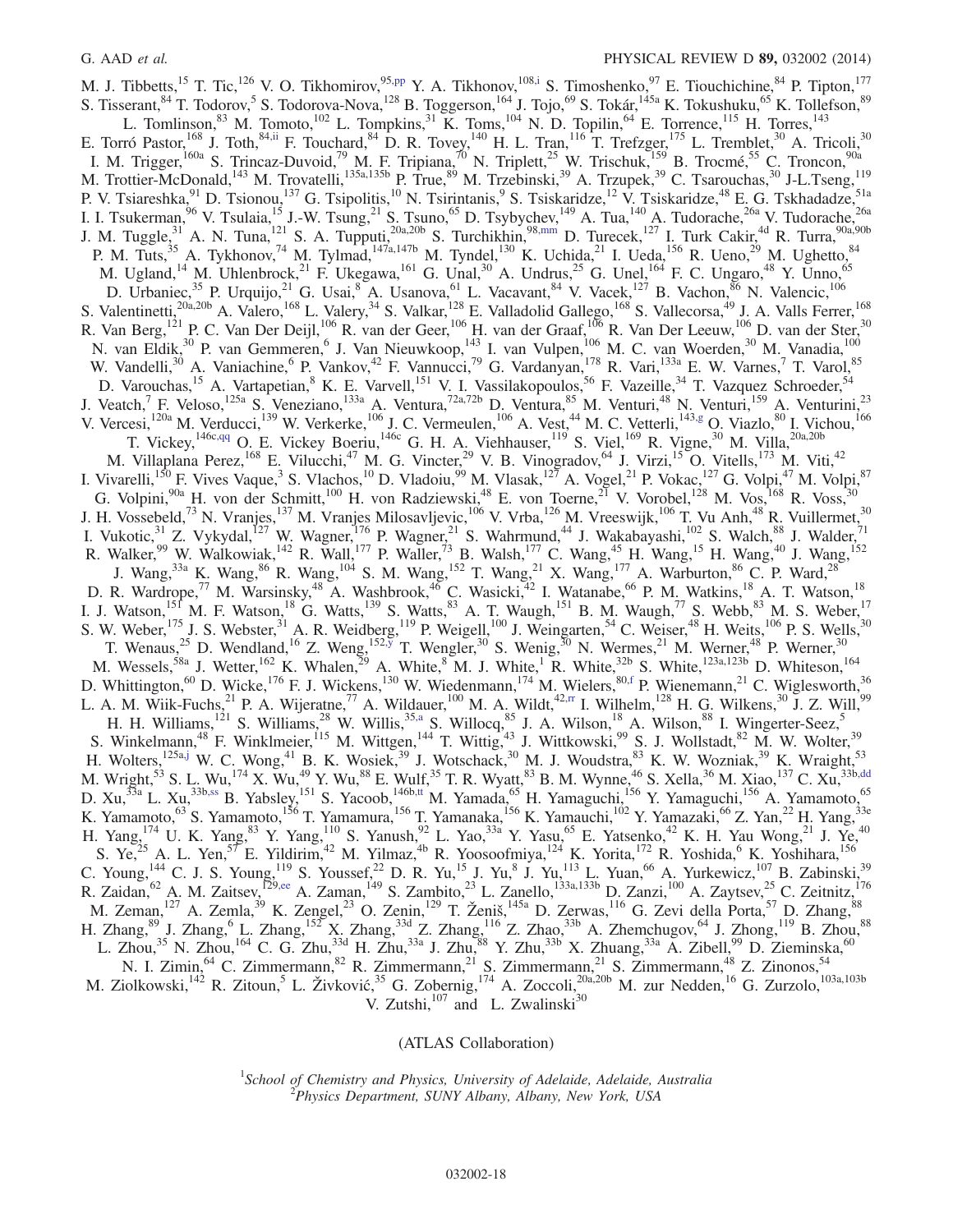<sup>3</sup>Department of Physics, University of Alberta, Edmonton, Alberta, Canada<br><sup>4a</sup>Department of Physics, Ankara University, Ankara, Turkey <sup>4b</sup>Department of Physics, Gazi University, Ankara, Turkey<br><sup>4c</sup>Division of Physics, TOBB University of Economics and Technology, Ankara, Turkey<br><sup>4d</sup>Turkish Atomic Energy Authority, Ankara, Turkey <sup>5</sup>LAPP, CNRS/IN2P3 and Université de Savoie, Annecy-le-Vieux, France  ${}^{6}$ High Energy Physics Division, Argonne National Laboratory, Argonne, Illinois, USA  $10^{7}$ Department of Physics, University of Arizona, Tucson, Azusa, USA <sup>8</sup>Department of Physics, The University of Texas at Arlington, Arlington, Texas, USA<br><sup>9</sup>Physics Department, University of Athens, Athens, Greece <sup>10</sup>Physics Department, National Technical University of Athens, Zografou, Greece<br><sup>11</sup>Institute of Physics, Azerbaijan Academy of Sciences, Baku, Azerbaijan<br><sup>12</sup>Institut de Física d'Altes Energies and Departament de Físic Barcelona, Spain<br><sup>13b</sup>Vinca Institute of Physics, University of Belgrade, Belgrade, Serbia<br><sup>13b</sup>Vinca Institute of Nuclear Sciences, University of Belgrade, Belgrade, Serbia<br><sup>14</sup>Department for Physics and Technology, Unive California, USA<br><sup>16</sup>Department of Physics, Humboldt University, Berlin, Germany<br><sup>17</sup>Albert Einstein Center for Fundamental Physics and Laboratory for High Energy Physics,<br>University of Bern, Bern, Switzerland <sup>18</sup>School of Physics and Astronomy, University of Birmingham, Birmingham, United Kingdom<br><sup>19a</sup>Department of Physics, Bogazici University, Istanbul, Turkey<br><sup>19b</sup>Department of Physics, Dogus University, Istanbul, Turkey <sup>19c</sup>Department of Physics Engineering, Gaziantep University, Gaziantep, Turkey<br><sup>20b</sup>Dipartimento di Fisica e Astronomia, Università di Bologna, Bologna, Italy<br><sup>21</sup>Physikalisches Institut, University of Bonn, Bonn, German <sup>25</sup>Physics Department, Brookhaven National Laboratory, Upton, New York, USA<br><sup>26a</sup>National Institute of Physics and Nuclear Engineering, Bucharest, Romania  $^{26b}$ National Institute for Research and Development of Isotopic and Molecular Technologies,<br>Physics Department, Cluj Napoca, Romania <sup>26c</sup>University Politehnica Bucharest, Bucharest, Romania<br><sup>26d</sup>West University in Timisoara, Timisoara, Romania <sup>27</sup>Departamento de Física, Universidad de Buenos Aires, Buenos Aires, Argentina <sup>28</sup>Cavendish Laboratory, University of Cambridge, Cambridge, United Kingdom <sup>28</sup>Cavendish Laboratory, University of Cambridge, Cambridge, United Kingdom<br><sup>29</sup>Department of Physics, Carleton University, Ottawa, Ontario, Canada<br><sup>30</sup>CERN, Geneva, Switzerland<br><sup>31</sup>Enrico Fermi Institute, University of Pascal and CNRS/IN2P3, Clermont-Ferrand, France<br><sup>35</sup>Nevis Laboratory, Columbia University, Irvington, New York, USA<br><sup>36</sup>Niels Bohr Institute, University of Copenhagen, Kobenhavn, Denmark<br><sup>37a</sup>INFN Gruppo Collegato di Cosen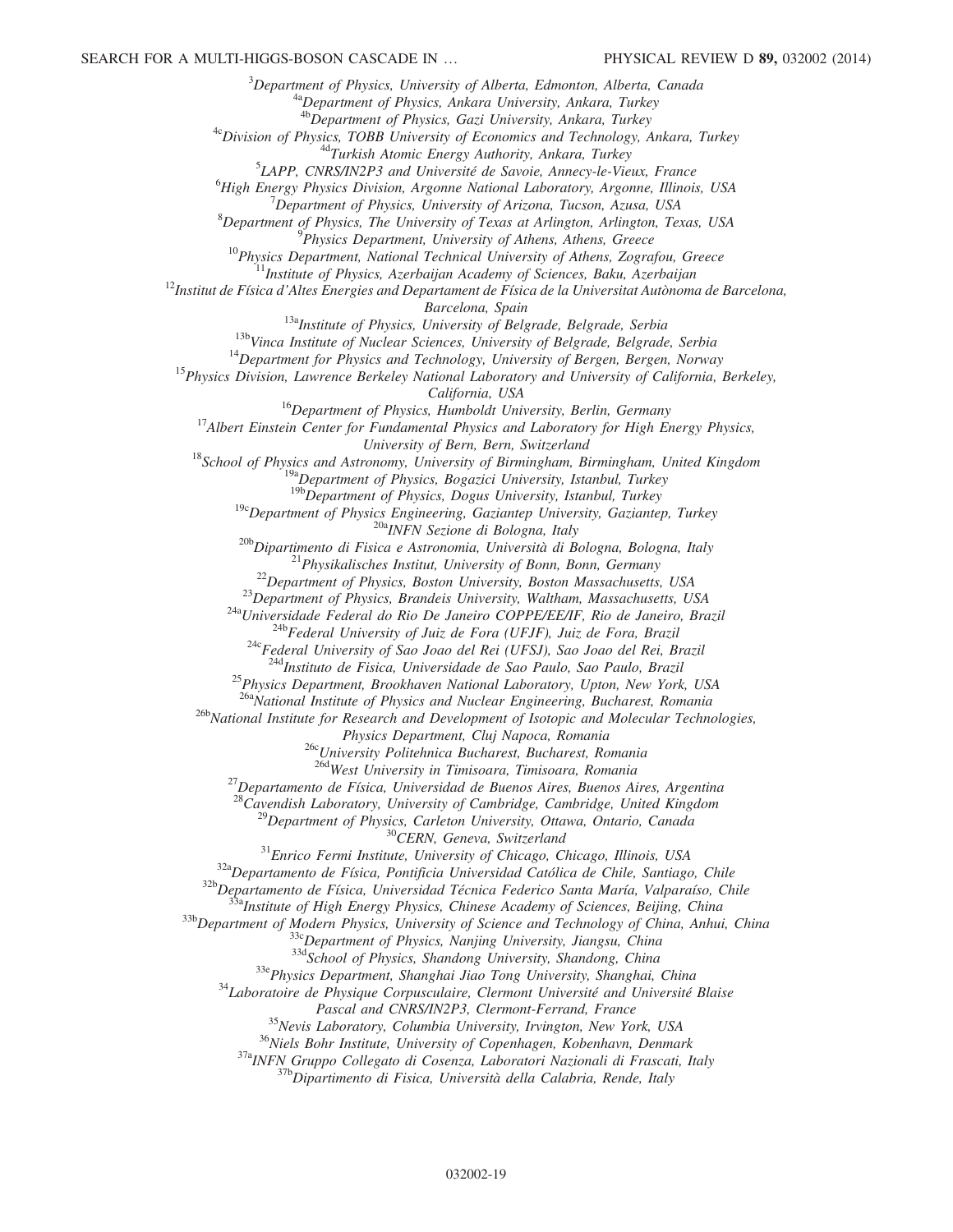$38a$ <sub>384</sub>GH University of Science and Technology, Faculty of Physics and Applied Computer Science, <sup>38b</sup>Marian Smoluchowski Institute of Physics, Jagiellonian University, Krakow, Poland<br><sup>39</sup>The Henryk Niewodniczanski Institute of Nuclear Physics, Polish Academy of Sciences, Krakow, Poland<br><sup>40</sup>Physics Department, Souther  $\begin{array}{r} \begin{array}{r} \begin{array}{r} \text{44-1} \end{array} \end{array} \begin{array}{r} \begin{array}{r} \text{45-1} \end{array} \end{array} \begin{array}{r} \begin{array}{r} \text{46-1} \end{array} \end{array} \begin{array}{r} \begin{array}{r} \text{48-1} \end{array} \end{array} \begin{array}{r} \text{49-1} \end{array} \begin{array}{r} \text{40-1} \end{array} \begin{array}{r} \text{40-1} \end{array} \begin{array}{r} \text{41-1} \end{array} \begin{array}{$ Solution Constraint Constraint Constraint Pure Times Hampton, Virginia, USA<br><sup>57</sup> Laboratory for Particle Physics and Cosmology, Harvard University, Cambridge, Massachusetts, USA<br><sup>588</sup> Kirchhoff-Institut für Physik, Ruprech <sup>58c</sup>ZITI Institut für technische Informatik, Ruprecht-Karls-Universität Heidelberg, Mannheim, Germany <sup>59</sup>Faculty of Applied Information Science, Hiroshima Institute of Technology, Hiroshima, Japan <sup>60</sup>Department of Physics, Indiana University, Bloomington, Indiana, USA<br><sup>61</sup>Institut für Astro- und Teilchenphysik, Leopold-Franzens-Universität, Innsbruck, Austria<br><sup>62</sup>University of Iowa, Iowa City, Iowa, USA<br><sup>63</sup>Depart  $^{68}$ Kyoto University of Education, Kyoto, Japan<br> $^{69}$ Department of Physics, Kyushu University, Fukuoka, Japan <sup>69</sup>Department of Physics, Kyushu University, Fukuoka, Japan<br><sup>70</sup>Instituto de Física La Plata, Universidad Nacional de La Plata and CONICET, La Plata, Argentina<br><sup>71</sup>Physics Department, Lancaster University, Lancaster, Uni

 $^{80}F$ ysiska institutionen, Lunds universitet, Lund, Sweden<br>  $^{81}Departamento$  de Fisica Teorica C-15, Universitat Autonoma de Madrid, Madrid, Spain<br>  $^{82}T$ Institut für Physik, Universität Mainz, Mainz, Germany<br>  $^{83}School$  of Ph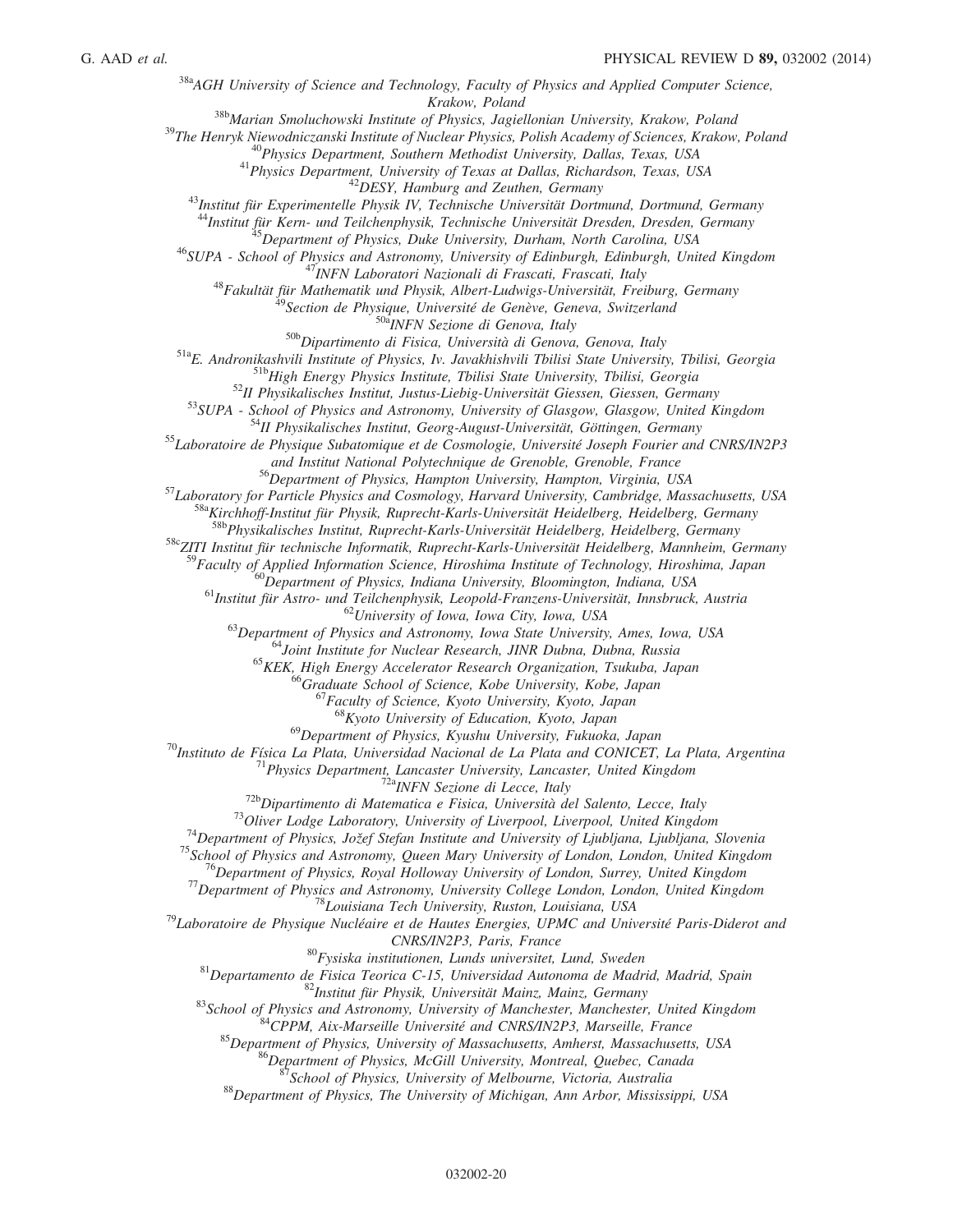<sup>89</sup>Department of Physics and Astronomy, Michigan State University, East Lansing, Mississippi, USA<br><sup>90a</sup>INFN Sezione di Milano, Italy<br><sup>90b</sup>Dipartimento di Fisica, Università di Milano, Milano, Italy

<sup>91</sup>B.I. Stepanov Institute of Physics, National Academy of Sciences of Belarus, Minsk, Republic of Belarus<br><sup>92</sup>National Scientific and Educational Centre for Particle and High Energy Physics,

Minsk, Republic of Belarus<br><sup>93</sup>Department of Physics, Massachusetts Institute of Technology, Cambridge, Massachusetts, USA<br><sup>94</sup>Group of Particle Physics, University of Montreal, Montreal, Quebec, Canada

 $^{95}P.N.$  Lebedev Institute of Physics, Academy of Sciences, Moscow, Russia

<sup>96</sup>Institute for Theoretical and Experimental Physics (ITEP), Moscow, Russia<br><sup>97</sup>Moscow Engineering and Physics Institute (MEPhI), Moscow, Russia

<sup>98</sup>D.V. Skobeltsyn Institute of Nuclear Physics, M.V. Lomonosov Moscow State University, Moscow, Russia<br><sup>99</sup>Fakultät für Physik, Ludwig-Maximilians-Universität München, München, Germany<sup>100</sup>Max-Planck-Institut für Physik

<sup>102</sup>Graduate School of Science and Kobayashi-Maskawa Institute, Nagasaki, Japan<br><sup>102</sup>Graduate School of Science and Kobayashi-Maskawa Institute, Nagoya University, Nagoya, Japan<br><sup>103b</sup>Dipartimento di Scienze Fisiche, Uni

<sup>106</sup>Nikhef National Institute for Subatomic Physics and University of Amsterdam, Amsterdam, Netherlands<br><sup>107</sup>Department of Physics, Northern Illinois University, DeKalb, Illinois, USA<br><sup>108</sup>Budker Institute of Nuclear Phy

Oklahoma, USA<br>
<sup>113</sup>Department of Physics, Oklahoma State University, Stillwater, Oklahoma, USA<br>
<sup>114</sup>Palacký University, RCPTM, Olomouc, Czech Republic<br>
<sup>115</sup>Center for High Energy Physics, University of Oregon, Eugene, O

<sup>119</sup>Department of Physics, Oxford University, Oxford, United Kingdom<br><sup>120b</sup>Dipartment of Physics, Oxford University, Oxford, United Kingdom<br><sup>120b</sup>Dipartment of Fisica, Università di Pavia, Pavia, Italy<br><sup>121</sup>Department of

 $\begin{array}{r}\n\text{L25b} \text{Departamento de Física Terorica} & \text{L25b} \text{Departamento de Física Ferica} & \text{L25b} \text{Departamento de Física Ferica} & \text{L25c} \text{do } \text{Smos and CAFPE, Universal de Granda, Granda, Signal, Granda, Spain} \\
\text{L25c} \text{Institute of Physics, Academy of Sciences of the Czech Republic, Praha, Czech Republic} \\
\text{L27czech Technical University in Prague, Praha, Czech Republic} \\
\text{L28 Facully of Mathematical University in Prague, Praha, Czech Republic} \\
\text{L29 State Research Center Institute for High Energy Physics, Prothino, Russia} \\
\text{L39 Particle Physics Department,$ 

Hassan II, Casablanca, Morocco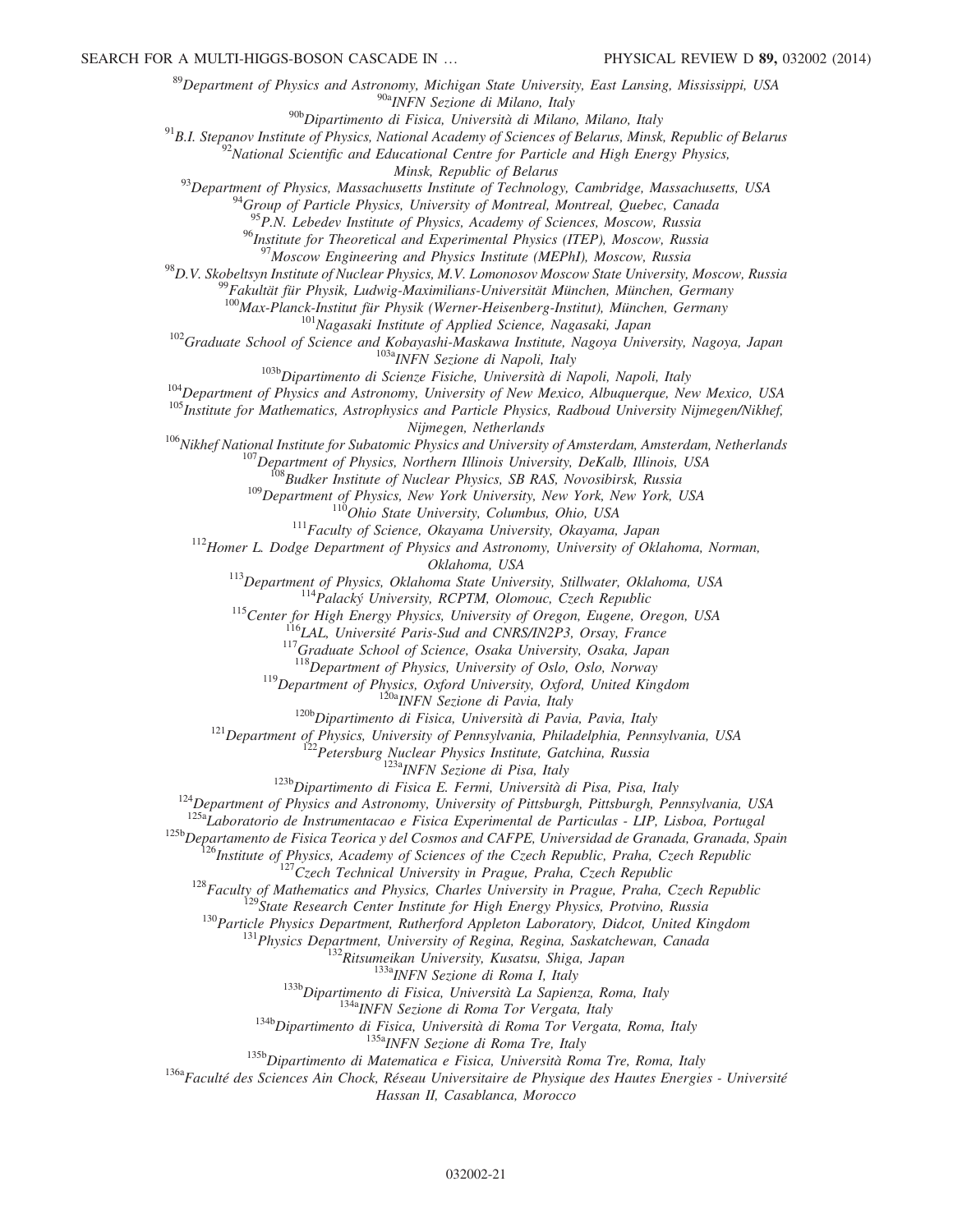<sup>1366</sup>Centre National de l'Energie des Sciences Techniques Nucleaires, Rabat, Morocco<br><sup>1366</sup>Faculté des Sciences Semlalia, Université Cadi Ayyad, LPHEA-Marrakech, Morocco<br><sup>136d</sup>Faculté des Sciences, Université Mohamed Pre

(Commissariat à l'Energie Atomique et aux Energies Alternatives), Gif-sur-Yvette, France <sup>138</sup>Santa Cruz Institute for Particle Physics, University of California Santa Cruz, Santa Cruz,

California, USA<br>
<sup>139</sup>Department of Physics, University of Washington, Seattle, Washington, USA<br>
<sup>140</sup>Department of Physics and Astronomy, University of Sheffield, Sheffield, United Kingdom<br>
<sup>141</sup>Department of Physics, Shi

<sup>143</sup>Department of Physics, Simon Fraser University, Burnaby, British Columbia, Canada<br><sup>144</sup>SLAC National Accelerator Laboratory, Stanford, California, USA<br><sup>145a</sup>Faculty of Mathematics, Physics & Informatics, Comenius Uni

<sup>146a</sup>Department of Physics, University of Cape Town, Cape Town, South Africa<br><sup>146b</sup>Department of Physics, University of Johannesburg, Johannesburg, South Africa<br><sup>146c</sup>School of Physics, University of the Witwatersrand, J

<sup>148</sup>Physics Department, Royal Institute of Technology, Stockholm, Sweden <sup>149</sup>Departments of Physics & Astronomy and Chemistry, Stony Brook University, Stony Brook,

New York, USA<br><sup>150</sup>Department of Physics and Astronomy, University of Sussex, Brighton, United Kingdom<br><sup>151</sup>School of Physics, University of Sydney, Sydney, Australia<br><sup>152</sup>Institute of Physics, Academia Sinica, Taipei, Tai

<sup>154</sup><br>Raymond and Beverly Sackler School of Physics and Astronomy, Tel Aviv University, Tel Aviv, Israel<br><sup>155</sup> Department of Physics, Aristotle University of Thessaloniki, Thessaloniki, Greece<br><sup>155</sup> Department of Physics,

<sup>157</sup>Graduate School of Science and Technology, Tokyo Metropolitan University, Tokyo, Japan <sup>158</sup>Department of Physics, Tokyo Institute of Technology, Tokyo, Japan <sup>159</sup>Department of Physics, University of Toronto, Toront

<sup>160b</sup>Department of Physics and Astronomy, York University, Toronto, Ontario, Canada<br><sup>161</sup>Faculty of Pure and Applied Sciences, University of Tsukuba, Tsukuba, Japan

<sup>162</sup>Department of Physics and Astronomy, Tufts University, Medford, Massachusetts, USA<br><sup>163</sup>Centro de Investigaciones, Universidad Antonio Narino, Bogota, Colombia<br><sup>164</sup>Department of Physics and Astronomy, University of

Departamento de Ingeniería Electrónica and Instituto de Microelectrónica de Barcelona (IMB-CNM),

University of Valencia and CSIC, Valencia, Spain<br><sup>169</sup>Department of Physics, University of British Columbia, Vancouver, British Columbia, Canada

<sup>170</sup>Department of Physics and Astronomy, University of Victoria, Victoria, British Columbia, Canada<br><sup>171</sup>Department of Physics, University of Warwick, Coventry, United Kingdom<br><sup>172</sup>Department of Particle Physics, The Wei

<sup>177</sup>Department of Physics, Yale University, New Haven, Connecticut, USA  $^{178}$ Yerevan Physics Institute, Yerevan, Armenia